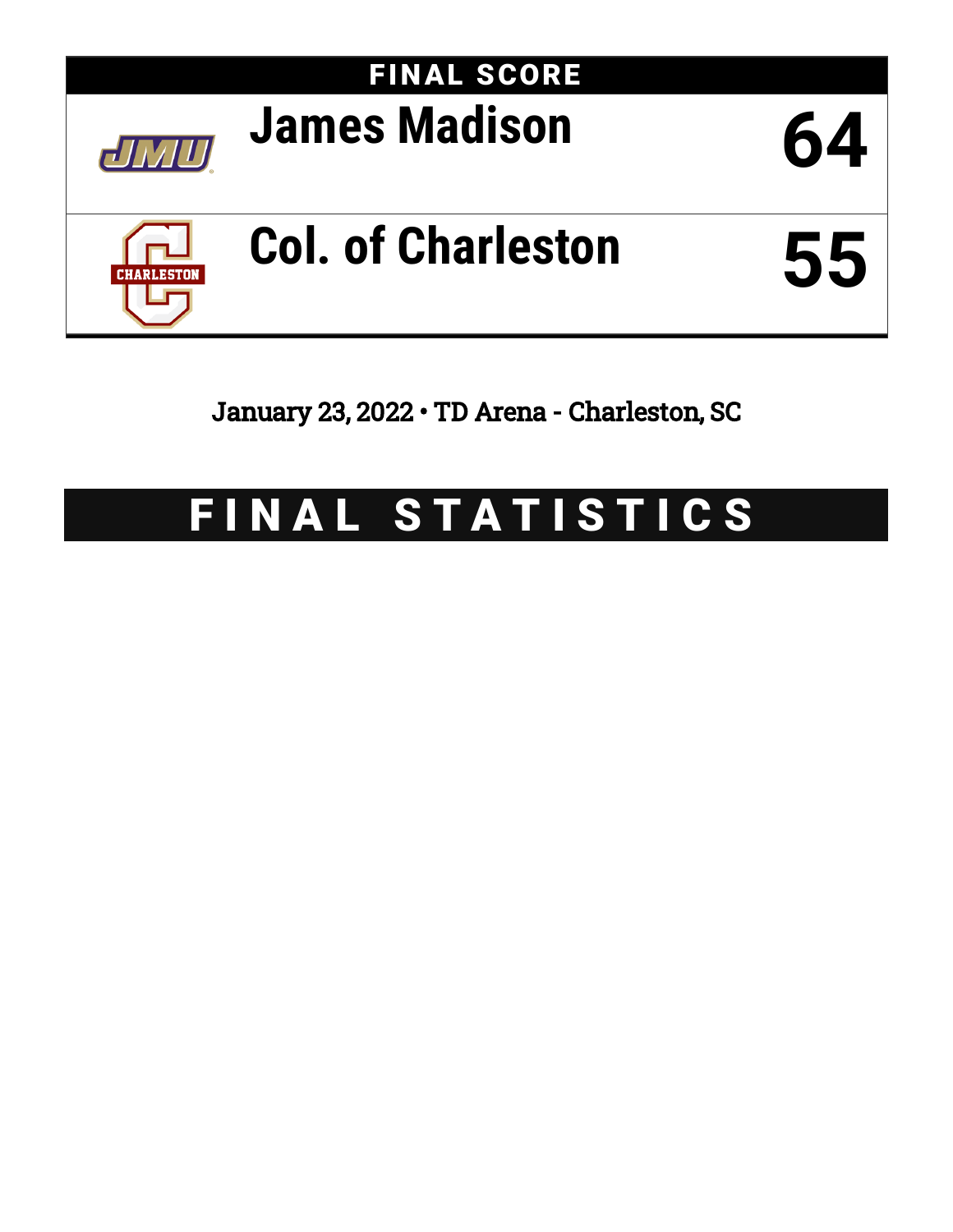# **Official Box Score James Madison vs Col. of Charleston Game Totals -- Final Statistics January 23, 2022 at TD Arena - Charleston, SC**



# **James Madison 64**

| No. | Plaver                  | S  | <b>Pts</b> | FG       | 3FG     | FT      | 0R | DR | TR             | PF             | A        | TO            | <b>B</b> lk | Stl      | Min      | $+/-$          |
|-----|-------------------------|----|------------|----------|---------|---------|----|----|----------------|----------------|----------|---------------|-------------|----------|----------|----------------|
| 02  | CARODINE, JAYLIN        | G  | 17         | $6 - 10$ | $1 - 2$ | $4 - 5$ | 4  | 12 | 16             |                | 0        | 2             | 0           | 0        | 35       | 12             |
| 03  | <b>TINSLEY, BRIANNA</b> | G  | 5          | $2 - 7$  | $1 - 4$ | $0 - 0$ | 0  | 3  | 3              | 2              |          |               | 0           | 2        | 28       | 13             |
| 04  | <b>GREEN, MADISON</b>   | G  | 11         | $4 - 8$  | $3 - 4$ | $0-0$   |    | 1  | $\overline{2}$ | 3              | 0        | 4             |             | 0        | 31       | 4              |
| 14  | GOODMAN, ANNALICIA      | F. | 6          | $2 - 7$  | $0 - 1$ | $2 - 2$ | 6  | 6  | 12             | $\mathcal{P}$  | 2        |               |             | 2        | 38       | $\overline{7}$ |
| 30  | JEFFERSON, KIKI         | G  | 14         | $3 - 15$ | $0 - 2$ | $8 - 8$ | 1  | 5  | 6              | 4              | 2        | 4             | 2           | $\Omega$ | 29       | 10             |
| 05  | WILLIAMS, BAILEY        | G  | $\Omega$   | $0 - 0$  | $0 - 0$ | $0 - 0$ | 0  | 0  | 0              | 0              | $\Omega$ | $\Omega$      | $\Omega$    | $\Omega$ | $\Omega$ | 0              |
| 12  | PITTMAN, SHERESE        | F  | 0          | $0 - 0$  | $0 - 0$ | $0 - 0$ | 0  | 0  | $\Omega$       | 0              | 0        |               | 0           | 0        | 23       | -1             |
| 23  | <b>TYNES, MIKAYA</b>    | F. | $\Omega$   | $0 - 0$  | $0 - 0$ | $0 - 0$ | 0  | 0  | 0              | $\overline{2}$ | $\Omega$ |               | $\Omega$    | $\Omega$ | 1        | 0              |
| 25  | HAZELL, JAMIA           | G  | 11         | $4 - 12$ | $0 - 1$ | $3 - 3$ |    |    | 8              | 1.             | 3        | $\mathcal{P}$ | 0           | 0        | 27       | 3              |
| 33  | <b>OUDERKIRK, STEPH</b> | F. | $\Omega$   | $0 - 1$  | $0 - 0$ | $0 - 0$ | 0  | 0  | 0              | 0              | 0        | 0             | 0           | 0        | 5        | $-3$           |
|     | TEAM                    |    |            |          |         |         | 3  | 0  | 3              | 0              |          |               |             |          |          |                |
|     | <b>TOTALS</b>           |    | 64         | 21-60    | $5-14$  | $17-18$ | 16 | 34 | 50             | 15             | 8        | 17            | 4           | 4        | 218      |                |

| <b>Shooting By Period</b> |           |       |         |       |           |       |
|---------------------------|-----------|-------|---------|-------|-----------|-------|
| Period                    | FG        | FG%   | 3FG     | 3FG%  | FT        | FT%   |
| 1st Qtr                   | $5 - 17$  | 29%   | 1-3     | 33%   | $3-3$     | 100%  |
| 2nd Qtr                   | $4 - 15$  | 27%   | $0 - 4$ | 00%   | $2 - 2$   | 100%  |
| 3rd Qtr                   | $7-16$    | 44%   | 1-3     | 33%   | $2 - 2$   | 100%  |
| 4th Qtr                   | $5 - 12$  | 42%   | $3 - 4$ | 75%   | $10 - 11$ | 91%   |
| 1st Half                  | $9 - 32$  | 28%   | $1 - 7$ | 14%   | $5-5$     | 100%  |
| 2nd Half                  | $12 - 28$ | 43%   | $4 - 7$ | 57%   | $12 - 13$ | 92%   |
| Game                      | $21 - 60$ | 35.0% | 5-14    | 35.7% | $17-18$   | 94.4% |

**Col. of Charleston 55**

| No.       | Player                 | S  | Pts      | FG       | 3FG      | FT        | OR       | DR | TR                | PF       | A        | TO       | <b>B</b> lk           | Stl      | Min | $+/-$          |
|-----------|------------------------|----|----------|----------|----------|-----------|----------|----|-------------------|----------|----------|----------|-----------------------|----------|-----|----------------|
| 03        | PERKINS, LATRICE       | G  | 9        | -3-13    | $0 - 2$  | $3 - 4$   |          | 4  | 5                 | 2        | 2        | 0        | $\mathbf{2}^{\prime}$ | 3        | 24  | $-4$           |
|           | 15 EADY, ARYNN         | F  | 4        | $2 - 8$  | $0 - 0$  | $0 - 0$   | 5        |    | $12 \overline{ }$ | 3        | 1        |          | 5                     | 3        | 36  | -6             |
| <b>20</b> | <b>MCGARITY, ANIKA</b> | F  | 5.       | $2 - 10$ | $1 - 7$  | $0-0$     | $\Omega$ |    |                   | 3        | 1        | 3        | $\Omega$              | 1        | 32  | -7             |
| 21        | ANNECCHIARICO, JENNA   | G. | 10       | $2 - 13$ | $0 - 1$  | $6 - 6$   | 1.       | 2  | 3                 | 5        | 7        | 3        | $\Omega$              | $\Omega$ | -31 | $\overline{0}$ |
| 23        | <b>COLLINS, TYLER</b>  | G  |          | $2 - 7$  | 1-4      | $2 - 2$   | 1        | 2  | 3                 | 2        | $\Omega$ |          | $\Omega$              |          | 24  | $-14$          |
| 00.       | <b>TAYLOR, MADISON</b> | G. | 14       | $5-9$    | $4 - 7$  | $0 - 0$   |          | 2  | 3                 | 1        | $\Omega$ | $\Omega$ | $\Omega$              | 1        | -27 | $\Omega$       |
| 02        | <b>MCCLURE, BRIA</b>   | G  | $\Omega$ | $0 - 1$  | $0 - 0$  | $0-0$     | 0        |    |                   | 0        | 1        | 0        | $\Omega$              | $\Omega$ | 8   | -7             |
| 32        | MCCRARY, ZOE           | F. | 6        | $2 - 3$  | $0 - 0$  | $2 - 4$   |          | 3  | 4                 | $\Omega$ | $\Omega$ |          | $\Omega$              | $\Omega$ | 15  | $-7$           |
|           | <b>TEAM</b>            |    |          |          |          |           | 2        | 1  | 3                 | 1        |          | 1        |                       |          |     |                |
|           | <b>TOTALS</b>          |    |          | 55 18-64 | $6 - 21$ | $13 - 16$ | 12       | 23 | 35                | 17       | 12       | 10       |                       | 9        | 199 |                |

| <b>Shooting By Period</b> |           |       |          |       |           |       |
|---------------------------|-----------|-------|----------|-------|-----------|-------|
| Period                    | FG        | FG%   | 3FG      | 3FG%  | FT        | FT%   |
| 1st Qtr                   | $4 - 19$  | 21%   | $2 - 5$  | 40%   | $0 - 0$   | 0%    |
| 2nd Qtr                   | $3 - 14$  | 21%   | $0 - 6$  | 00%   | $4 - 4$   | 100%  |
| 3rd Qtr                   | $3 - 14$  | 21%   | $1 - 3$  | 33%   | $2 - 2$   | 100%  |
| 4th Qtr                   | $8 - 17$  | 47%   | $3 - 7$  | 43%   | $7 - 10$  | 70%   |
| 1st Half                  | $7 - 33$  | 21%   | $2 - 11$ | 18%   | $4 - 4$   | 100%  |
| 2nd Half                  | $11 - 31$ | 35%   | $4 - 10$ | 40%   | $9 - 12$  | 75%   |
| Game                      | 18-64     | 28.1% | $6 - 21$ | 28.6% | $13 - 16$ | 81.3% |

| Deadball Rebounds: 2.1<br>Last $FG: 4th-00:33$     |  |
|----------------------------------------------------|--|
| Biggest Run: 6-0                                   |  |
| Largest lead: By 0 at 2nd-05:47                    |  |
| Technical Fouls: #0 TEAM (Coach Technical) @ 1st - |  |
| 02:13:                                             |  |

*Deadball Rebounds:* 0,1 *Last FG:* 4th-02:13 *Biggest Run:* 8-0

*Largest lead:* By 17 at 4th-06:36 *Technical Fouls:* None.

| Game Notes:                                                             | Score |    | 1st 2nd |
|-------------------------------------------------------------------------|-------|----|---------|
| Officials: Dan Outlaw, Libya Rentz, Danielle Jackson<br>Attendance: 381 | JMU.  | 14 | 10      |
|                                                                         | COC.  | 10 | 10      |
| Start Time: 02:01 PM ET<br>$End$ Time: 02:40 DM ET                      |       |    |         |

| e Jackson | JMU                                         | 14 |    | 10 17 23 |      | 64 |
|-----------|---------------------------------------------|----|----|----------|------|----|
|           | COC.                                        | 10 | 10 | -9       | - 26 | 55 |
|           | $.$ IMIJ led for 38:19 $.$ COC led for 0:00 |    |    |          |      |    |

**JMU led for 38:19. COC led for 0:00. Game was tied for 1:30.** Times tied: **1** Lead Changes: **0**

**Score 1st 2nd 3rd 4th TOT**

| <b>Points</b>     | <b>JMU</b>     | COC            |
|-------------------|----------------|----------------|
| In the Paint      | 30             | 20             |
| Off Turns         | 9              | 19             |
| 2nd Chance        | 11             | 12             |
| <b>Fast Break</b> | 3              | 11             |
| Bench             | 11             | 20             |
| Per Poss          | 0.928<br>28/69 | 0.809<br>24/68 |

End Time: **03:48 PM ET** Game Duration: **1:47**

Conference Game;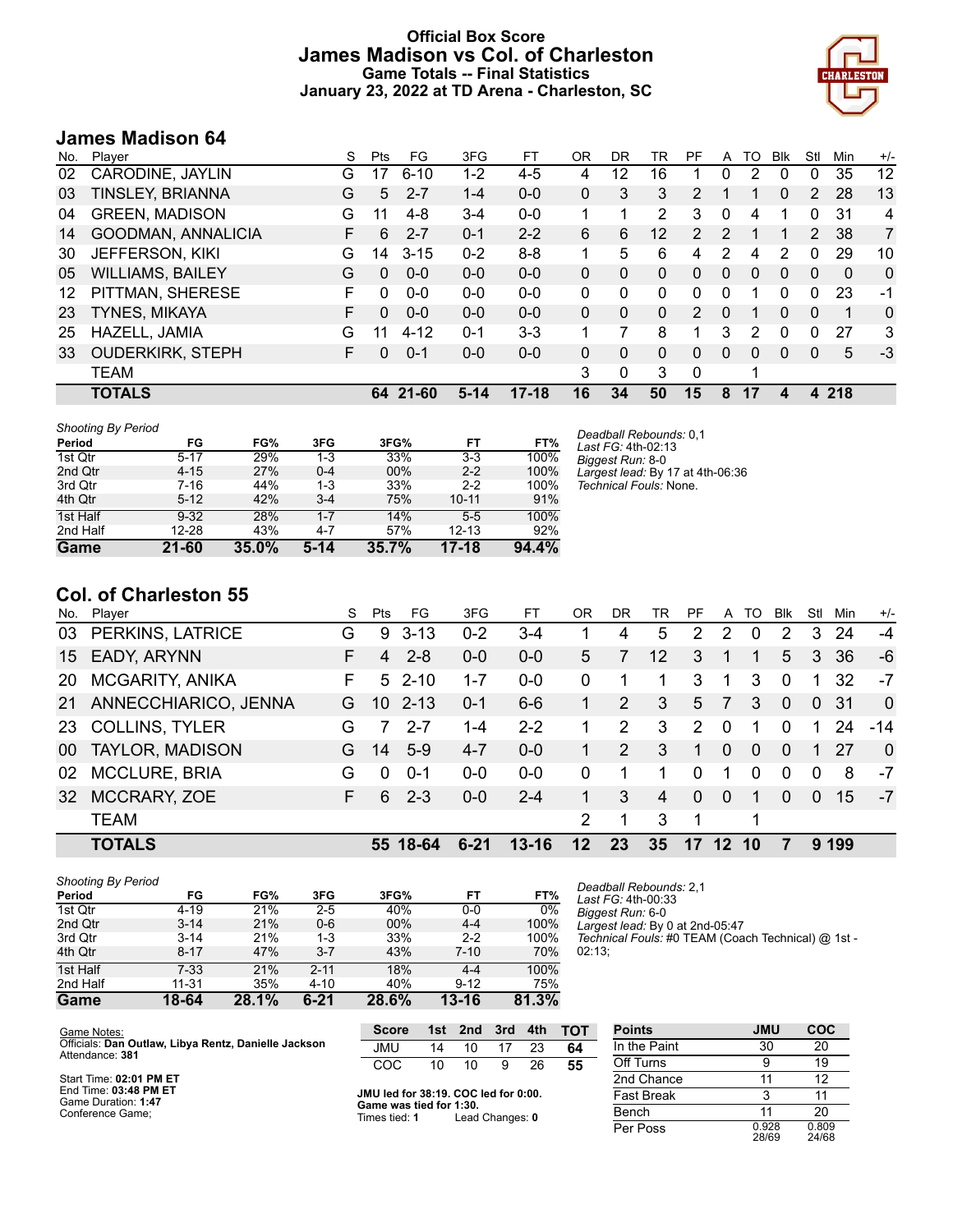# **Official Box Score James Madison vs Col. of Charleston First Half Statistics Only January 23, 2022 at TD Arena - Charleston, SC**



# **James Madison 24**

| No. | Plaver                  | S  | <b>Pts</b>    | <b>FG</b> | 3FG     | <b>FT</b> | <b>OR</b>      | <b>DR</b> | TR       | PF       | A | TO       | <b>Blk</b> | Stl            | <b>Min</b> | $+/-$          |
|-----|-------------------------|----|---------------|-----------|---------|-----------|----------------|-----------|----------|----------|---|----------|------------|----------------|------------|----------------|
| 02  | CARODINE, JAYLIN        | G  |               | 3-5       | $0 - 0$ | $1 - 1$   | 3              | 3         | 6        | 0        | 0 |          | 0          | 0              | 16         | 7              |
| 03  | TINSLEY, BRIANNA        | G  | 5             | $2 - 6$   | $1 - 3$ | $0 - 0$   | 0              | 3         | 3        | 0        |   |          | $\Omega$   |                | 16         | 5              |
| 04  | <b>GREEN, MADISON</b>   | G  | 2             | $1 - 4$   | $0 - 1$ | $0-0$     |                | 1         | 2        | 0        | 0 | 2        |            | 0              | 16         | $\overline{2}$ |
| 05  | <b>WILLIAMS, BAILEY</b> | G  | 0             | $0 - 0$   | $0 - 0$ | $0 - 0$   | 0              | 0         | 0        | 0        | 0 | 0        | 0          | 0              | 0          | 0              |
| 12  | PITTMAN, SHERESE        | F. | 0             | $0 - 0$   | $0 - 0$ | $0 - 0$   | 0              | 0         | 0        | 0        | 0 | 0        | 0          | 0              | 3          | -1             |
| 14  | GOODMAN, ANNALICIA      | F  | $\mathcal{P}$ | $1 - 3$   | $0 - 1$ | $0 - 0$   | $\overline{2}$ | 3         | 5.       | 0        | 0 |          |            | $\overline{2}$ | 18         | $\overline{2}$ |
| 23  | TYNES, MIKAYA           | F  | 0             | $0 - 0$   | $0 - 0$ | $0 - 0$   | 0              | 0         | 0        | 2        | 0 |          | 0          | 0              | 1          | 0              |
| 25  | HAZELL, JAMIA           | G  | 6             | $2 - 6$   | $0 - 1$ | $2 - 2$   | 1              | 4         | 5        |          |   |          | $\Omega$   | 0              | 14         | 3              |
| 30  | <b>JEFFERSON, KIKI</b>  | G  | 2             | $0 - 7$   | $0 - 1$ | $2 - 2$   | 0              | 3         | 3        | 2        |   | 2        |            | 0              | 11         | 5              |
| 33  | <b>OUDERKIRK, STEPH</b> | F  | 0             | $0 - 1$   | $0 - 0$ | $0 - 0$   | 0              | $\Omega$  | $\Omega$ | $\Omega$ | 0 | 0        | $\Omega$   | $\Omega$       | 4          | $-3$           |
|     | <b>TEAM</b>             |    | 0             | $0 - 0$   | $0 - 0$ | $0 - 0$   | 3              | 0         | 3        | 0        | 0 | $\Omega$ | $\Omega$   | 0              | 0          |                |
|     | <b>TOTALS</b>           |    | 24            | $9 - 32$  | $1 - 7$ | $5 - 5$   | 10             | 17        | 27       | 5        | 3 | 9        | 3          | 3              | 100        |                |

| <b>Shooting By Period</b><br>Period | FG       | FG%        | 3FG     | 3FG%  | FТ      | FT%      |
|-------------------------------------|----------|------------|---------|-------|---------|----------|
| 1st Otr                             | 5-17     | <b>29%</b> | $1 - 3$ | 33%   | $3-3$   | 100%     |
| 2nd Otr                             | $4 - 15$ | 27%        | 0-4     | 00%   | $2 - 2$ | 100%     |
| 1st Half                            | $9 - 32$ | <b>28%</b> | $1 - 7$ | 14%   | $5-5$   | 100%     |
| Game                                | 21-60    | 35.0%      | $5-14$  | 35.7% | 17-18   | $94.4\%$ |

*Deadball Rebounds:* 0,1 *Last FG Half:* JMU 2nd-02:27

# **Col. of Charleston 20**

| No. | Player                 | S. | <b>Pts</b>    | FG      | 3FG      | <b>FT</b> | <b>OR</b>     | <b>DR</b>     | TR            | <b>PF</b>      | A        | TO.      | <b>Blk</b> | Stl      | Min         | $+/-$    |
|-----|------------------------|----|---------------|---------|----------|-----------|---------------|---------------|---------------|----------------|----------|----------|------------|----------|-------------|----------|
| 00  | TAYLOR, MADISON        | G  | 8             | $3-5$   | $2 - 4$  | $0 - 0$   | 0             | 2             | 2             | 0              | 0        | 0        | 0          | 0        | 16          | -1       |
| 02  | <b>MCCLURE, BRIA</b>   | G  | 0             | $0 - 0$ | $0 - 0$  | $0-0$     | 0             | 0             | $\mathbf{0}$  | 0              | 0        | 0        | 0          | 0        | 3           | $\Omega$ |
| 03  | PERKINS, LATRICE       | G  | 2             | $0 - 4$ | $0 - 2$  | $2 - 2$   | 0             | $\Omega$      | $\Omega$      |                | 1        | 0        | $\Omega$   | 1        | 8           | -3       |
| 15  | EADY, ARYNN            | F  | $\mathcal{P}$ | $1 - 5$ | $0 - 0$  | $0 - 0$   | 5             | 4             | 9             | $\Omega$       |          | 1        | 4          | 2        | 20          | $-4$     |
| 20  | <b>MCGARITY, ANIKA</b> | F. | $\Omega$      | $0 - 4$ | $0 - 3$  | $0 - 0$   | 0             |               |               |                | $\Omega$ | 2        | $\Omega$   | 1        | 16          | $-4$     |
| 21  | ANNECCHIARICO, JENNA   | G  | $\mathcal{P}$ | $1 - 9$ | $0 - 0$  | $0 - 0$   |               |               | $\mathcal{P}$ | $\overline{2}$ | 3        | 1        | $\Omega$   | $\Omega$ | 16          | $-2$     |
| -23 | <b>COLLINS, TYLER</b>  | G  | 2             | $0 - 4$ | $0 - 2$  | $2 - 2$   | 0             | 2             | 2             |                | 0        |          |            | 1        | 14          | -6       |
| 32  | MCCRARY, ZOE           | F  | 4             | $2 - 2$ | $0 - 0$  | $0 - 0$   | $\Omega$      | $\mathcal{P}$ | 2             | $\Omega$       | $\Omega$ | $\Omega$ | $\Omega$   | $\Omega$ | 7           | $\Omega$ |
|     | <b>TEAM</b>            |    | 0             | $0 - 0$ | $0 - 0$  | $0 - 0$   | $\mathcal{P}$ |               | 3             | 1              | 0        | 1        | $\Omega$   | 0        | $\mathbf 0$ |          |
|     | <b>TOTALS</b>          |    | 20            | 7-33    | $2 - 11$ | $4 - 4$   | 8             | 13            | 21            | 6              | 5        | 6        | 4          |          | 5 100       |          |

| <b>Shooting By Period</b><br>Period | FG       | FG%   | 3FG      | 3FG%  | FТ        | FT%   |
|-------------------------------------|----------|-------|----------|-------|-----------|-------|
| 1st Otr                             | 4-19     | 21%   | $2 - 5$  | 40%   | $0 - 0$   | 0%    |
| 2nd Qtr                             | $3 - 14$ | 21%   | Ი-Ნ      | 00%   | 4-4       | 100%  |
| 1st Half                            | $7 - 33$ | 21%   | $2 - 11$ | 18%   | 4-4       | 100%  |
| Game                                | 18-64    | 28.1% | հ-21     | 28.6% | $13 - 16$ | 81.3% |

*Deadball Rebounds:* 2,1 *Last FG Half:* COC 2nd-02:08

| Game Notes:                                                             | <b>Score</b> | 1st l | 2nd | 3rd | 4th | <b>- тот</b> | <b>Points from (This Period)</b> |    | <b>JMU COC</b> |
|-------------------------------------------------------------------------|--------------|-------|-----|-----|-----|--------------|----------------------------------|----|----------------|
| Officials: Dan Outlaw, Libya Rentz, Danielle Jackson<br>Attendance: 381 | JMU          | 14    |     |     | 23  | 64           | In the Paint                     | 14 |                |
|                                                                         | COC          | 10    |     |     | 26  | 55           | Off Turns                        |    |                |
| Start Time: 02:01 PM ET                                                 |              |       |     |     |     |              | 2nd Chance                       |    |                |
| End Time: 03:48 PM ET<br>Game Duration: 1:47                            |              |       |     |     |     |              | <b>Fast Break</b>                |    |                |
| Conference Game:                                                        |              |       |     |     |     |              | Bench                            |    |                |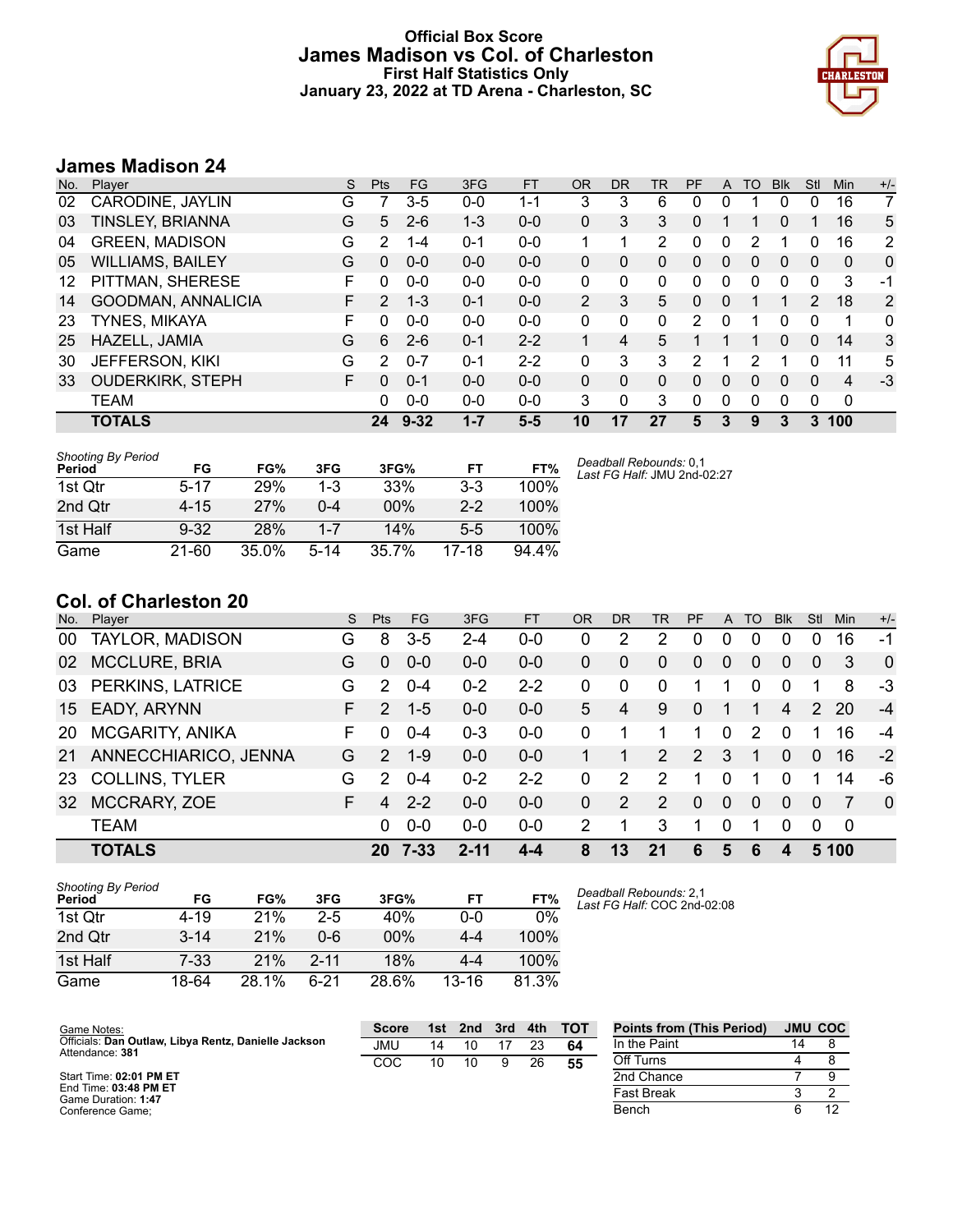# **Official Box Score James Madison vs Col. of Charleston First Quarter Statistics Only January 23, 2022 at TD Arena - Charleston, SC**



# **James Madison 14**

| No. | Plaver                  | S  | <b>Pts</b> | <b>FG</b> | 3FG     | <b>FT</b> | <b>OR</b>    | <b>DR</b> | TR | <b>PF</b> | A              | TO | <b>B</b> lk | Stl      | Min | $+/-$          |
|-----|-------------------------|----|------------|-----------|---------|-----------|--------------|-----------|----|-----------|----------------|----|-------------|----------|-----|----------------|
| 02  | CARODINE, JAYLIN        | G  | 3          | $1 - 3$   | $0 - 0$ | 1-1       |              |           | 2  | 0         | 0              | 0  | 0           | 0        |     | 5              |
| 03  | <b>TINSLEY, BRIANNA</b> | G  | 5          | $2 - 2$   | $1 - 1$ | $0 - 0$   | 0            | 0         | 0  | 0         |                | 0  | 0           |          | 6   | 5              |
| 04  | <b>GREEN, MADISON</b>   | G  | 2          | 1-3       | $0 - 0$ | $0 - 0$   | 1            | 1         | 2  | $\Omega$  | 0              |    |             | 0        | 8   | $\overline{2}$ |
| 14  | GOODMAN, ANNALICIA      | F. | 2          | $1 - 3$   | $0 - 1$ | $0 - 0$   | 1            | 2         | 3  | $\Omega$  | 0              |    | $\Omega$    | 2        | 8   | 2              |
| 30  | <b>JEFFERSON, KIKI</b>  | G  | 2          | $0 - 5$   | $0 - 1$ | $2 - 2$   | 0            | 3         | 3  | 1         |                |    |             | 0        | 7   | 7              |
| 05  | <b>WILLIAMS, BAILEY</b> | G  | $\Omega$   | $0 - 0$   | $0 - 0$ | $0 - 0$   | $\mathbf{0}$ | $\Omega$  | 0  | $\Omega$  | $\Omega$       | 0  | 0           | $\Omega$ | 0   | 0              |
| 12  | PITTMAN, SHERESE        | F  | 0          | $0 - 0$   | $0 - 0$ | $0 - 0$   | 0            | 0         | 0  | 0         | $\Omega$       | 0  | 0           | $\Omega$ | 3   | $-1$           |
| 23  | <b>TYNES, MIKAYA</b>    | F  | 0          | $0 - 0$   | $0 - 0$ | $0 - 0$   | 0            | 0         | 0  | 2         | 0              |    | 0           | 0        | 1   | 0              |
| 25  | HAZELL, JAMIA           | G  | 0          | $0 - 1$   | $0 - 0$ | $0 - 0$   | 0            | 2         | 2  | 0         | 0              | 0  | 0           | 0        | 6   | 1              |
| 33  | <b>OUDERKIRK, STEPH</b> | F. | 0          | $0 - 0$   | $0 - 0$ | $0 - 0$   | $\Omega$     | 0         | 0  | $\Omega$  | 0              | 0  | 0           | 0        | 3   | $-1$           |
|     | <b>TEAM</b>             |    |            |           |         |           |              | 0         |    | 0         |                | 0  |             |          |     |                |
|     | <b>TOTALS</b>           |    | 14         | $5 - 17$  | $1 - 3$ | $3 - 3$   | 4            | 9         | 13 | 3         | $\overline{2}$ | 4  | 2           | 3        | 50  |                |

| <b>Shooting By Period</b><br>Period | FG        | FG%   | 3FG      | 3FG%  | FT      | FT%   | Deadball Rebounds: 0.1 |
|-------------------------------------|-----------|-------|----------|-------|---------|-------|------------------------|
| 1st Qtr                             | $5 - 17$  | 29%   | $1 - 3$  | 33%   | $3 - 3$ | 100%  |                        |
| 2nd Qtr                             | $4 - 15$  | 27%   | $0 - 4$  | 00%   | $2 - 2$ | 100%  |                        |
| 1st Half                            | $5 - 17$  | 29%   | $1 - 3$  | 33%   | 3-3     | 100%  |                        |
| 1st Half                            | $9 - 32$  | 28%   | $1 - 7$  | 14%   | $5-5$   | 100%  |                        |
| Game                                | $21 - 60$ | 35.0% | $5 - 14$ | 35.7% | $17-18$ | 94.4% |                        |

# **Col. of Charleston 10**

| No.             | Plaver                  | S. | <b>Pts</b> | FG      | 3FG     | <b>FT</b> | <b>OR</b>     | DR       | <b>TR</b> | <b>PF</b> | $\mathsf{A}$ | TO       | <b>Blk</b> | <b>Stl</b> | Min      | $+/-$          |
|-----------------|-------------------------|----|------------|---------|---------|-----------|---------------|----------|-----------|-----------|--------------|----------|------------|------------|----------|----------------|
| 03              | <b>PERKINS, LATRICE</b> | G  | 0          | $0 - 2$ | $0 - 0$ | $0 - 0$   | 0             | 0        | $\Omega$  |           | 0            | 0        | 0          | 0          | 3        | -5             |
| 15              | EADY, ARYNN             | F  | 2          | $1 - 4$ | $0 - 0$ | $0-0$     | 4             | 3        |           | 0         |              |          | 3          |            | 10       | $-4$           |
| 20              | <b>MCGARITY, ANIKA</b>  | F. | $\Omega$   | $0 - 1$ | $0 - 1$ | $0-0$     | 0             |          |           | 1         | 0            |          | $\Omega$   |            | 10       | $-4$           |
| 21              | ANNECCHIARICO, JENNA    | G  | 2          | $1 - 6$ | $0 - 0$ | $0-0$     | 0             |          |           | $\Omega$  | 2            |          | 0          | 0          | 10       | $-4$           |
| 23              | <b>COLLINS, TYLER</b>   | G  | 0          | $0 - 4$ | $0 - 2$ | $0-0$     | 0             |          |           | 0         | $\Omega$     | $\Omega$ | $\Omega$   | $\Omega$   | 10       | $-4$           |
| 00 <sup>1</sup> | TAYLOR, MADISON         | G  | 6          | $2 - 2$ | $2 - 2$ | $0-0$     | $\Omega$      |          |           | $\Omega$  | $\Omega$     | $\Omega$ | $\Omega$   | $\Omega$   | 7        | $\overline{1}$ |
| 02              | <b>MCCLURE, BRIA</b>    | G  | $\Omega$   | $0 - 0$ | $0-0$   | $0-0$     | 0             | $\Omega$ | $\Omega$  | 0         | 0            | $\Omega$ | $\Omega$   | $\Omega$   | $\Omega$ | $\Omega$       |
| 32              | MCCRARY, ZOE            | F. | $\Omega$   | $0 - 0$ | $0 - 0$ | $0 - 0$   | 0             | $\Omega$ | $\Omega$  | $\Omega$  | $\Omega$     | $\Omega$ | $\Omega$   | $\Omega$   | $\Omega$ | $\Omega$       |
|                 | <b>TEAM</b>             |    |            |         |         |           | $\mathcal{P}$ |          | 3         | 1         |              | 1        |            |            |          |                |
|                 | <b>TOTALS</b>           |    | 10         |         | 2-5     | $0 - 0$   | 6             | 8        | 14        | 3         | 3            | 4        | 3          | 2          | 50       |                |

| <b>Shooting By Period</b><br>Period | FG       | FG%   | 3FG      | 3FG%  | FT        | FT%   |
|-------------------------------------|----------|-------|----------|-------|-----------|-------|
| 1st Qtr                             | $4 - 19$ | 21%   | $2 - 5$  | 40%   | 0-0       | $0\%$ |
| 2nd Qtr                             | $3 - 14$ | 21%   | $0 - 6$  | 00%   | $4 - 4$   | 100%  |
| 1st Half                            | $4 - 19$ | 21%   | $2 - 5$  | 40%   | 0-0       | $0\%$ |
| 1st Half                            | $7-33$   | 21%   | $2 - 11$ | 18%   | 4-4       | 100%  |
| Game                                | 18-64    | 28.1% | $6-21$   | 28.6% | $13 - 16$ | 81.3% |

|  | Deadball Rebounds: 2,1 |
|--|------------------------|
|--|------------------------|

| Game Notes:                                                             | <b>Score</b> |    | 1st 2nd | 3rd | 4th | <b>TOT</b> | <b>Points (This Period)</b> | <b>JMU</b>    | <b>COC</b>    |
|-------------------------------------------------------------------------|--------------|----|---------|-----|-----|------------|-----------------------------|---------------|---------------|
| Officials: Dan Outlaw, Libya Rentz, Danielle Jackson<br>Attendance: 381 | JMU          | 14 | 10      |     | 23  | 64         | In the Paint                |               |               |
|                                                                         | COC          | 10 | 10      | 9   | 26  | 55         | Off Turns                   |               |               |
| Start Time: 02:01 PM ET                                                 |              |    |         |     |     |            | 2nd Chance                  |               |               |
| End Time: 03:48 PM ET<br>Game Duration: 1:47                            |              |    |         |     |     |            | <b>Fast Break</b>           |               |               |
| Conference Game:                                                        |              |    |         |     |     |            | Bench                       |               |               |
|                                                                         |              |    |         |     |     |            | Per Poss                    | 0.778<br>7/18 | 0.588<br>4/17 |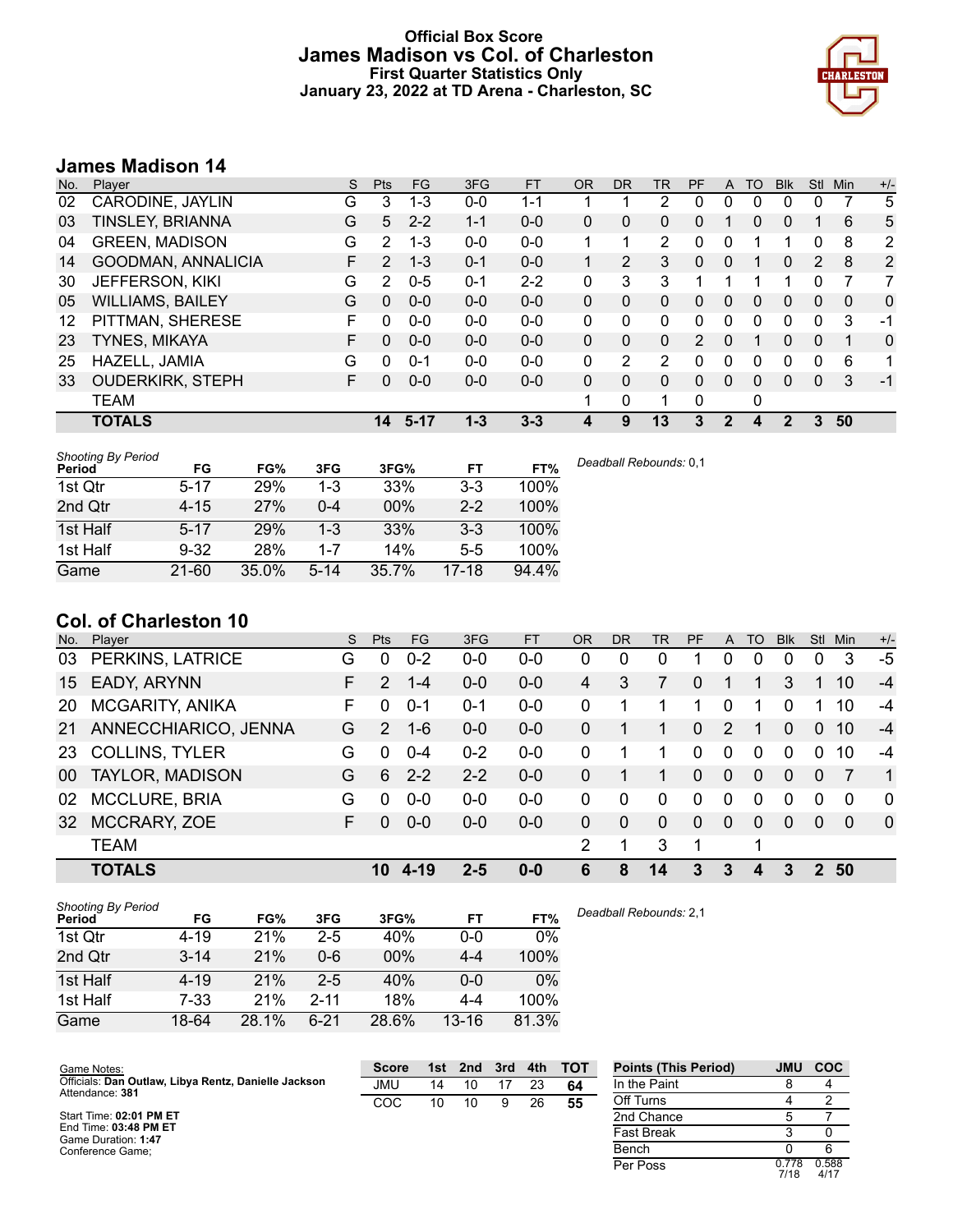## **Official Play-By-Play James Madison vs Col. of Charleston First Quarter January 23, 2022 at TD Arena - Charleston, SC**



### **Period 1**

#### **Starters:**

James Madison: 2 CARODINE,JAYLIN (G); 3 TINSLEY,BRIANNA (G); 4 GREEN,MADISON (G); 14 GOODMAN,ANNALICIA (F); 30 JEFFERSON,KIKI (G);<br>Col. of Charleston: 3 PERKINS,LATRICE (G); 15 EADY,ARYNN (F); 20 MCGARITY,ANIKA (F); 21 ANN

| Time           | <b>VISITORS: James Madison</b>          | <b>Score</b> | <b>Margin</b>  | <b>HOME: Col. of Charleston</b>            |
|----------------|-----------------------------------------|--------------|----------------|--------------------------------------------|
| 09:45          | MISSED JUMPER by JEFFERSON, KIKI        |              |                |                                            |
| 09:43          |                                         |              |                | REBOUND (DEF) by ANNECCHIARICO, JENNA      |
| 09:37          |                                         |              |                | MISSED LAYUP by EADY, ARYNN                |
| 09:34          | REBOUND (DEF) by CARODINE, JAYLIN       |              |                |                                            |
| 09:15          | MISSED JUMPER by CARODINE, JAYLIN       |              |                |                                            |
| 09:13          | REBOUND (OFF) by CARODINE, JAYLIN       |              |                |                                            |
| 09:13          | GOOD! JUMPER by CARODINE, JAYLIN        | $0 - 2$      | V <sub>2</sub> |                                            |
| 09:13          |                                         |              |                | FOUL (PERSONAL) by PERKINS, LATRICE        |
| 09:13          | GOOD! FT by CARODINE, JAYLIN            | $0 - 3$      | $V_3$          |                                            |
| 09:04          |                                         |              |                | MISSED LAYUP by ANNECCHIARICO, JENNA       |
| 09:04          | BLOCK by GREEN, MADISON                 |              |                |                                            |
| 09:04          |                                         |              |                | REBOUND (OFF) by TEAM                      |
| 08:54          |                                         |              |                | MISSED JUMPER by PERKINS, LATRICE          |
| 08:52          | REBOUND (DEF) by JEFFERSON, KIKI        |              |                |                                            |
| 08:40          | GOOD! LAYUP by TINSLEY, BRIANNA         | $0 - 5$      | V <sub>5</sub> |                                            |
| 08:17          |                                         |              |                | MISSED 3PTR by COLLINS, TYLER              |
| 08:13          | REBOUND (DEF) by JEFFERSON, KIKI        |              |                |                                            |
| 07:59          | MISSED 3PTR by JEFFERSON, KIKI          |              |                |                                            |
| 07:56          |                                         |              |                | REBOUND (DEF) by COLLINS, TYLER            |
| 07:45          |                                         |              |                | MISSED LAYUP by COLLINS, TYLER             |
| 07:44          |                                         |              |                | REBOUND (OFF) by TEAM                      |
| 07:38          |                                         |              |                | MISSED JUMPER by PERKINS, LATRICE          |
| 07:38          | BLOCK by JEFFERSON, KIKI                |              |                |                                            |
| 07:35          | REBOUND (DEF) by GOODMAN, ANNALICIA     |              |                |                                            |
| 07:13          | MISSED JUMPER by GREEN, MADISON         |              |                |                                            |
| 07:10          | REBOUND (OFF) by GOODMAN, ANNALICIA     |              |                |                                            |
| 07:05          | MISSED JUMPER by JEFFERSON, KIKI        |              |                |                                            |
| 07:02          |                                         |              |                | REBOUND (DEF) by EADY, ARYNN               |
| 06:55          |                                         |              |                | MISSED JUMPER by ANNECCHIARICO, JENNA      |
| 06:55          |                                         |              |                | REBOUND (OFF) by EADY, ARYNN               |
| 06:55          |                                         |              |                | SUB OUT: PERKINS, LATRICE                  |
| 06:55          |                                         |              |                | SUB IN: TAYLOR, MADISON                    |
| 06:50          |                                         | $2 - 5$      | $V_3$          | GOOD! LAYUP by ANNECCHIARICO, JENNA        |
| 06:50          |                                         |              |                | ASSIST by EADY, ARYNN                      |
| 06:37          | TURNOVER (BADPASS) by JEFFERSON, KIKI   |              |                |                                            |
| 06:37          |                                         |              |                | STEAL by EADY, ARYNN                       |
| 06:28          |                                         |              |                | TURNOVER (LOSTBALL) by EADY, ARYNN         |
| 06:28          | STEAL by TINSLEY, BRIANNA               |              |                |                                            |
| 06:15          | TURNOVER (TRAVEL) by GOODMAN, ANNALICIA |              |                |                                            |
| 06:15<br>06:15 | SUB OUT: GREEN, MADISON                 |              |                |                                            |
| 06:02          | SUB IN: HAZELL, JAMIA                   |              |                |                                            |
| 06:02          | STEAL by GOODMAN, ANNALICIA             |              |                | TURNOVER (BADPASS) by ANNECCHIARICO, JENNA |
| 05:46          |                                         |              |                | FOUL (PERSONAL) by MCGARITY, ANIKA         |
| 05:44          | MISSED JUMPER by JEFFERSON, KIKI        |              |                |                                            |
| 05:44          |                                         |              |                | BLOCK by EADY, ARYNN                       |
| 05:42          | REBOUND (OFF) by TEAM                   |              |                |                                            |
| 05:40          | GOOD! LAYUP by GOODMAN, ANNALICIA       | $2 - 7$      | V <sub>5</sub> |                                            |
| 05:40          | ASSIST by TINSLEY, BRIANNA              |              |                |                                            |
| 05:21          |                                         | $5 - 7$      | V <sub>2</sub> | GOOD! 3PTR by TAYLOR, MADISON              |
| 05:21          |                                         |              |                | ASSIST by ANNECCHIARICO, JENNA             |
| 05:01          | MISSED LAYUP by CARODINE, JAYLIN        |              |                |                                            |
| 04:59          |                                         |              |                | REBOUND (DEF) by EADY, ARYNN               |
| 04:54          |                                         |              |                | MISSED LAYUP by ANNECCHIARICO, JENNA       |
| 04:52          | REBOUND (DEF) by JEFFERSON, KIKI        |              |                |                                            |
| 04:47          | GOOD! 3PTR by TINSLEY, BRIANNA [FB]     | $5 - 10$     | V <sub>5</sub> |                                            |
| 04:47          | ASSIST by JEFFERSON, KIKI               |              |                |                                            |
| 04:27          |                                         |              |                | MISSED 3PTR by MCGARITY, ANIKA             |
| 04:25          |                                         |              |                | REBOUND (OFF) by EADY, ARYNN               |
| 04:25          |                                         |              |                |                                            |
| 04:25          | SUB OUT: TINSLEY, BRIANNA               |              |                |                                            |
| 04:25          | SUB OUT: JEFFERSON, KIKI                |              |                |                                            |
| 04:25          | SUB IN: GREEN, MADISON                  |              |                |                                            |
| 04:25          | SUB OUT: CARODINE, JAYLIN               |              |                |                                            |
| 04:25          | SUB IN: OUDERKIRK, STEPH                |              |                |                                            |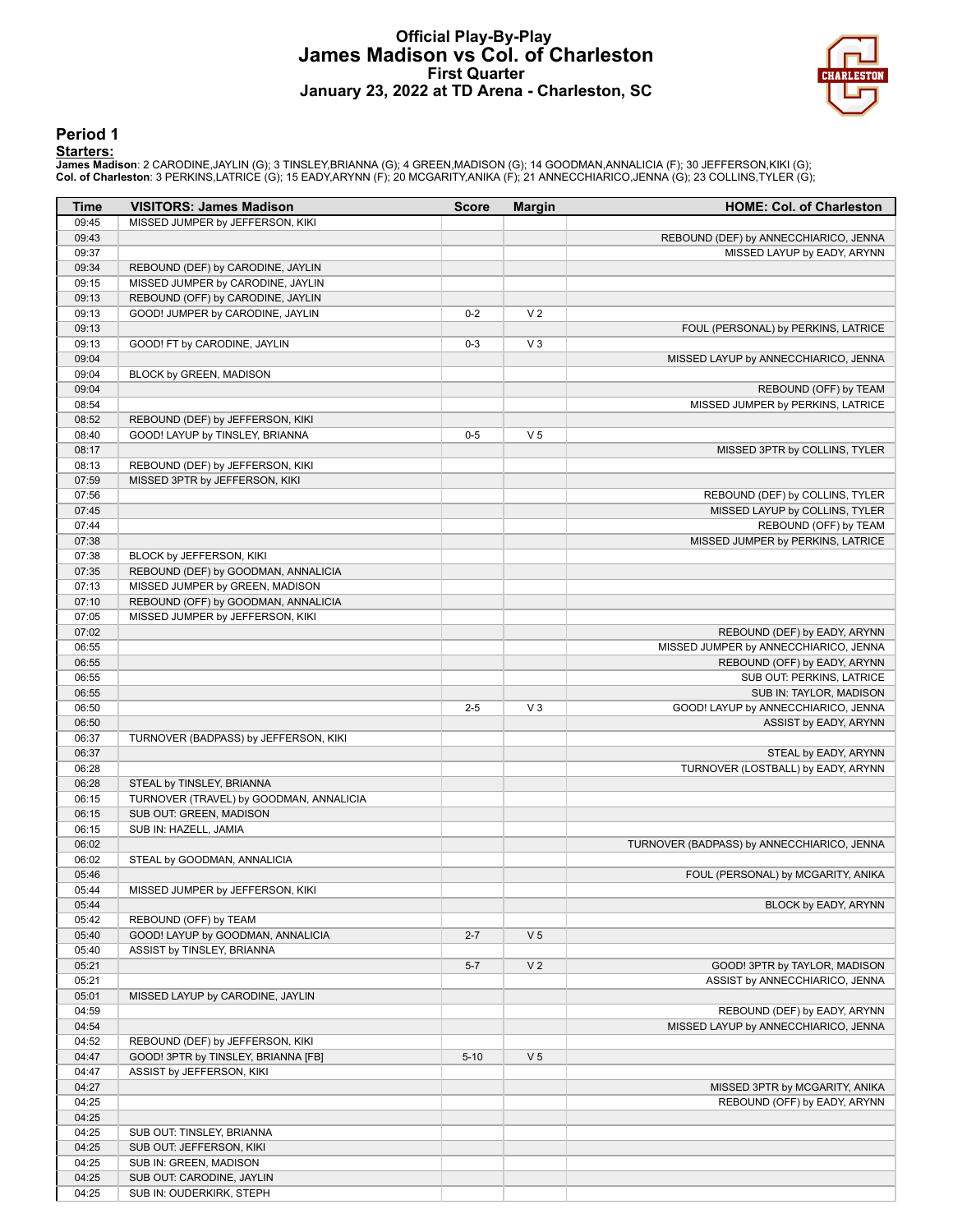| Time  | <b>VISITORS: James Madison</b>        | <b>Score</b> | <b>Margin</b>  | <b>HOME: Col. of Charleston</b>       |
|-------|---------------------------------------|--------------|----------------|---------------------------------------|
| 04:25 | SUB IN: PITTMAN, SHERESE              |              |                |                                       |
| 04:20 |                                       | $8 - 10$     | V <sub>2</sub> | GOOD! 3PTR by TAYLOR, MADISON         |
| 04:20 |                                       |              |                | ASSIST by ANNECCHIARICO, JENNA        |
| 04:07 | TURNOVER (BADPASS) by GREEN, MADISON  |              |                |                                       |
| 04:07 |                                       |              |                | STEAL by MCGARITY, ANIKA              |
| 03:46 |                                       |              |                | TURNOVER (BADPASS) by MCGARITY, ANIKA |
| 03:46 | STEAL by GOODMAN, ANNALICIA           |              |                |                                       |
| 03:38 | MISSED 3PTR by GOODMAN, ANNALICIA     |              |                |                                       |
| 03:31 |                                       |              |                | REBOUND (DEF) by MCGARITY, ANIKA      |
| 03:30 | SUB OUT: OUDERKIRK, STEPH             |              |                |                                       |
| 03:30 | SUB OUT: PITTMAN, SHERESE             |              |                |                                       |
| 03:30 | SUB IN: CARODINE, JAYLIN              |              |                |                                       |
| 03:30 | SUB IN: TYNES, MIKAYA                 |              |                |                                       |
| 03:24 |                                       |              |                | MISSED JUMPER by EADY, ARYNN          |
| 03:21 | REBOUND (DEF) by GREEN, MADISON       |              |                |                                       |
| 03:08 | MISSED JUMPER by HAZELL, JAMIA        |              |                |                                       |
| 03:06 | REBOUND (OFF) by GREEN, MADISON       |              |                |                                       |
| 02:59 | MISSED JUMPER by GOODMAN, ANNALICIA   |              |                |                                       |
| 02:59 |                                       |              |                | BLOCK by EADY, ARYNN                  |
| 02:56 |                                       |              |                | REBOUND (DEF) by TAYLOR, MADISON      |
| 02:46 |                                       |              |                | MISSED JUMPER by COLLINS, TYLER       |
| 02:43 | REBOUND (DEF) by GOODMAN, ANNALICIA   |              |                |                                       |
| 02:18 | SUB OUT: TYNES, MIKAYA                |              |                |                                       |
| 02:18 | SUB IN: OUDERKIRK, STEPH              |              |                |                                       |
| 02:13 | MISSED JUMPER by GREEN, MADISON       |              |                |                                       |
| 02:13 |                                       |              |                | REBOUND (DEF) by TEAM                 |
| 02:13 |                                       |              |                | FOUL (TECH) by TEAM                   |
| 02:13 |                                       |              |                | TURNOVER (OFFENSIVE) by TEAM          |
| 02:13 | GOOD! FT by JEFFERSON, KIKI           | $8 - 11$     | V <sub>3</sub> |                                       |
| 02:13 | GOOD! FT by JEFFERSON, KIKI           | $8 - 12$     | V <sub>4</sub> |                                       |
| 02:13 | SUB OUT: CARODINE, JAYLIN             |              |                |                                       |
| 02:13 | SUB IN: PITTMAN, SHERESE              |              |                |                                       |
| 02:13 | SUB OUT: GOODMAN, ANNALICIA           |              |                |                                       |
| 02:13 | SUB IN: JEFFERSON, KIKI               |              |                |                                       |
| 01:50 | GOOD! LAYUP by GREEN, MADISON         | $8 - 14$     | $V_6$          |                                       |
| 01:32 | FOUL (PERSONAL) by JEFFERSON, KIKI    |              |                |                                       |
| 01:23 |                                       |              |                | MISSED JUMPER by ANNECCHIARICO, JENNA |
| 01:21 | REBOUND (DEF) by HAZELL, JAMIA        |              |                |                                       |
| 01:09 | FOUL (OFF) by TYNES, MIKAYA           |              |                |                                       |
| 01:09 | TURNOVER (OFFENSIVE) by TYNES, MIKAYA |              |                |                                       |
| 00:55 |                                       |              |                | MISSED 3PTR by COLLINS, TYLER         |
| 00:53 |                                       |              |                | REBOUND (OFF) by EADY, ARYNN          |
| 00:50 |                                       | $10 - 14$    | V <sub>4</sub> | GOOD! LAYUP by EADY, ARYNN            |
| 00:26 | MISSED LAYUP by JEFFERSON, KIKI       |              |                |                                       |
| 00:26 |                                       |              |                | BLOCK by EADY, ARYNN                  |
| 00:24 |                                       |              |                | REBOUND (DEF) by EADY, ARYNN          |
| 00:22 |                                       |              |                | SUB OUT: COLLINS, TYLER               |
| 00:22 |                                       |              |                | SUB IN: MCCLURE, BRIA                 |
| 00:22 | SUB OUT: JEFFERSON, KIKI              |              |                |                                       |
| 00:22 | SUB IN: WILLIAMS, BAILEY              |              |                |                                       |
| 00:07 | FOUL (PERSONAL) by TYNES, MIKAYA      |              |                |                                       |
| 00:02 |                                       |              |                | MISSED LAYUP by ANNECCHIARICO, JENNA  |
| 00:00 |                                       |              |                | REBOUND (OFF) by EADY, ARYNN          |
| 00:00 |                                       |              |                | MISSED LAYUP by EADY, ARYNN           |
| 00:00 | REBOUND (DEF) by HAZELL, JAMIA        |              |                |                                       |
|       |                                       |              |                |                                       |

# **James Madison 14, Col. of Charleston 10**

| Points (This Period) | <b>JMU</b>    | <b>COC</b>    |
|----------------------|---------------|---------------|
| In the Paint         |               |               |
| Off Turns            |               |               |
| 2nd Chance           | 5             |               |
| Fast Break           |               |               |
| Bench                |               |               |
| Per Poss             | 0.778<br>7/18 | 0.588<br>4/17 |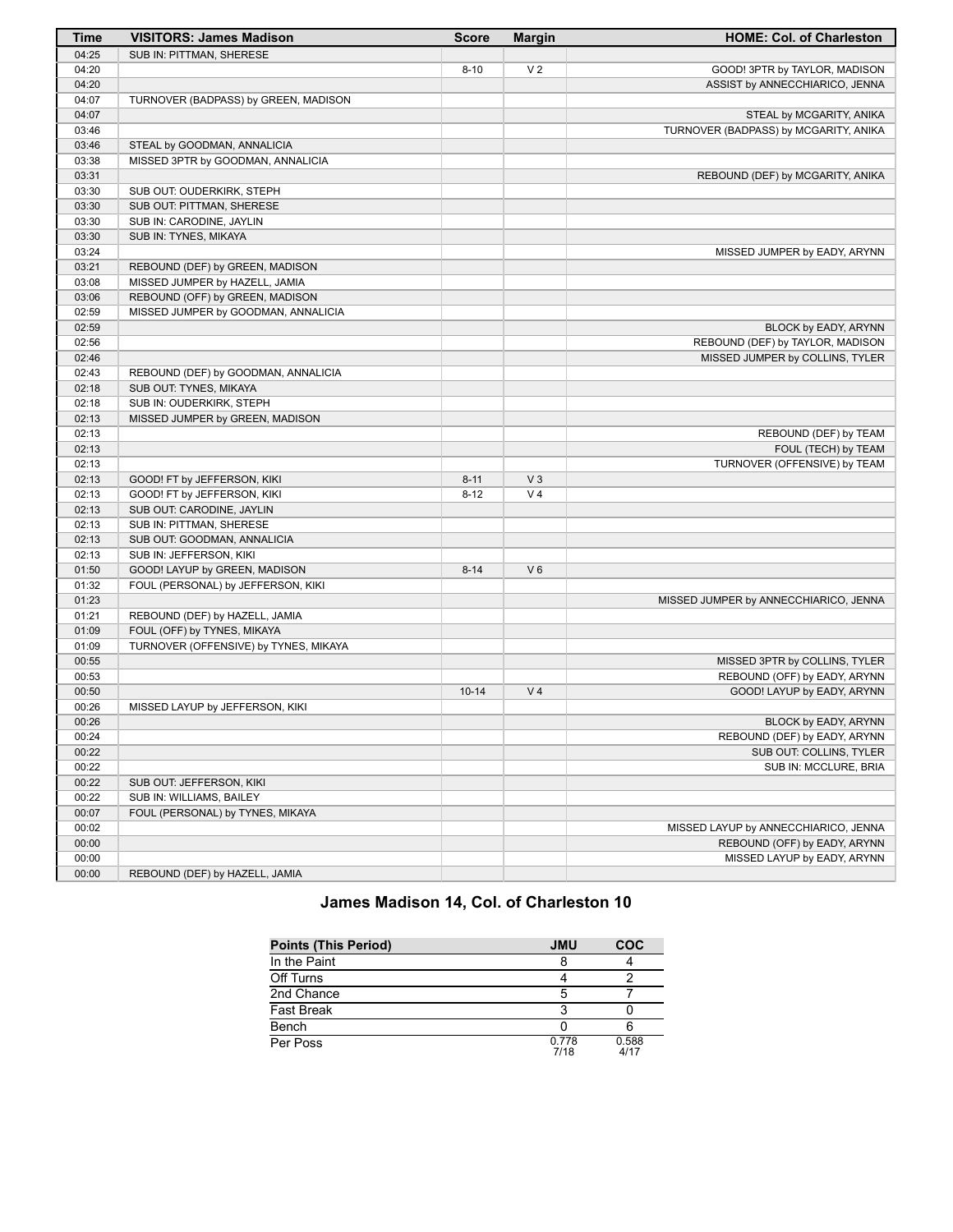# **Official Box Score James Madison vs Col. of Charleston Second Quarter Statistics Only January 23, 2022 at TD Arena - Charleston, SC**



# **James Madison 10**

| No. | Plaver                  | S | <b>Pts</b> | <b>FG</b> | 3FG     | <b>FT</b> | 0R       | <b>DR</b> | TR | <b>PF</b>      | A        | TO | <b>B</b> lk | Stl            | Min      | $+/-$          |
|-----|-------------------------|---|------------|-----------|---------|-----------|----------|-----------|----|----------------|----------|----|-------------|----------------|----------|----------------|
| 02  | CARODINE, JAYLIN        | G | 4          | $2 - 2$   | $0 - 0$ | $0 - 0$   | 2        | 2         | 4  | 0              | 0        |    | 0           | 0              | 9        | 2              |
| 03  | TINSLEY, BRIANNA        | G | 0          | $0 - 4$   | $0 - 2$ | $0 - 0$   | 0        | 3         | 3  | 0              | 0        |    | 0           | $\overline{0}$ | 10       | 0              |
| 04  | <b>GREEN, MADISON</b>   | G | 0          | $0 - 1$   | $0 - 1$ | $0 - 0$   | 0        | 0         | 0  | 0              | 0        |    | O           | 0              | 8        | 0              |
| 14  | GOODMAN, ANNALICIA      | F | 0          | $0 - 0$   | $0 - 0$ | $0 - 0$   | 1        |           | 2  | $\Omega$       | 0        | 0  |             | 0              | 10       | 0              |
| 30  | <b>JEFFERSON, KIKI</b>  | G | 0          | $0 - 2$   | $0 - 0$ | $0 - 0$   | 0        | 0         | 0  | 1              | 0        |    | 0           | 0              | 4        | $-2$           |
| 05  | <b>WILLIAMS, BAILEY</b> | G | $\Omega$   | $0 - 0$   | $0 - 0$ | $0 - 0$   | $\Omega$ | $\Omega$  | 0  | $\Omega$       | $\Omega$ | 0  | 0           | $\Omega$       | $\Omega$ | 0              |
| 12  | PITTMAN, SHERESE        | F | 0          | $0 - 0$   | $0 - 0$ | $0 - 0$   | 0        | 0         | 0  | 0              | 0        | 0  | 0           | 0              | 0        | 0              |
| 23  | <b>TYNES, MIKAYA</b>    | F | 0          | $0 - 0$   | $0 - 0$ | $0 - 0$   | $\Omega$ | 0         | 0  | $\Omega$       | $\Omega$ | 0  | 0           | 0              | 0        | 0              |
| 25  | HAZELL, JAMIA           | G | 6          | 2-5       | $0 - 1$ | $2 - 2$   | 4        | 2         | 3  |                |          |    | 0           | 0              | 8        | $\overline{2}$ |
| 33  | <b>OUDERKIRK, STEPH</b> | F | 0          | $0 - 1$   | $0 - 0$ | $0 - 0$   | $\Omega$ | 0         | 0  | $\Omega$       | 0        | 0  | 0           | 0              | 1        | $-2$           |
|     | <b>TEAM</b>             |   |            |           |         |           | 2        | 0         | 2  | 0              |          | 0  |             |                |          |                |
|     | <b>TOTALS</b>           |   | 10         | $4 - 15$  | $0 - 4$ | $2 - 2$   | 6        | 8         | 14 | $\mathfrak{p}$ |          | 5  |             | <sup>0</sup>   | 50       |                |

| <b>Shooting By Period</b><br>Period | FG        | FG%   | 3FG      | 3FG%  | FT        | FT%   |
|-------------------------------------|-----------|-------|----------|-------|-----------|-------|
| 3rd Qtr                             | 7-16      | 44%   | $1 - 3$  | 33%   | $2-2$     | 100%  |
| 4th Qtr                             | $5 - 12$  | 42%   | $3 - 4$  | 75%   | $10 - 11$ | 91%   |
| 2nd Half                            | $4 - 15$  | 27%   | 0-4      | 00%   | $2 - 2$   | 100%  |
| 2nd Half                            | $12 - 28$ | 43%   | 4-7      | 57%   | $12 - 13$ | 92%   |
| Game                                | $21 - 60$ | 35.0% | $5 - 14$ | 35.7% | 17-18     | 94.4% |

# **Col. of Charleston 10**

| No. | Player                 | S. | <b>Pts</b>    | FG.      | 3FG     | <b>FT</b> | <b>OR</b> | DR            | TR.                   | PF             | A              | TO       | <b>BIK</b> | Stl            | Min | $+/-$          |
|-----|------------------------|----|---------------|----------|---------|-----------|-----------|---------------|-----------------------|----------------|----------------|----------|------------|----------------|-----|----------------|
| 03  | PERKINS, LATRICE       | G  | 2             | $0 - 2$  | $0 - 2$ | $2 - 2$   | 0         | 0             | $\Omega$              | 0              |                | 0        | 0          |                | 5   | $\overline{2}$ |
| 15  | <b>EADY, ARYNN</b>     | F  | $\Omega$      | $0 - 1$  | $0 - 0$ | $0 - 0$   |           |               | $\mathbf{2}^{\prime}$ | $\Omega$       | $\overline{0}$ | 0        |            |                | 10  | $\mathbf{0}$   |
| 20  | <b>MCGARITY, ANIKA</b> | F  | 0             | $0 - 3$  | $0 - 2$ | $0-0$     | 0         | $\mathbf 0$   | $\Omega$              | 0              | 0              |          | $\Omega$   | 0              | 6   | $\mathbf{0}$   |
| 21  | ANNECCHIARICO, JENNA   | G  | 0             | $0 - 3$  | $0 - 0$ | $0-0$     |           | 0             |                       | $\overline{2}$ | -1             | 0        | $\Omega$   | $\overline{0}$ | 6   | 2              |
| 23  | <b>COLLINS, TYLER</b>  | G  | $\mathcal{P}$ | $0 - 0$  | $0-0$   | $2 - 2$   | 0         |               |                       | 1              | 0              |          | $\Omega$   |                | 4   | $-2$           |
| 00. | <b>TAYLOR, MADISON</b> | G  | $\mathcal{P}$ | $1 - 3$  | $0 - 2$ | $0-0$     | 0         |               |                       | $\Omega$       | $\Omega$       | 0        | $\Omega$   | $\overline{0}$ | 9   | $-2$           |
| 02  | <b>MCCLURE, BRIA</b>   | G  | $\Omega$      | $0 - 0$  | $0 - 0$ | $0-0$     | 0         | $\Omega$      | $\Omega$              | $\Omega$       | 0              | $\Omega$ | $\Omega$   | $\Omega$       | 3   | $\Omega$       |
| 32  | MCCRARY, ZOE           | F. | 4             | $2 - 2$  | $0 - 0$ | $0 - 0$   | 0         | $\mathcal{P}$ | $\mathcal{P}$         | $\Omega$       | $\Omega$       | $\Omega$ | $\Omega$   | $\Omega$       | 7   | $\Omega$       |
|     | <b>TEAM</b>            |    |               |          |         |           | 0         | 0             | $\Omega$              | $\mathbf{0}$   |                | 0        |            |                |     |                |
|     | <b>TOTALS</b>          |    | 10            | $3 - 14$ | Ი-Ნ     | 4-4       | 2         | 5             |                       | 3              | 2              | 2        |            | 3              | 50  |                |

| <b>Shooting By Period</b><br>Period | FG        | FG%   | 3FG     | 3FG%  | FT        | FT%   |
|-------------------------------------|-----------|-------|---------|-------|-----------|-------|
| 3rd Qtr                             | $3 - 14$  | 21%   | $1 - 3$ | 33%   | $2 - 2$   | 100%  |
| 4th Qtr                             | $8 - 17$  | 47%   | $3 - 7$ | 43%   | $7 - 10$  | 70%   |
| 2nd Half                            | $3 - 14$  | 21%   | 0-6     | 00%   | 4-4       | 100%  |
| 2nd Half                            | $11 - 31$ | 35%   | 4-10    | 40%   | $9 - 12$  | 75%   |
| Game                                | 18-64     | 28.1% | հ-21    | 28.6% | $13 - 16$ | 81.3% |

*Deadball Rebounds:* 2,1

| Game Notes:                                                             | <b>Score</b> | 1st | 2nd | 3rd | 4th | <b>TOT</b> | <b>Points (This Period)</b> | <b>JMU</b>    | <b>COC</b>    |
|-------------------------------------------------------------------------|--------------|-----|-----|-----|-----|------------|-----------------------------|---------------|---------------|
| Officials: Dan Outlaw, Libya Rentz, Danielle Jackson<br>Attendance: 381 | JMU          | 14  | 10  |     | 23  | 64         | In the Paint                |               |               |
|                                                                         | COC          | 10  | 10  | 9   | 26  | 55         | Off Turns                   |               |               |
| Start Time: 02:01 PM ET                                                 |              |     |     |     |     |            | 2nd Chance                  |               |               |
| End Time: 03:48 PM ET<br>Game Duration: 1:47                            |              |     |     |     |     |            | <b>Fast Break</b>           |               |               |
| Conference Game:                                                        |              |     |     |     |     |            | Bench                       |               |               |
|                                                                         |              |     |     |     |     |            | Per Poss                    | 0.667<br>5/15 | 0.625<br>5/16 |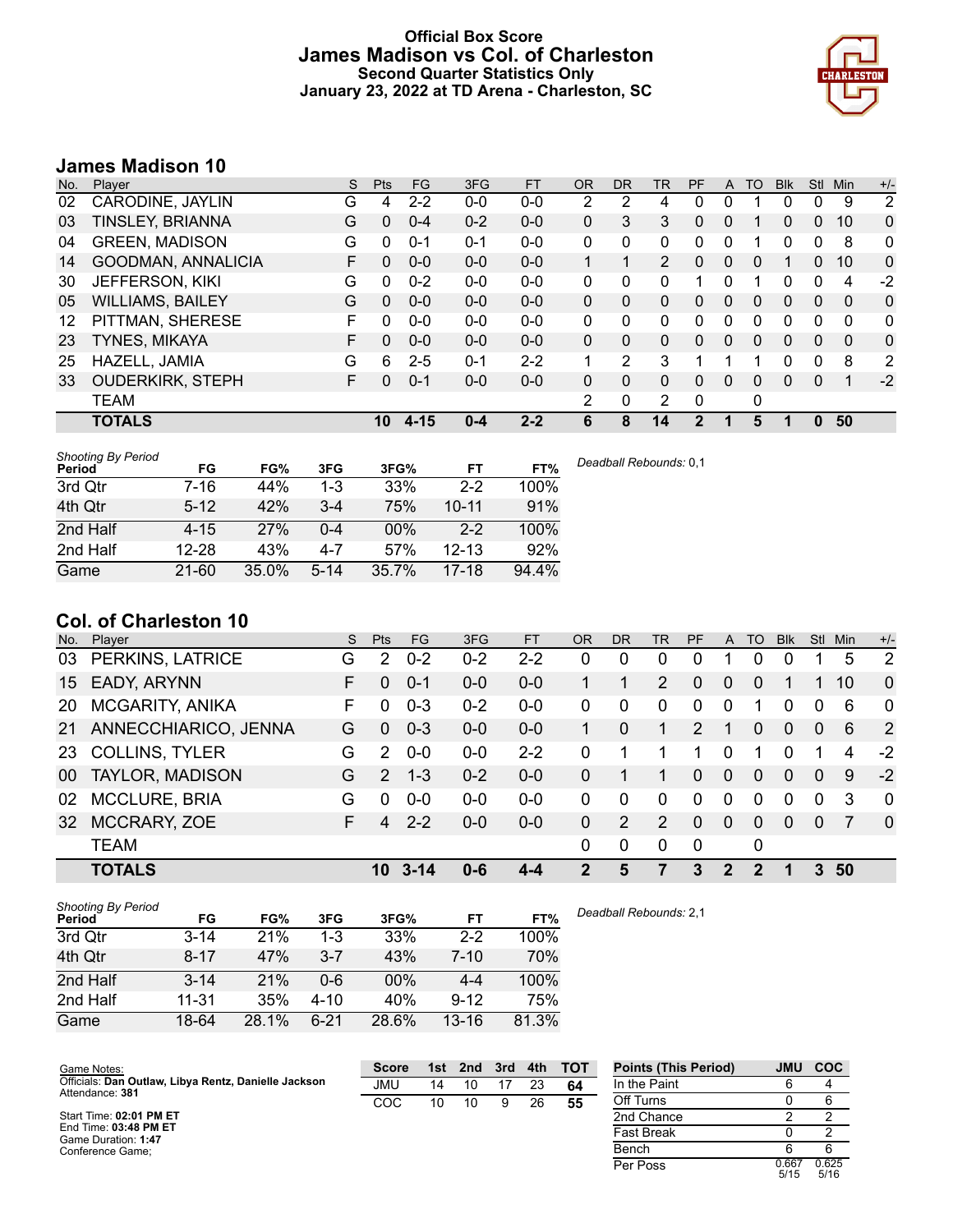## **Official Play-By-Play James Madison vs Col. of Charleston Second Quarter January 23, 2022 at TD Arena - Charleston, SC**



**Period 2**

**Starters:**

James Madison: 2 CARODINE,JAYLIN (G); 3 TINSLEY,BRIANNA (G); 4 GREEN,MADISON (G); 14 GOODMAN,ANNALICIA (F); 30 JEFFERSON,KIKI (G);<br>Col. of Charleston: 3 PERKINS,LATRICE (G); 15 EADY,ARYNN (F); 20 MCGARITY,ANIKA (F); 21 ANN

| Time           | <b>VISITORS: James Madison</b>                     | <b>Score</b> | <b>Margin</b>  | <b>HOME: Col. of Charleston</b>         |
|----------------|----------------------------------------------------|--------------|----------------|-----------------------------------------|
| 10:00          | SUB OUT: WILLIAMS, BAILEY                          |              |                |                                         |
| 10:00          | SUB OUT: TYNES, MIKAYA                             |              |                |                                         |
| 10:00          | SUB OUT: HAZELL, JAMIA                             |              |                |                                         |
| 10:00          | SUB OUT: OUDERKIRK, STEPH                          |              |                |                                         |
| 10:00          | SUB IN: CARODINE, JAYLIN                           |              |                |                                         |
| 10:00          | SUB IN: TINSLEY, BRIANNA                           |              |                |                                         |
| 10:00          | SUB IN: GOODMAN, ANNALICIA                         |              |                |                                         |
| 10:00          | SUB IN: JEFFERSON, KIKI                            |              |                |                                         |
| 09:49          |                                                    |              |                | MISSED 3PTR by MCGARITY, ANIKA          |
| 09:44          | REBOUND (DEF) by TINSLEY, BRIANNA                  |              |                |                                         |
| 09:33          | TURNOVER (TRAVEL) by JEFFERSON, KIKI               |              |                |                                         |
| 09:16          |                                                    |              |                | MISSED 3PTR by TAYLOR, MADISON          |
| 09:12          | REBOUND (DEF) by TINSLEY, BRIANNA                  |              |                |                                         |
| 08:55          | TURNOVER (BADPASS) by GREEN, MADISON               |              |                |                                         |
| 08:55          |                                                    |              |                | STEAL by EADY, ARYNN                    |
| 08:50          |                                                    | $12 - 14$    | V <sub>2</sub> | GOOD! LAYUP by TAYLOR, MADISON [FB]     |
| 08:50          |                                                    |              |                | ASSIST by ANNECCHIARICO, JENNA          |
| 08:18          | MISSED JUMPER by TINSLEY, BRIANNA                  |              |                |                                         |
| 08:15          | REBOUND (OFF) by GOODMAN, ANNALICIA                |              |                |                                         |
| 08:13          | MISSED 3PTR by TINSLEY, BRIANNA                    |              |                |                                         |
| 08:09          |                                                    |              |                | REBOUND (DEF) by EADY, ARYNN            |
| 07:53          |                                                    |              |                | TURNOVER (LOSTBALL) by MCGARITY, ANIKA  |
| 07:53          |                                                    |              |                | SUB OUT: MCGARITY, ANIKA                |
| 07:53          |                                                    |              |                | SUB IN: PERKINS, LATRICE                |
| 07:53          | SUB OUT: GREEN, MADISON                            |              |                |                                         |
| 07:53          | SUB IN: HAZELL, JAMIA                              |              |                |                                         |
| 07:31          | TURNOVER (TRAVEL) by HAZELL, JAMIA                 |              |                |                                         |
| 07:20          |                                                    |              |                | MISSED JUMPER by ANNECCHIARICO, JENNA   |
| 07:16          | REBOUND (DEF) by GOODMAN, ANNALICIA                |              |                |                                         |
| 07:07          | MISSED JUMPER by HAZELL, JAMIA                     |              |                |                                         |
| 07:06          | REBOUND (OFF) by HAZELL, JAMIA                     |              |                |                                         |
| 07:03          | MISSED JUMPER by JEFFERSON, KIKI                   |              |                |                                         |
| 07:00          | REBOUND (OFF) by CARODINE, JAYLIN                  |              |                |                                         |
| 06:58          | MISSED JUMPER by JEFFERSON, KIKI                   |              |                |                                         |
| 06:56          | REBOUND (OFF) by TEAM                              |              |                |                                         |
| 06:51          |                                                    |              |                | FOUL (PERSONAL) by ANNECCHIARICO, JENNA |
| 06:51          | GOOD! FT by HAZELL, JAMIA                          | $12 - 15$    | $V_3$          |                                         |
| 06:51          | GOOD! FT by HAZELL, JAMIA                          | $12 - 16$    | V <sub>4</sub> |                                         |
| 06:51          |                                                    |              |                | SUB OUT: MCCLURE, BRIA                  |
| 06:51          |                                                    |              |                | SUB IN: MCCRARY, ZOE                    |
| 06:34          |                                                    | 14-16        | V <sub>2</sub> | GOOD! JUMPER by MCCRARY, ZOE            |
| 06:34          |                                                    |              |                | ASSIST by PERKINS, LATRICE              |
| 06:09          | TURNOVER (BADPASS) by TINSLEY, BRIANNA             |              |                |                                         |
| 06:09          |                                                    |              |                | STEAL by PERKINS, LATRICE               |
| 05:53          |                                                    |              |                | MISSED 3PTR by PERKINS, LATRICE         |
| 05:50          |                                                    |              |                | REBOUND (OFF) by ANNECCHIARICO, JENNA   |
| 05:47<br>05:47 | FOUL (PERSONAL) by JEFFERSON, KIKI                 |              |                |                                         |
| 05:47          | SUB OUT: JEFFERSON, KIKI<br>SUB IN: GREEN, MADISON |              |                |                                         |
| 05:47          |                                                    | $15 - 16$    | V <sub>1</sub> | GOOD! FT by PERKINS, LATRICE            |
| 05:47          |                                                    | $16-16$      | $\mathsf T$    | GOOD! FT by PERKINS, LATRICE            |
| 05:30          | MISSED JUMPER by HAZELL, JAMIA                     |              |                |                                         |
| 05:28          | REBOUND (OFF) by CARODINE, JAYLIN                  |              |                |                                         |
| 05:26          | MISSED 3PTR by GREEN, MADISON                      |              |                |                                         |
| 05:23          |                                                    |              |                | REBOUND (DEF) by TAYLOR, MADISON        |
| 05:15          |                                                    |              |                | MISSED JUMPER by ANNECCHIARICO, JENNA   |
| 05:12          | REBOUND (DEF) by TINSLEY, BRIANNA                  |              |                |                                         |
| 05:04          | GOOD! LAYUP by CARODINE, JAYLIN                    | $16-18$      | V <sub>2</sub> |                                         |
| 05:04          | ASSIST by HAZELL, JAMIA                            |              |                |                                         |
| 04:43          |                                                    |              |                | MISSED JUMPER by EADY, ARYNN            |
| 04:43          | BLOCK by GOODMAN, ANNALICIA                        |              |                |                                         |
| 04:40          |                                                    |              |                | REBOUND (OFF) by EADY, ARYNN            |
| 04:32          |                                                    |              |                | MISSED 3PTR by PERKINS, LATRICE         |
| 04:28          | REBOUND (DEF) by CARODINE, JAYLIN                  |              |                |                                         |
| 04:18          | MISSED 3PTR by TINSLEY, BRIANNA                    |              |                |                                         |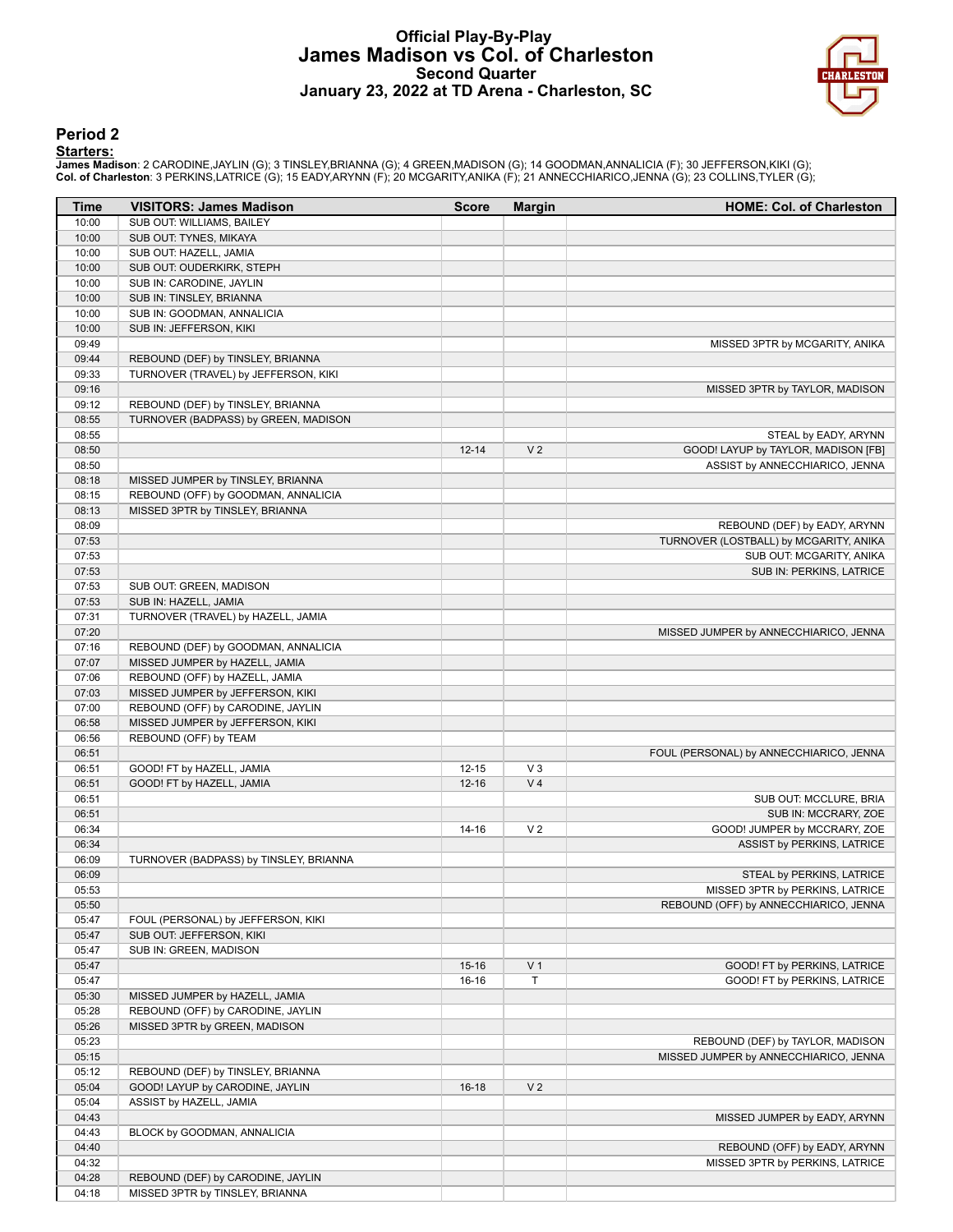| <b>Time</b> | <b>VISITORS: James Madison</b>          | <b>Score</b> | <b>Margin</b>  | <b>HOME: Col. of Charleston</b>         |
|-------------|-----------------------------------------|--------------|----------------|-----------------------------------------|
| 04:15       |                                         |              |                | REBOUND (DEF) by MCCRARY, ZOE           |
| 04:04       |                                         |              |                | MISSED LAYUP by ANNECCHIARICO, JENNA    |
| 04:03       | REBOUND (DEF) by CARODINE, JAYLIN       |              |                |                                         |
| 04:03       |                                         |              |                | FOUL (PERSONAL) by ANNECCHIARICO, JENNA |
| 04:03       |                                         |              |                |                                         |
| 04:03       |                                         |              |                | SUB OUT: PERKINS, LATRICE               |
| 04:03       |                                         |              |                | SUB OUT: ANNECCHIARICO, JENNA           |
| 04:03       |                                         |              |                | SUB IN: MCGARITY, ANIKA                 |
| 04:03       |                                         |              |                | SUB IN: COLLINS, TYLER                  |
| 03:49       | GOOD! LAYUP by CARODINE, JAYLIN         | 16-20        | V <sub>4</sub> |                                         |
| 03:24       |                                         |              |                | MISSED JUMPER by MCGARITY, ANIKA        |
| 03:18       | REBOUND (DEF) by HAZELL, JAMIA          |              |                |                                         |
| 03:08       | GOOD! JUMPER by HAZELL, JAMIA           | $16 - 22$    | $V_6$          |                                         |
| 02:47       |                                         |              |                | MISSED 3PTR by TAYLOR, MADISON          |
| 02:44       | REBOUND (DEF) by HAZELL, JAMIA          |              |                |                                         |
| 02:27       | GOOD! JUMPER by HAZELL, JAMIA           | $16 - 24$    | V8             |                                         |
| 02:08       |                                         | $18-24$      | V <sub>6</sub> | GOOD! LAYUP by MCCRARY, ZOE             |
| 01:47       | TURNOVER (LOSTBALL) by CARODINE, JAYLIN |              |                |                                         |
| 01:47       |                                         |              |                | STEAL by COLLINS, TYLER                 |
| 01:27       | FOUL (PERSONAL) by HAZELL, JAMIA        |              |                |                                         |
| 01:27       |                                         |              |                | SUB OUT: TAYLOR, MADISON                |
| 01:27       |                                         |              |                | SUB IN: PERKINS, LATRICE                |
| 01:27       | SUB OUT: CARODINE, JAYLIN               |              |                |                                         |
| 01:27       | SUB IN: OUDERKIRK, STEPH                |              |                |                                         |
| 01:27       |                                         | 19-24        | V <sub>5</sub> | GOOD! FT by COLLINS, TYLER              |
| 01:27       |                                         | $20 - 24$    | V <sub>4</sub> | GOOD! FT by COLLINS, TYLER              |
| 01:10       | MISSED JUMPER by OUDERKIRK, STEPH       |              |                |                                         |
| 01:07       |                                         |              |                | REBOUND (DEF) by MCCRARY, ZOE           |
| 01:01       |                                         |              |                | FOUL (OFF) by COLLINS, TYLER            |
| 01:01       |                                         |              |                | TURNOVER (OFFENSIVE) by COLLINS, TYLER  |
| 00:35       | MISSED LAYUP by TINSLEY, BRIANNA        |              |                |                                         |
| 00:35       |                                         |              |                | BLOCK by EADY, ARYNN                    |
| 00:35       | REBOUND (OFF) by TEAM                   |              |                |                                         |
| 00:33       | MISSED 3PTR by HAZELL, JAMIA            |              |                |                                         |
| 00:29       |                                         |              |                | REBOUND (DEF) by COLLINS, TYLER         |
| 00:01       |                                         |              |                | MISSED 3PTR by MCGARITY, ANIKA          |
| 00:01       | REBOUND (DEF) by TEAM                   |              |                |                                         |

# **James Madison 24, Col. of Charleston 20**

| <b>Points (This Period)</b> | <b>JMU</b>    | COC           |
|-----------------------------|---------------|---------------|
| In the Paint                |               |               |
| Off Turns                   |               |               |
| 2nd Chance                  |               |               |
| <b>Fast Break</b>           |               |               |
| Bench                       |               |               |
| Per Poss                    | 0.667<br>5/15 | 0.625<br>5/16 |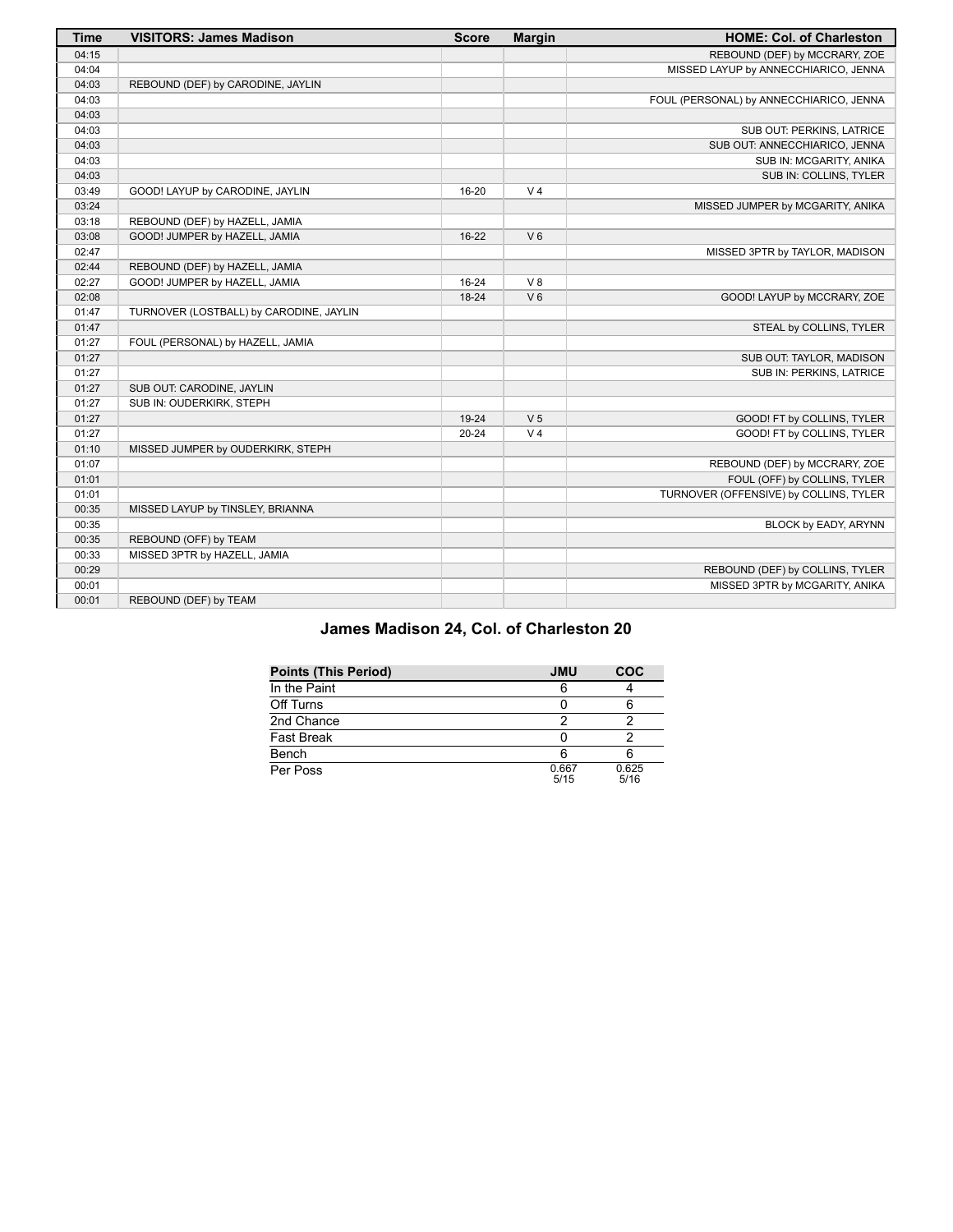# **Official Box Score James Madison vs Col. of Charleston Second Half Statistics Only January 23, 2022 at TD Arena - Charleston, SC**



# **James Madison 40**

| No. | Player                  | S  | <b>Pts</b> | <b>FG</b> | 3FG     | <b>FT</b> | 0R       | <b>DR</b> | TR | <b>PF</b>     | A              | TO | <b>B</b> lk | Stl      | Min | $+/-$          |
|-----|-------------------------|----|------------|-----------|---------|-----------|----------|-----------|----|---------------|----------------|----|-------------|----------|-----|----------------|
| 02  | CARODINE, JAYLIN        | G  | 10         | $3 - 5$   | 1-2     | $3 - 4$   |          | 9         | 10 |               | 0              |    | 0           | 0        | 20  | 5              |
| 03  | TINSLEY, BRIANNA        | G  | 0          | $0 - 1$   | $0 - 1$ | $0 - 0$   | 0        | 0         | 0  | 2             | 0              | 0  | 0           |          | 12  | 8              |
| 04  | <b>GREEN, MADISON</b>   | G  | 9          | $3 - 4$   | $3 - 3$ | $0 - 0$   | 0        | 0         | 0  | 3             | 0              | 2  | 0           | 0        | 16  | $\overline{2}$ |
| 05  | <b>WILLIAMS, BAILEY</b> | G  | 0          | $0 - 0$   | $0 - 0$ | $0 - 0$   | $\Omega$ | 0         | 0  | $\Omega$      | 0              | 0  | 0           | 0        | 0   | 0              |
| 12  | PITTMAN, SHERESE        | F  | 0          | $0 - 0$   | $0 - 0$ | $0 - 0$   | 0        | $\Omega$  | 0  | 0             | 0              |    | 0           | 0        | 1   | 0              |
| 14  | GOODMAN, ANNALICIA      | F. | 4          | $1 - 4$   | $0 - 0$ | $2 - 2$   | 4        | 3         | 7  | $\mathcal{P}$ | $\overline{2}$ | 0  | 0           | $\Omega$ | 20  | 5              |
| 23  | TYNES, MIKAYA           | F  | 0          | $0 - 0$   | $0 - 0$ | $0 - 0$   | 0        | $\Omega$  | 0  | 0             | 0              | 0  | 0           | 0        | 0   | 0              |
| 25  | HAZELL, JAMIA           | G  | 5          | $2-6$     | $0 - 0$ | $1 - 1$   | $\Omega$ | 3         | 3  | 0             | 2              | 1  | 0           | $\Omega$ | 13  | 0              |
| 30  | <b>JEFFERSON, KIKI</b>  | G  | 12         | $3 - 8$   | $0 - 1$ | $6 - 6$   |          | 2         | 3  | 2             |                | 2  |             | 0        | 17  | 5              |
| 33  | <b>OUDERKIRK, STEPH</b> | F  | 0          | $0 - 0$   | $0 - 0$ | $0 - 0$   | 0        | 0         | 0  | $\Omega$      | 0              | 0  | 0           | $\Omega$ | 0   | 0              |
|     | <b>TEAM</b>             |    | 0          | $0 - 0$   | $0 - 0$ | $0 - 0$   | 0        | 0         | 0  | 0             | 0              |    | 0           | 0        | 0   |                |
|     | <b>TOTALS</b>           |    | 40         | $12 - 28$ | $4 - 7$ | $12 - 13$ | 6        | 17        | 23 | 10            | 5              | 8  |             |          | 99  |                |

| <b>Shooting By Period</b><br>Period | FG        | FG%   | 3FG      | 3FG%  | FT        | FT%   | Deadball Rebounds: 0.1<br>Last FG Half: JMU 4th-02:13 |
|-------------------------------------|-----------|-------|----------|-------|-----------|-------|-------------------------------------------------------|
| 3rd Qtr                             | 7-16      | 44%   | 1-3      | 33%   | $2 - 2$   | 100%  |                                                       |
| 4th Qtr                             | $5 - 12$  | 42%   | $3-4$    | 75%   | $10 - 11$ | 91%   |                                                       |
| 2nd Half                            | $12 - 28$ | 43%   | $4 - 7$  | 57%   | $12 - 13$ | 92%   |                                                       |
| Game                                | $21 - 60$ | 35.0% | $5 - 14$ | 35.7% | 17-18     | 94.4% |                                                       |

# **Col. of Charleston 35**

| No.       | Player                 | S  | <b>Pts</b>    | FG       | 3FG     | <b>FT</b> | <b>OR</b>      | <b>DR</b> | <b>TR</b> | <b>PF</b>     | $\mathsf{A}$   | TO       | <b>Blk</b> | Stl      | Min. | $+/-$ |
|-----------|------------------------|----|---------------|----------|---------|-----------|----------------|-----------|-----------|---------------|----------------|----------|------------|----------|------|-------|
| 00        | <b>TAYLOR, MADISON</b> | G  | 6             | $2 - 4$  | $2 - 3$ | $0 - 0$   |                | 0         |           |               | 0              | 0        | 0          |          | 12   | 1     |
| 02        | <b>MCCLURE, BRIA</b>   | G  | $\Omega$      | $0 - 1$  | $0 - 0$ | $0 - 0$   | 0              |           |           | 0             | 1              | $\Omega$ | 0          | 0        | 4    | $-7$  |
| 03        | PERKINS, LATRICE       | G  |               | $3-9$    | $0 - 0$ | $1 - 2$   | 1              | 4         | 5         | 1             | 1              | 0        | 2          | 2        | 16   | $-1$  |
| 15        | <b>EADY, ARYNN</b>     | F. | $\mathcal{P}$ | $1 - 3$  | $0 - 0$ | $0 - 0$   | $\Omega$       | 3         | 3         | 3             | $\Omega$       | 0        |            |          | 16   | $-2$  |
| <b>20</b> | <b>MCGARITY, ANIKA</b> | F. | 5             | $2-6$    | $1 - 4$ | $0-0$     | 0              | 0         | $\Omega$  | $\mathcal{P}$ |                |          | 0          | $\Omega$ | 16   | -3    |
| 21        | ANNECCHIARICO, JENNA   | G  | 8             | $1 - 4$  | $0 - 1$ | $6 - 6$   | $\Omega$       |           |           | 3             | 4              | 2        | $\Omega$   | $\Omega$ | 15   | 2     |
| 23        | <b>COLLINS, TYLER</b>  | G  | 5             | $2 - 3$  | $1 - 2$ | $0 - 0$   | 1              | $\Omega$  | 1         | 1.            | $\mathbf{0}$   | $\Omega$ | $\Omega$   | $\Omega$ | 10   | -8    |
| 32        | MCCRARY, ZOE           | F. | 2             | $0 - 1$  | $0-0$   | $2 - 4$   |                |           | 2         | $\Omega$      | $\overline{0}$ |          | 0          | $\Omega$ | 8    | $-7$  |
|           | <b>TEAM</b>            |    | 0             | $0 - 0$  | $0-0$   | $0 - 0$   | 0              | 0         | $\Omega$  | $\Omega$      | $\Omega$       | $\Omega$ | $\Omega$   | $\Omega$ | 0    |       |
|           | <b>TOTALS</b>          |    |               | 35 11-31 | 4-10    | $9 - 12$  | $\overline{4}$ | 10        | 14        | 11            |                | 4        |            |          | 99   |       |

| <b>Shooting By Period</b><br>Period | FG        | FG%   | 3FG      | 3FG%  | FT       | FT%   |
|-------------------------------------|-----------|-------|----------|-------|----------|-------|
| 3rd Qtr                             | $3 - 14$  | 21%   | 1-3      | 33%   | $2-2$    | 100%  |
| 4th Qtr                             | $8 - 17$  | 47%   | $3 - 7$  | 43%   | 7-10     | 70%   |
| 2nd Half                            | $11 - 31$ | 35%   | $4 - 10$ | 40%   | $9 - 12$ | 75%   |
| Game                                | 18-64     | 28.1% | հ-21     | 28.6% | 13-16    | 81.3% |

*Deadball Rebounds:* 2,1 *Last FG Half:* COC 4th-00:33

| Game Notes:                                                             | <b>Score</b> |    | 1st 2nd | 3rd | 4th | <b>- тот</b> | <b>Points from (This Period)</b> |    | <b>JMU COC</b> |
|-------------------------------------------------------------------------|--------------|----|---------|-----|-----|--------------|----------------------------------|----|----------------|
| Officials: Dan Outlaw, Libya Rentz, Danielle Jackson<br>Attendance: 381 | JMU          | 14 |         |     | 23  | 64           | In the Paint                     | 16 | 12             |
|                                                                         | COC          | 10 |         | 9   | 26  | 55           | Off Turns                        |    |                |
| Start Time: 02:01 PM ET                                                 |              |    |         |     |     |              | 2nd Chance                       |    |                |
| End Time: 03:48 PM ET<br>Game Duration: 1:47                            |              |    |         |     |     |              | Fast Break                       |    |                |
| Conference Game;                                                        |              |    |         |     |     |              | Bench                            |    |                |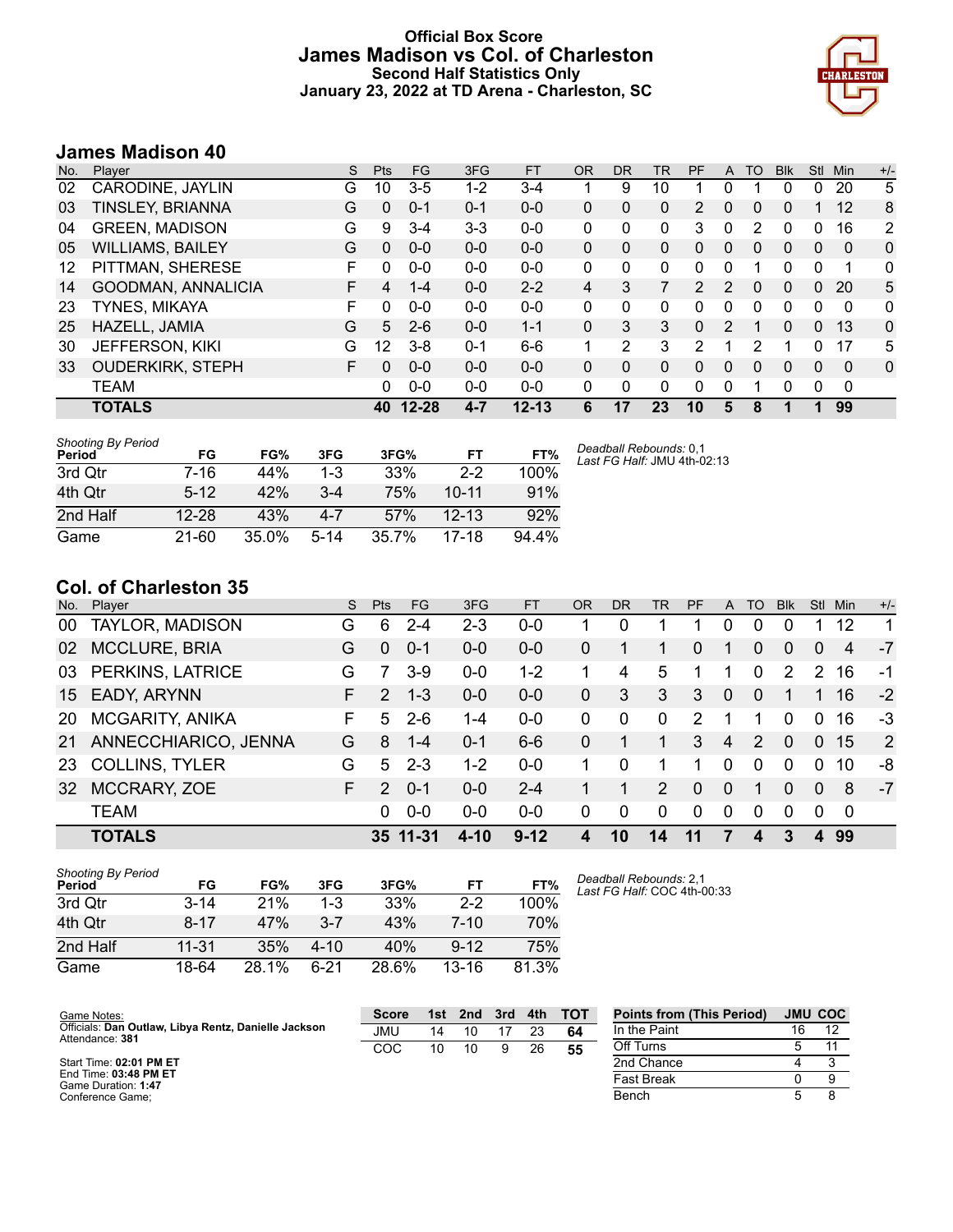# **Official Box Score James Madison vs Col. of Charleston Third Quarter Statistics Only January 23, 2022 at TD Arena - Charleston, SC**



# **James Madison 40**

| No. | Plaver                  | S  | <b>Pts</b>    | <b>FG</b> | 3FG     | <b>FT</b> | <b>OR</b> | <b>DR</b> | TR | <b>PF</b>    | A        | TO | <b>Blk</b> | Stl      | Min      | $+/-$ |
|-----|-------------------------|----|---------------|-----------|---------|-----------|-----------|-----------|----|--------------|----------|----|------------|----------|----------|-------|
| 02  | CARODINE, JAYLIN        | G  | 4             | $2 - 4$   | $0 - 1$ | $0 - 0$   | 0         | 5         | 5  | 0            | 0        | 0  | 0          | 0        | 10       | 8     |
| 03  | TINSLEY, BRIANNA        | G  | 0             | $0 - 1$   | $0 - 1$ | $0 - 0$   | 0         | 0         | 0  | $\Omega$     | 0        | 0  | 0          |          | 7        | 3     |
| 04  | <b>GREEN, MADISON</b>   | G  | 3             | $1 - 2$   | 1-1     | $0 - 0$   | 0         | $\Omega$  | 0  | 2            | 0        | 0  | 0          | 0        | 9        | 8     |
| 14  | GOODMAN, ANNALICIA      | F. | $\mathcal{P}$ | $1 - 3$   | $0 - 0$ | $0 - 0$   | 3         | 3         | 6  | $\mathbf{0}$ | 2        | 0  | 0          | $\Omega$ | 10       | 8     |
| 30  | JEFFERSON, KIKI         | G  | 6             | $2 - 4$   | $0 - 0$ | $2 - 2$   | 0         | 2         | 2  | 0            | 0        | 0  | 0          | 0        | 9        | 8     |
| 05  | <b>WILLIAMS, BAILEY</b> | G  | $\mathbf{0}$  | $0 - 0$   | $0 - 0$ | $0 - 0$   | 0         | 0         | 0  | $\Omega$     | $\Omega$ | 0  | 0          | 0        | 0        | 0     |
| 12  | PITTMAN, SHERESE        | F  | 0             | $0 - 0$   | $0 - 0$ | $0 - 0$   | 0         | 0         | 0  | 0            | 0        |    | 0          | 0        | 1        | 0     |
| 23  | <b>TYNES, MIKAYA</b>    | F  | 0             | $0 - 0$   | $0 - 0$ | $0 - 0$   | $\Omega$  | 0         | 0  | $\Omega$     | $\Omega$ | 0  | 0          | 0        | 0        | 0     |
| 25  | HAZELL, JAMIA           | G  | 2             | $1 - 2$   | $0 - 0$ | $0 - 0$   | 0         | 0         | 0  | 0            | 0        | 0  | 0          | 0        | 4        | 5     |
| 33  | <b>OUDERKIRK, STEPH</b> | F  | 0             | $0 - 0$   | $0 - 0$ | $0 - 0$   | $\Omega$  | $\Omega$  | 0  | $\Omega$     | $\Omega$ | 0  | 0          | 0        | $\Omega$ | 0     |
|     | <b>TEAM</b>             |    |               |           |         |           | 0         | 0         | 0  | $\Omega$     |          | 0  |            |          |          |       |
|     | <b>TOTALS</b>           |    | 17            | $7 - 16$  | $1 - 3$ | $2 - 2$   | 3         | 10        | 13 | 2            | 2        |    | 0          |          | 50       |       |
|     |                         |    |               |           |         |           |           |           |    |              |          |    |            |          |          |       |

| <b>Shooting By Period</b><br>Period | FG        | FG%   | 3FG    | 3FG%  | ET      | FT%   | Deadball Rebounds: 0,1 |
|-------------------------------------|-----------|-------|--------|-------|---------|-------|------------------------|
| 2nd Half                            | 0-0       | $0\%$ | 0-0    | $0\%$ |         | 0%    |                        |
| Game                                | $21 - 60$ | 35.0% | $5-14$ | 35.7% | $17-18$ | 94.4% |                        |

# **Col. of Charleston 35**

| No.             | Player                 | S. | <b>Pts</b>    | FG.      | 3FG     | <b>FT</b> | OR           | <b>DR</b> | <b>TR</b>      | <b>PF</b>   | A            | TO       | <b>Blk</b> | Stl      | Min | $+/-$ |
|-----------------|------------------------|----|---------------|----------|---------|-----------|--------------|-----------|----------------|-------------|--------------|----------|------------|----------|-----|-------|
| 03              | PERKINS, LATRICE       | G  | 2             | $1 - 4$  | $0 - 0$ | $0 - 0$   | 0            | 2         | 2              | 0           | 0            | 0        | 2          |          | 6   | $-4$  |
| 15              | EADY, ARYNN            | F  | 0             | $0 - 2$  | $0 - 0$ | $0-0$     | $\mathbf{0}$ |           |                |             | 0            | 0        | 0          |          | 10  | -8    |
| 20              | <b>MCGARITY, ANIKA</b> | F  | 2             | $1 - 2$  | $0 - 1$ | $0-0$     | 0            | 0         | $\mathbf{0}$   | 2           | $\mathbf{0}$ | $\Omega$ | $\Omega$   | 0        | 8   | -6    |
| 21              | ANNECCHIARICO, JENNA   | G  | $\mathcal{P}$ | $0 - 2$  | $0 - 0$ | $2 - 2$   | $\mathbf{0}$ | 0         | $\overline{0}$ | 1.          |              |          | 0          | $\Omega$ | 6   | $-4$  |
| 23              | <b>COLLINS, TYLER</b>  | G  | 3             | $1 - 2$  | $1 - 2$ | $0-0$     |              | 0         |                | $\Omega$    | $\Omega$     | $\Omega$ | $\Omega$   | $\Omega$ | 9   | -8    |
| 00 <sup>1</sup> | <b>TAYLOR, MADISON</b> | G  | 0             | $0 - 0$  | $0 - 0$ | $0-0$     | 0            | $\Omega$  | $\Omega$       | $\Omega$    | $\Omega$     | $\Omega$ | 0          | $\Omega$ | 2   | $-2$  |
| 02              | <b>MCCLURE, BRIA</b>   | G  | $\Omega$      | $0 - 1$  | $0-0$   | $0-0$     | $\Omega$     |           |                | $\Omega$    |              | 0        | 0          | $\Omega$ | 4   | $-4$  |
| 32              | MCCRARY, ZOE           | F  | 0             | $0 - 1$  | $0 - 0$ | $0-0$     | $\Omega$     |           |                | $\Omega$    | $\Omega$     |          | 0          | $\Omega$ | 5   | $-4$  |
|                 | <b>TEAM</b>            |    |               |          |         |           | $\Omega$     | 0         | $\Omega$       | $\mathbf 0$ |              | 0        |            |          |     |       |
|                 | <b>TOTALS</b>          |    | 9             | $3 - 14$ | $1 - 3$ | $2 - 2$   | 1            | 5         | 6              | 4           | 2            | 2        | 2          | 1.       | 50  |       |

| <b>Shooting By Period</b><br>Period | FG    | FG%   | 3FG      | 3FG%  |           | FT%   | Deadball Rebounds: 2,1 |
|-------------------------------------|-------|-------|----------|-------|-----------|-------|------------------------|
| 2nd Half                            | 0-0   | 0%    | 0-0      | $0\%$ | 0-0       | 0%    |                        |
| Game                                | 18-64 | 28.1% | $6 - 21$ | 28.6% | $13 - 16$ | 81.3% |                        |

| Game Notes:                                                             | <b>Score</b> | 1st | 2 <sub>nd</sub> | 3rd | 4th | <b>TOT</b> | <b>Points (This Period)</b> | JMU           | <b>COC</b>    |
|-------------------------------------------------------------------------|--------------|-----|-----------------|-----|-----|------------|-----------------------------|---------------|---------------|
| Officials: Dan Outlaw, Libya Rentz, Danielle Jackson<br>Attendance: 381 | JMU          | 14  | 10              |     | 23  | 64         | In the Paint                |               |               |
|                                                                         | COC          | 10  | 10              | 9   | 26  | 55         | Off Turns                   |               |               |
| Start Time: 02:01 PM ET                                                 |              |     |                 |     |     |            | 2nd Chance                  |               |               |
| End Time: 03:48 PM ET<br>Game Duration: 1:47                            |              |     |                 |     |     |            | <b>Fast Break</b>           |               |               |
| Conference Game;                                                        |              |     |                 |     |     |            | Bench                       |               |               |
|                                                                         |              |     |                 |     |     |            | Per Poss                    | 1.133<br>8/15 | 0.563<br>4/16 |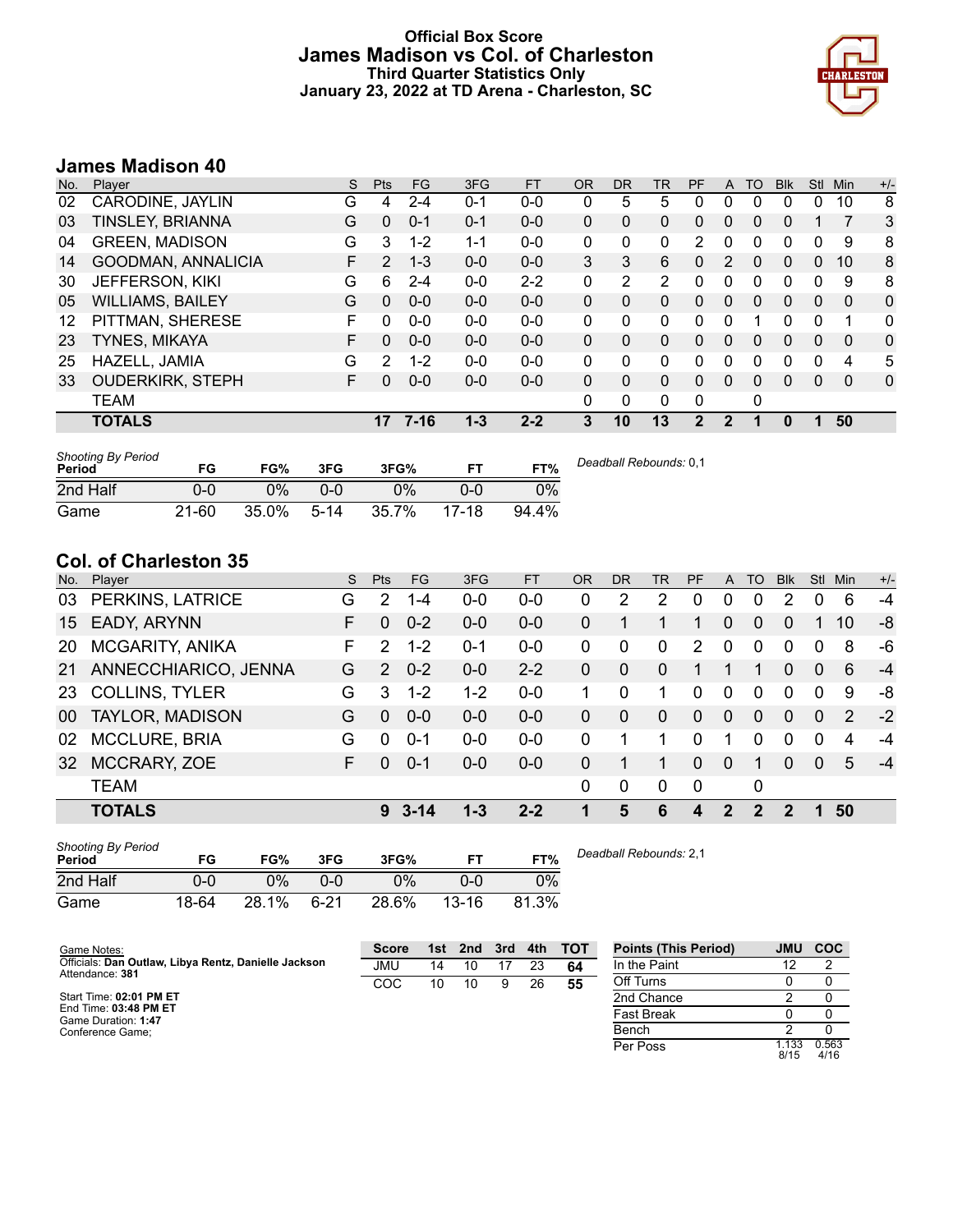## **Official Play-By-Play James Madison vs Col. of Charleston Third Quarter January 23, 2022 at TD Arena - Charleston, SC**



### **Period 3**

#### **Starters:**

James Madison: 2 CARODINE,JAYLIN (G); 3 TINSLEY,BRIANNA (G); 4 GREEN,MADISON (G); 14 GOODMAN,ANNALICIA (F); 30 JEFFERSON,KIKI (G);<br>Col. of Charleston: 3 PERKINS,LATRICE (G); 15 EADY,ARYNN (F); 20 MCGARITY,ANIKA (F); 21 ANN

| Time           | <b>VISITORS: James Madison</b>      | <b>Score</b> | <b>Margin</b>  | <b>HOME: Col. of Charleston</b>                                  |
|----------------|-------------------------------------|--------------|----------------|------------------------------------------------------------------|
| 10:00          |                                     |              |                | SUB OUT: MCCRARY, ZOE                                            |
| 10:00          |                                     |              |                | SUB IN: ANNECCHIARICO, JENNA                                     |
| 10:00          | SUB OUT: HAZELL, JAMIA              |              |                |                                                                  |
| 10:00          | SUB OUT: OUDERKIRK, STEPH           |              |                |                                                                  |
| 10:00          | SUB IN: CARODINE, JAYLIN            |              |                |                                                                  |
| 10:00          | SUB IN: JEFFERSON, KIKI             |              |                |                                                                  |
| 09:48          |                                     |              |                | MISSED LAYUP by ANNECCHIARICO, JENNA                             |
| 09:46          | REBOUND (DEF) by GOODMAN, ANNALICIA |              |                |                                                                  |
| 09:22          | MISSED JUMPER by JEFFERSON, KIKI    |              |                |                                                                  |
| 09:18          | REBOUND (OFF) by GOODMAN, ANNALICIA |              |                |                                                                  |
| 09:18          | MISSED LAYUP by GOODMAN, ANNALICIA  |              |                |                                                                  |
| 09:18          |                                     |              |                | BLOCK by PERKINS, LATRICE                                        |
| 09:14          |                                     |              |                | REBOUND (DEF) by EADY, ARYNN                                     |
| 09:11          |                                     |              |                | TURNOVER (LOSTBALL) by ANNECCHIARICO, JENNA                      |
| 09:11          | STEAL by TINSLEY, BRIANNA           |              |                |                                                                  |
| 08:39          | MISSED LAYUP by CARODINE, JAYLIN    |              |                |                                                                  |
| 08:39          |                                     |              |                | REBOUND (DEF) by TEAM                                            |
| 08:21          |                                     | $22 - 24$    | V <sub>2</sub> | GOOD! JUMPER by PERKINS, LATRICE                                 |
| 08:21          |                                     |              |                | ASSIST by ANNECCHIARICO, JENNA                                   |
| 07:55          | GOOD! LAYUP by CARODINE, JAYLIN     | $22 - 26$    | V <sub>4</sub> |                                                                  |
| 07:38          |                                     |              |                | MISSED JUMPER by PERKINS, LATRICE                                |
| 07:34          | REBOUND (DEF) by CARODINE, JAYLIN   |              |                |                                                                  |
| 07:22          | GOOD! LAYUP by JEFFERSON, KIKI      | 22-28        | $V_6$          |                                                                  |
| 07:01          |                                     |              |                | MISSED LAYUP by EADY, ARYNN                                      |
| 06:59          | REBOUND (DEF) by CARODINE, JAYLIN   |              |                |                                                                  |
| 06:53<br>06:50 | MISSED LAYUP by GREEN, MADISON      |              |                |                                                                  |
| 06:35          |                                     |              |                | REBOUND (DEF) by PERKINS, LATRICE<br>MISSED LAYUP by EADY, ARYNN |
| 06:32          |                                     |              |                |                                                                  |
| 06:31          | REBOUND (DEF) by JEFFERSON, KIKI    |              |                | FOUL (PERSONAL) by ANNECCHIARICO, JENNA                          |
| 06:31          |                                     |              |                | SUB OUT: PERKINS, LATRICE                                        |
| 06:31          |                                     |              |                | SUB IN: MCCRARY, ZOE                                             |
| 06:18          |                                     |              |                | FOUL (PERSONAL) by MCGARITY, ANIKA                               |
| 06:18          |                                     |              |                | SUB OUT: ANNECCHIARICO, JENNA                                    |
| 06:18          |                                     |              |                | SUB IN: MCCLURE, BRIA                                            |
| 06:18          | GOOD! FT by JEFFERSON, KIKI         | 22-29        | V <sub>7</sub> |                                                                  |
| 06:18          | GOOD! FT by JEFFERSON, KIKI         | 22-30        | V8             |                                                                  |
| 05:58          |                                     |              |                | TURNOVER (3SEC) by MCCRARY, ZOE                                  |
| 05:30          | MISSED 3PTR by TINSLEY, BRIANNA     |              |                |                                                                  |
| 05:26          |                                     |              |                | REBOUND (DEF) by MCCRARY, ZOE                                    |
| 05:15          |                                     |              |                | MISSED JUMPER by MCCLURE, BRIA                                   |
| 05:12          | REBOUND (DEF) by CARODINE, JAYLIN   |              |                |                                                                  |
| 04:52          | MISSED LAYUP by JEFFERSON, KIKI     |              |                |                                                                  |
| 04:49          | REBOUND (OFF) by GOODMAN, ANNALICIA |              |                |                                                                  |
| 04:49          | GOOD! LAYUP by GOODMAN, ANNALICIA   | 22-32        | $V$ 10         |                                                                  |
| 04:38          |                                     | 25-32        | V <sub>7</sub> | GOOD! 3PTR by COLLINS, TYLER                                     |
| 04:38          |                                     |              |                | ASSIST by MCCLURE, BRIA                                          |
| 04:21          | MISSED 3PTR by CARODINE, JAYLIN     |              |                |                                                                  |
| 04:19          |                                     |              |                | REBOUND (DEF) by MCCLURE, BRIA                                   |
| 04:13          | FOUL (PERSONAL) by GREEN, MADISON   |              |                |                                                                  |
| 04:13          |                                     |              |                |                                                                  |
| 04:13          | SUB OUT: TINSLEY, BRIANNA           |              |                |                                                                  |
| 04:13          | SUB IN: HAZELL, JAMIA               |              |                |                                                                  |
| 04:02          |                                     |              |                | MISSED 3PTR by MCGARITY, ANIKA                                   |
| 03:59          |                                     |              |                | REBOUND (OFF) by COLLINS, TYLER                                  |
| 03:54          |                                     |              |                | MISSED JUMPER by MCCRARY, ZOE                                    |
| 03:52          | REBOUND (DEF) by JEFFERSON, KIKI    |              |                |                                                                  |
| 03:26          | GOOD! LAYUP by CARODINE, JAYLIN     | 25-34        | V <sub>9</sub> |                                                                  |
| 03:26          | ASSIST by GOODMAN, ANNALICIA        |              |                |                                                                  |
| 03:09          |                                     | 27-34        | V <sub>7</sub> | GOOD! JUMPER by MCGARITY, ANIKA [PNT]                            |
| 02:52          | GOOD! 3PTR by GREEN, MADISON        | 27-37        | $V$ 10         |                                                                  |
| 02:52          | ASSIST by GOODMAN, ANNALICIA        |              |                |                                                                  |
| 02:30          |                                     |              |                | MISSED 3PTR by COLLINS, TYLER                                    |
| 02:26          | REBOUND (DEF) by GOODMAN, ANNALICIA |              |                |                                                                  |
| 02:09          |                                     |              |                | FOUL (PERSONAL) by MCGARITY, ANIKA                               |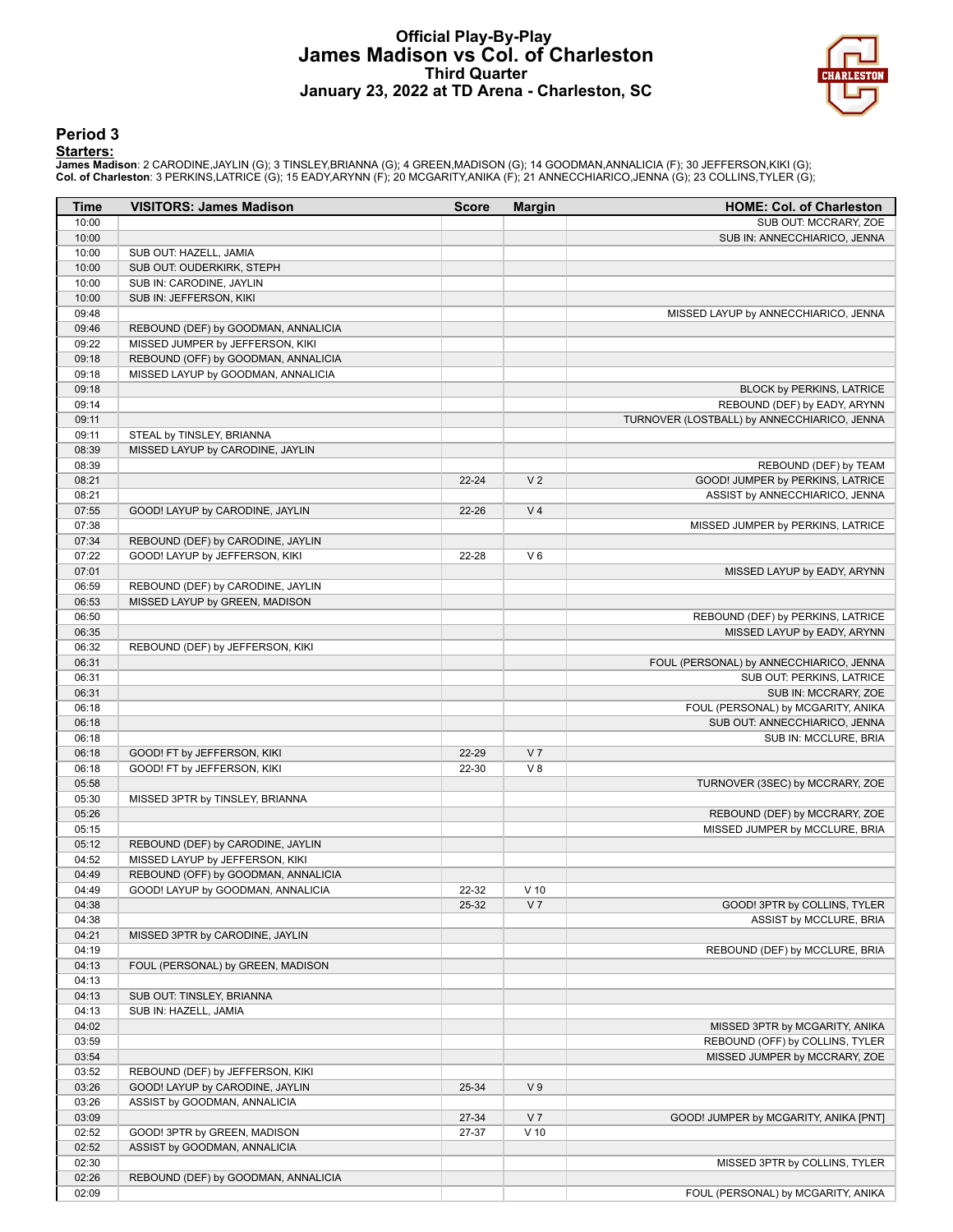| <b>Time</b> | <b>VISITORS: James Madison</b>         | <b>Score</b> | <b>Margin</b>   | <b>HOME: Col. of Charleston</b>      |
|-------------|----------------------------------------|--------------|-----------------|--------------------------------------|
| 02:09       |                                        |              |                 | SUB OUT: MCCLURE, BRIA               |
| 02:09       |                                        |              |                 | SUB OUT: MCGARITY, ANIKA             |
| 02:09       |                                        |              |                 | SUB OUT: COLLINS, TYLER              |
| 02:09       |                                        |              |                 | SUB IN: TAYLOR, MADISON              |
| 02:09       |                                        |              |                 | SUB IN: PERKINS, LATRICE             |
| 02:09       |                                        |              |                 | SUB IN: ANNECCHIARICO, JENNA         |
| 02:04       | MISSED LAYUP by GOODMAN, ANNALICIA     |              |                 |                                      |
| 02:04       |                                        |              |                 | BLOCK by PERKINS, LATRICE            |
| 02:01       |                                        |              |                 | REBOUND (DEF) by PERKINS, LATRICE    |
| 01:53       |                                        |              |                 | MISSED JUMPER by PERKINS, LATRICE    |
| 01:51       | REBOUND (DEF) by CARODINE, JAYLIN      |              |                 |                                      |
| 01:31       | GOOD! LAYUP by JEFFERSON, KIKI         | 27-39        | V <sub>12</sub> |                                      |
| 01:19       | FOUL (PERSONAL) by GREEN, MADISON      |              |                 |                                      |
| 01:19       | SUB OUT: GREEN, MADISON                |              |                 |                                      |
| 01:19       | SUB OUT: JEFFERSON, KIKI               |              |                 |                                      |
| 01:19       | SUB IN: TINSLEY, BRIANNA               |              |                 |                                      |
| 01:19       | SUB IN: PITTMAN, SHERESE               |              |                 |                                      |
| 01:19       |                                        | 28-39        | V <sub>11</sub> | GOOD! FT by ANNECCHIARICO, JENNA     |
| 01:19       |                                        | 29-39        | $V$ 10          | GOOD! FT by ANNECCHIARICO, JENNA     |
| 01:19       |                                        |              |                 | SUB OUT: MCCRARY, ZOE                |
| 01:19       |                                        |              |                 | SUB IN: COLLINS, TYLER               |
| 01:12       | TIMEOUT 30SEC                          |              |                 |                                      |
| 01:12       |                                        |              |                 |                                      |
| 00:54       | TURNOVER (BADPASS) by PITTMAN, SHERESE |              |                 |                                      |
| 00:54       |                                        |              |                 | STEAL by EADY, ARYNN                 |
| 00:47       |                                        |              |                 | MISSED LAYUP by PERKINS, LATRICE     |
| 00:44       | REBOUND (DEF) by GOODMAN, ANNALICIA    |              |                 |                                      |
| 00:27       | GOOD! JUMPER by HAZELL, JAMIA [PNT]    | 29-41        | V <sub>12</sub> |                                      |
| 00:16       |                                        |              |                 | MISSED LAYUP by ANNECCHIARICO, JENNA |
| 00:14       | REBOUND (DEF) by CARODINE, JAYLIN      |              |                 |                                      |
| 00:14       |                                        |              |                 | FOUL (PERSONAL) by EADY, ARYNN       |
| 00:00       | MISSED JUMPER by HAZELL, JAMIA         |              |                 |                                      |
| 00:00       | REBOUND (OFF) by GOODMAN, ANNALICIA    |              |                 |                                      |

# **James Madison 41, Col. of Charleston 29**

| <b>Points (This Period)</b> | <b>JMU</b>    | COC           |
|-----------------------------|---------------|---------------|
| In the Paint                | 12            |               |
| Off Turns                   |               |               |
| 2nd Chance                  |               |               |
| <b>Fast Break</b>           |               |               |
| Bench                       |               |               |
| Per Poss                    | 1.133<br>8/15 | 0.563<br>4/16 |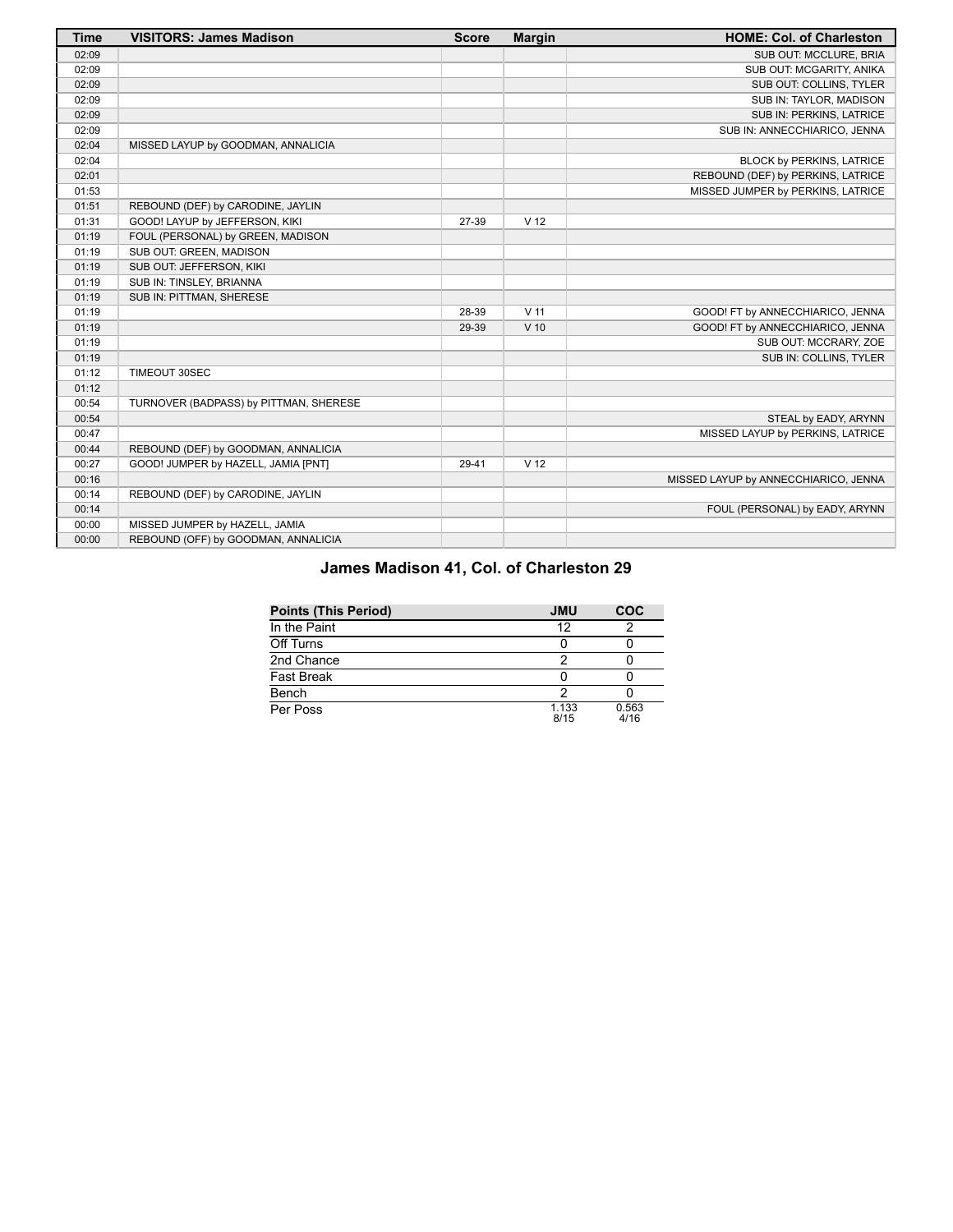# **Official Box Score James Madison vs Col. of Charleston Fourth Quarter Statistics Only January 23, 2022 at TD Arena - Charleston, SC**



# **James Madison 23**

| No. | Player                  | S  | Pts           | FG.      | 3FG     | <b>FT</b> | <b>OR</b>    | DR       | TR | PF            | A        | TO | <b>Blk</b> | <b>Stl</b>   | Min      | $+/-$ |
|-----|-------------------------|----|---------------|----------|---------|-----------|--------------|----------|----|---------------|----------|----|------------|--------------|----------|-------|
| 02  | CARODINE, JAYLIN        | G  | 6             | 1-1      | 1-1     | $3 - 4$   |              | 4        | 5  |               |          |    | 0          | 0            | 10       | -3    |
| 03  | <b>TINSLEY, BRIANNA</b> | G  | 0             | $0 - 0$  | $0 - 0$ | $0 - 0$   | 0            | 0        | 0  | $\mathcal{P}$ | $\Omega$ | 0  | 0          | 0            | 5        | 5     |
| 04  | <b>GREEN, MADISON</b>   | G  | 6             | $2 - 2$  | $2 - 2$ | $0 - 0$   | 0            | 0        | 0  |               | 0        | 2  | 0          | 0            | 7        | -6    |
| 14  | GOODMAN, ANNALICIA      | F. | $\mathcal{P}$ | $0 - 1$  | $0 - 0$ | $2 - 2$   | 1            | $\Omega$ | 1. | $\mathcal{P}$ | $\Omega$ | 0  | 0          | $\Omega$     | 10       | $-3$  |
| 30  | <b>JEFFERSON, KIKI</b>  | G  | 6             | $1 - 4$  | $0 - 1$ | $4 - 4$   | 1            | 0        | 1  | 2             |          | 2  |            | $\Omega$     | 8        | $-3$  |
| 05  | <b>WILLIAMS, BAILEY</b> | G  | 0             | $0 - 0$  | $0 - 0$ | $0 - 0$   | $\Omega$     | $\Omega$ | 0  | 0             | $\Omega$ | 0  | 0          | $\Omega$     | 0        | 0     |
| 12  | PITTMAN, SHERESE        | F  | O             | $0 - 0$  | $0 - 0$ | $0 - 0$   | 0            | 0        | 0  | 0             | $\Omega$ | 0  | 0          | $\Omega$     | 0        | 0     |
| 23  | <b>TYNES, MIKAYA</b>    | F  | 0             | $0 - 0$  | $0 - 0$ | $0 - 0$   | $\mathbf{0}$ | $\Omega$ | 0  | 0             | $\Omega$ | 0  | 0          | $\Omega$     | $\Omega$ | 0     |
| 25  | HAZELL, JAMIA           | G  | 3             | $1 - 4$  | $0 - 0$ | $1 - 1$   | 0            | 3        | 3  | 0             | 2        |    | 0          | 0            | 9        | $-5$  |
| 33  | <b>OUDERKIRK, STEPH</b> | F  | 0             | $0 - 0$  | $0 - 0$ | $0 - 0$   | $\Omega$     | $\Omega$ | 0  | 0             | $\Omega$ | 0  | 0          | $\Omega$     | $\Omega$ | 0     |
|     | TEAM                    |    |               |          |         |           | $\mathbf 0$  | 0        | 0  | 0             |          |    |            |              |          |       |
|     | <b>TOTALS</b>           |    | 23            | $5 - 12$ | $3 - 4$ | $10 - 11$ | 3            | 7        | 10 | 8             | 3        |    |            | $\mathbf{0}$ | 49       |       |
|     |                         |    |               |          |         |           |              |          |    |               |          |    |            |              |          |       |

| <b>Shooting By Period</b><br>Period | FG        | FG%        | 3FG | 3FG%      | FТ    | FT%   | Deadball Rebounds: 0,1 |
|-------------------------------------|-----------|------------|-----|-----------|-------|-------|------------------------|
| Game                                | $21 - 60$ | 35.0% 5-14 |     | $-35.7\%$ | 17-18 | 94.4% |                        |

# **Col. of Charleston 26**

| No.       | Plaver                 | S  | <b>Pts</b>    | <b>FG</b> | 3FG     | <b>FT</b> | <b>OR</b> | <b>DR</b> | TR       | PF                    | A        | TO       | <b>Blk</b> | Stl            | Min      | $+/-$    |
|-----------|------------------------|----|---------------|-----------|---------|-----------|-----------|-----------|----------|-----------------------|----------|----------|------------|----------------|----------|----------|
| 03        | PERKINS, LATRICE       | G  | 5             | $2 - 5$   | $0 - 0$ | $1 - 2$   | 1         | 2         | 3        |                       |          | $\Omega$ | 0          | 2              | 10       | 3        |
| 15        | EADY, ARYNN            | F. | $\mathcal{P}$ | $1 - 1$   | $0 - 0$ | $0 - 0$   | 0         | 2         | 2        | $\mathcal{P}$         | 0        | 0        | 1          | $\overline{0}$ | 6        | 6        |
| 20        | <b>MCGARITY, ANIKA</b> | F  | 3             | $1 - 4$   | $1 - 3$ | $0 - 0$   | 0         | $\Omega$  | $\Omega$ | $\Omega$              |          |          | $\Omega$   | 0              | 8        | 3        |
| 21        | ANNECCHIARICO, JENNA   | G  | 6             | $1 - 2$   | $0 - 1$ | $4 - 4$   | 0         |           |          | $\mathbf{2}^{\prime}$ | 3        |          | 0          | $\overline{0}$ | -9       | 6        |
| <b>23</b> | <b>COLLINS, TYLER</b>  | G  | $\mathcal{P}$ | $1 - 1$   | $0-0$   | $0 - 0$   | 0         | $\Omega$  | $\Omega$ | 1                     | $\Omega$ | $\Omega$ | $\Omega$   | 0              |          | $\Omega$ |
| 00.       | TAYLOR, MADISON        | G  | 6             | $2 - 4$   | $2 - 3$ | $0-0$     |           | $\Omega$  |          | 1                     | 0        | $\Omega$ | $\Omega$   |                | 10       | 3        |
| 02        | <b>MCCLURE, BRIA</b>   | G  | $\Omega$      | $0 - 0$   | $0-0$   | $0 - 0$   | 0         | 0         | $\Omega$ | $\Omega$              | 0        | $\Omega$ | 0          | 0              | $\Omega$ | -3       |
| 32        | MCCRARY, ZOE           | F  | $\mathcal{P}$ | $0 - 0$   | $0 - 0$ | $2 - 4$   |           | $\Omega$  |          | 0                     | $\Omega$ | $\Omega$ | $\Omega$   | $\overline{0}$ | 3        | $-3$     |
|           | <b>TEAM</b>            |    |               |           |         |           | 0         | 0         | $\Omega$ | 0                     |          | 0        |            |                |          |          |
|           | <b>TOTALS</b>          |    |               | 26 8-17   | 3-7     | $7 - 10$  | 3         | 5         | 8        | 7                     | 5        | 2        | 1          | 3              | 49       |          |

| <b>Shooting By Period</b><br>Period |       | FG%   | 3FG      | 3FG%  |           | FT%   |  |
|-------------------------------------|-------|-------|----------|-------|-----------|-------|--|
| Game                                | 18-64 | 28.1% | $6 - 21$ | 28.6% | $13 - 16$ | 81.3% |  |

*Deadball Rebounds:* 2,1

| Game Notes:                                                             | <b>Score</b> |    |    |    |    | 1st 2nd 3rd 4th TOT | <b>Points (This Period)</b> | <b>UMU</b>    | <b>COC</b>    |
|-------------------------------------------------------------------------|--------------|----|----|----|----|---------------------|-----------------------------|---------------|---------------|
| Officials: Dan Outlaw, Libya Rentz, Danielle Jackson<br>Attendance: 381 | JMU          | 14 | 10 | 17 | 23 | 64                  | In the Paint                |               | 10            |
|                                                                         | COC          | 10 | 10 | 9  | 26 | 55                  | Off Turns                   |               |               |
| Start Time: 02:01 PM ET                                                 |              |    |    |    |    |                     | 2nd Chance                  |               |               |
| End Time: 03:48 PM ET<br>Game Duration: 1:47                            |              |    |    |    |    |                     | <b>Fast Break</b>           |               |               |
| Conference Game:                                                        |              |    |    |    |    |                     | Bench                       |               |               |
|                                                                         |              |    |    |    |    |                     | Per Poss                    | .150<br>10/20 | .300<br>12/20 |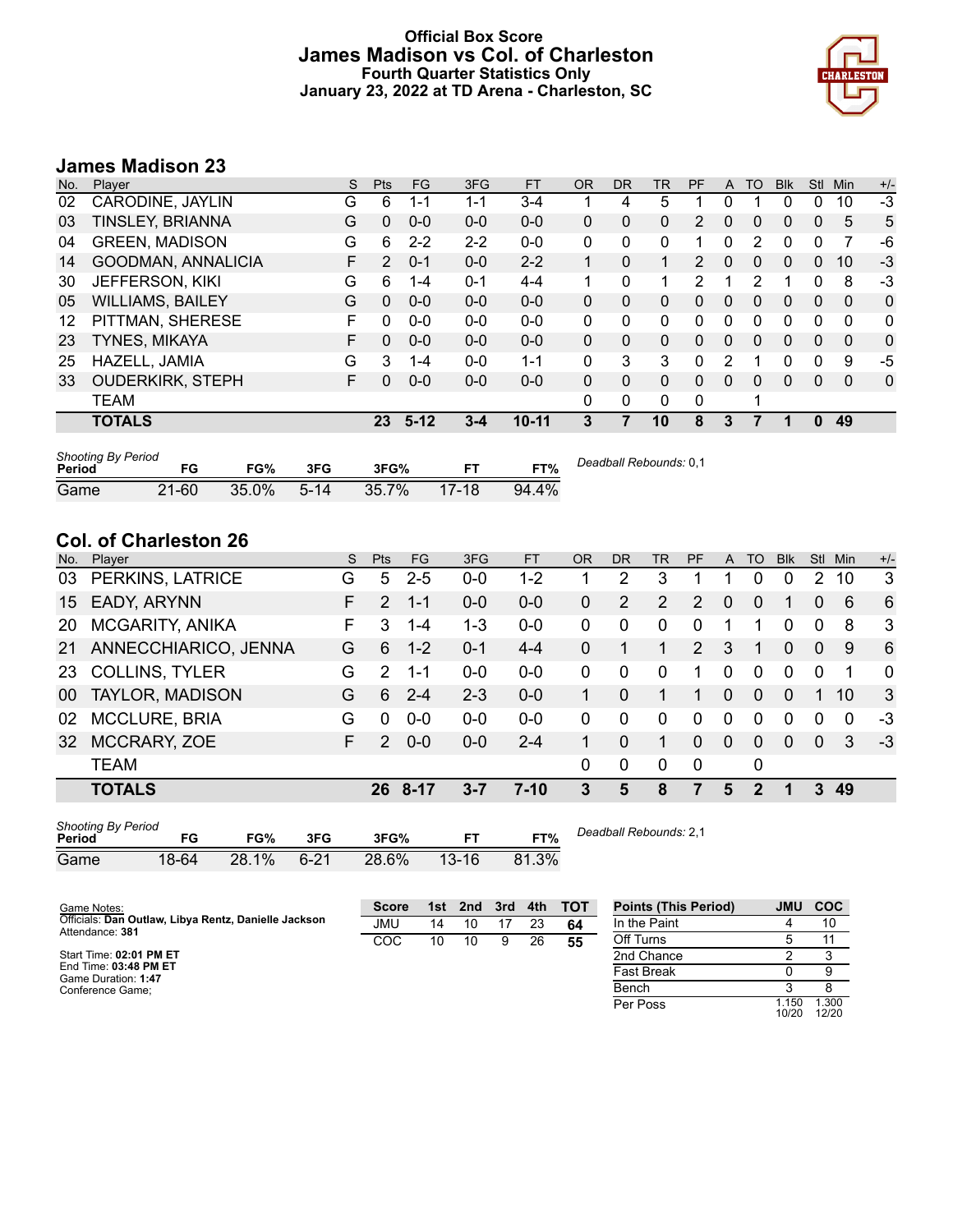## **Official Play-By-Play James Madison vs Col. of Charleston Fourth Quarter January 23, 2022 at TD Arena - Charleston, SC**



#### **Period 4**

#### **Starters:**

James Madison: 2 CARODINE,JAYLIN (G); 3 TINSLEY,BRIANNA (G); 4 GREEN,MADISON (G); 14 GOODMAN,ANNALICIA (F); 30 JEFFERSON,KIKI (G);<br>Col. of Charleston: 3 PERKINS,LATRICE (G); 15 EADY,ARYNN (F); 20 MCGARITY,ANIKA (F); 21 ANN

| 10:00<br>SUB OUT: PITTMAN, SHERESE<br>10:00<br>SUB IN: JEFFERSON, KIKI<br>09:41<br>MISSED JUMPER by JEFFERSON, KIKI<br>09:40<br>REBOUND (DEF) by PERKINS, LATRICE<br>09:40<br>FOUL (PERSONAL) by GOODMAN, ANNALICIA<br>09:31<br>MISSED JUMPER by PERKINS, LATRICE<br>09:28<br>REBOUND (DEF) by HAZELL, JAMIA<br>MISSED 3PTR by JEFFERSON, KIKI<br>09:21<br>REBOUND (OFF) by CARODINE, JAYLIN<br>09:18<br>09:13<br>MISSED JUMPER by JEFFERSON, KIKI<br>09:11<br>REBOUND (OFF) by JEFFERSON, KIKI<br>09:03<br>MISSED LAYUP by HAZELL, JAMIA<br>09:01<br>REBOUND (DEF) by EADY, ARYNN<br>08:56<br>$V$ 10<br>$31 - 41$<br>GOOD! JUMPER by COLLINS, TYLER [FB]<br>08:34<br>$31 - 43$<br>V <sub>12</sub><br>GOOD! LAYUP by HAZELL, JAMIA<br>08:34<br>FOUL (PERSONAL) by COLLINS, TYLER<br>08:34<br>SUB OUT: COLLINS, TYLER<br>08:34<br>SUB IN: MCGARITY, ANIKA<br>08:34<br>GOOD! FT by HAZELL, JAMIA<br>V <sub>13</sub><br>31-44<br>08:24<br>FOUL (PERSONAL) by GOODMAN, ANNALICIA<br>08:24<br>V <sub>12</sub><br>$32 - 44$<br>GOOD! FT by PERKINS, LATRICE<br>08:24<br>MISSED FT by PERKINS, LATRICE<br>08:22<br>REBOUND (DEF) by HAZELL, JAMIA<br>08:05<br>FOUL (PERSONAL) by EADY, ARYNN<br>08:05<br>SUB OUT: EADY, ARYNN<br>08:05<br>SUB IN: MCCRARY, ZOE<br>08:05<br>GOOD! FT by JEFFERSON, KIKI<br>V <sub>13</sub><br>32-45<br>08:05<br>V <sub>14</sub><br>GOOD! FT by JEFFERSON, KIKI<br>32-46<br>07:57<br>TURNOVER (TRAVEL) by MCGARITY, ANIKA<br>07:46<br>V <sub>17</sub><br>GOOD! 3PTR by CARODINE, JAYLIN<br>32-49<br>07:46<br>ASSIST by HAZELL, JAMIA<br>07:34<br>V <sub>15</sub><br>GOOD! JUMPER by ANNECCHIARICO, JENNA<br>34-49<br>07:09<br>MISSED LAYUP by GOODMAN, ANNALICIA<br>07:07<br>REBOUND (DEF) by PERKINS, LATRICE<br>06:58<br>FOUL (PERSONAL) by TINSLEY, BRIANNA<br>06:53<br>MISSED 3PTR by ANNECCHIARICO, JENNA<br>06:50<br>REBOUND (OFF) by MCCRARY, ZOE<br>06:50<br>FOUL (PERSONAL) by JEFFERSON, KIKI<br>SUB OUT: TINSLEY, BRIANNA<br>06:50<br>06:50<br>SUB IN: GREEN, MADISON<br>06:50<br>MISSED FT by MCCRARY, ZOE<br>06:50<br>REBOUND (OFF) by TEAM<br>06:50<br>V <sub>14</sub><br>GOOD! FT by MCCRARY, ZOE<br>35-49<br>06:44<br>TIMEOUT 30SEC<br>06:44<br>06:36<br>GOOD! 3PTR by GREEN, MADISON<br>$35 - 52$<br>V 17<br>ASSIST by JEFFERSON, KIKI<br>06:36<br>06:16<br>MISSED JUMPER by PERKINS, LATRICE<br>06:16<br>BLOCK by JEFFERSON, KIKI<br>06:12<br>REBOUND (DEF) by HAZELL, JAMIA<br>06:07<br>TURNOVER (BADPASS) by HAZELL, JAMIA<br>06:07<br>STEAL by TAYLOR, MADISON<br>06:01<br>FOUL (PERSONAL) by CARODINE, JAYLIN<br>$V$ 16<br>06:01<br>36-52<br>GOOD! FT by ANNECCHIARICO, JENNA [FB]<br>V <sub>15</sub><br>06:01<br>37-52<br>GOOD! FT by ANNECCHIARICO, JENNA [FB]<br>05:39<br>FOUL (OFF) by JEFFERSON, KIKI<br>05:39<br>TURNOVER (OFFENSIVE) by JEFFERSON, KIKI<br>05:39<br>SUB OUT: JEFFERSON, KIKI<br>05:39<br>SUB IN: TINSLEY, BRIANNA<br>05:29<br>FOUL (PERSONAL) by GREEN, MADISON<br>05:29<br>V <sub>14</sub><br>38-52<br>GOOD! FT by ANNECCHIARICO, JENNA<br>05:29<br>V <sub>13</sub><br>39-52<br>GOOD! FT by ANNECCHIARICO, JENNA<br>$V$ 16<br>05:00<br>GOOD! 3PTR by GREEN, MADISON<br>39-55<br>05:00<br>ASSIST by HAZELL, JAMIA<br>FOUL (PERSONAL) by TINSLEY, BRIANNA<br>04:45 | Time | <b>VISITORS: James Madison</b> | <b>Score</b> | <b>Margin</b> | <b>HOME: Col. of Charleston</b> |
|---------------------------------------------------------------------------------------------------------------------------------------------------------------------------------------------------------------------------------------------------------------------------------------------------------------------------------------------------------------------------------------------------------------------------------------------------------------------------------------------------------------------------------------------------------------------------------------------------------------------------------------------------------------------------------------------------------------------------------------------------------------------------------------------------------------------------------------------------------------------------------------------------------------------------------------------------------------------------------------------------------------------------------------------------------------------------------------------------------------------------------------------------------------------------------------------------------------------------------------------------------------------------------------------------------------------------------------------------------------------------------------------------------------------------------------------------------------------------------------------------------------------------------------------------------------------------------------------------------------------------------------------------------------------------------------------------------------------------------------------------------------------------------------------------------------------------------------------------------------------------------------------------------------------------------------------------------------------------------------------------------------------------------------------------------------------------------------------------------------------------------------------------------------------------------------------------------------------------------------------------------------------------------------------------------------------------------------------------------------------------------------------------------------------------------------------------------------------------------------------------------------------------------------------------------------------------------------------------------------------------------------------------------------------------------------------------------------------------------------------------------------------------------------------------------------------------------------------------------------------------------------------------------------------------------------------------------------------------------------------------------------------------------------------------------------------------------------------------------------------------------------------------------------------------------------------------------------------------------------|------|--------------------------------|--------------|---------------|---------------------------------|
|                                                                                                                                                                                                                                                                                                                                                                                                                                                                                                                                                                                                                                                                                                                                                                                                                                                                                                                                                                                                                                                                                                                                                                                                                                                                                                                                                                                                                                                                                                                                                                                                                                                                                                                                                                                                                                                                                                                                                                                                                                                                                                                                                                                                                                                                                                                                                                                                                                                                                                                                                                                                                                                                                                                                                                                                                                                                                                                                                                                                                                                                                                                                                                                                                                       |      |                                |              |               |                                 |
|                                                                                                                                                                                                                                                                                                                                                                                                                                                                                                                                                                                                                                                                                                                                                                                                                                                                                                                                                                                                                                                                                                                                                                                                                                                                                                                                                                                                                                                                                                                                                                                                                                                                                                                                                                                                                                                                                                                                                                                                                                                                                                                                                                                                                                                                                                                                                                                                                                                                                                                                                                                                                                                                                                                                                                                                                                                                                                                                                                                                                                                                                                                                                                                                                                       |      |                                |              |               |                                 |
|                                                                                                                                                                                                                                                                                                                                                                                                                                                                                                                                                                                                                                                                                                                                                                                                                                                                                                                                                                                                                                                                                                                                                                                                                                                                                                                                                                                                                                                                                                                                                                                                                                                                                                                                                                                                                                                                                                                                                                                                                                                                                                                                                                                                                                                                                                                                                                                                                                                                                                                                                                                                                                                                                                                                                                                                                                                                                                                                                                                                                                                                                                                                                                                                                                       |      |                                |              |               |                                 |
|                                                                                                                                                                                                                                                                                                                                                                                                                                                                                                                                                                                                                                                                                                                                                                                                                                                                                                                                                                                                                                                                                                                                                                                                                                                                                                                                                                                                                                                                                                                                                                                                                                                                                                                                                                                                                                                                                                                                                                                                                                                                                                                                                                                                                                                                                                                                                                                                                                                                                                                                                                                                                                                                                                                                                                                                                                                                                                                                                                                                                                                                                                                                                                                                                                       |      |                                |              |               |                                 |
|                                                                                                                                                                                                                                                                                                                                                                                                                                                                                                                                                                                                                                                                                                                                                                                                                                                                                                                                                                                                                                                                                                                                                                                                                                                                                                                                                                                                                                                                                                                                                                                                                                                                                                                                                                                                                                                                                                                                                                                                                                                                                                                                                                                                                                                                                                                                                                                                                                                                                                                                                                                                                                                                                                                                                                                                                                                                                                                                                                                                                                                                                                                                                                                                                                       |      |                                |              |               |                                 |
|                                                                                                                                                                                                                                                                                                                                                                                                                                                                                                                                                                                                                                                                                                                                                                                                                                                                                                                                                                                                                                                                                                                                                                                                                                                                                                                                                                                                                                                                                                                                                                                                                                                                                                                                                                                                                                                                                                                                                                                                                                                                                                                                                                                                                                                                                                                                                                                                                                                                                                                                                                                                                                                                                                                                                                                                                                                                                                                                                                                                                                                                                                                                                                                                                                       |      |                                |              |               |                                 |
|                                                                                                                                                                                                                                                                                                                                                                                                                                                                                                                                                                                                                                                                                                                                                                                                                                                                                                                                                                                                                                                                                                                                                                                                                                                                                                                                                                                                                                                                                                                                                                                                                                                                                                                                                                                                                                                                                                                                                                                                                                                                                                                                                                                                                                                                                                                                                                                                                                                                                                                                                                                                                                                                                                                                                                                                                                                                                                                                                                                                                                                                                                                                                                                                                                       |      |                                |              |               |                                 |
|                                                                                                                                                                                                                                                                                                                                                                                                                                                                                                                                                                                                                                                                                                                                                                                                                                                                                                                                                                                                                                                                                                                                                                                                                                                                                                                                                                                                                                                                                                                                                                                                                                                                                                                                                                                                                                                                                                                                                                                                                                                                                                                                                                                                                                                                                                                                                                                                                                                                                                                                                                                                                                                                                                                                                                                                                                                                                                                                                                                                                                                                                                                                                                                                                                       |      |                                |              |               |                                 |
|                                                                                                                                                                                                                                                                                                                                                                                                                                                                                                                                                                                                                                                                                                                                                                                                                                                                                                                                                                                                                                                                                                                                                                                                                                                                                                                                                                                                                                                                                                                                                                                                                                                                                                                                                                                                                                                                                                                                                                                                                                                                                                                                                                                                                                                                                                                                                                                                                                                                                                                                                                                                                                                                                                                                                                                                                                                                                                                                                                                                                                                                                                                                                                                                                                       |      |                                |              |               |                                 |
|                                                                                                                                                                                                                                                                                                                                                                                                                                                                                                                                                                                                                                                                                                                                                                                                                                                                                                                                                                                                                                                                                                                                                                                                                                                                                                                                                                                                                                                                                                                                                                                                                                                                                                                                                                                                                                                                                                                                                                                                                                                                                                                                                                                                                                                                                                                                                                                                                                                                                                                                                                                                                                                                                                                                                                                                                                                                                                                                                                                                                                                                                                                                                                                                                                       |      |                                |              |               |                                 |
|                                                                                                                                                                                                                                                                                                                                                                                                                                                                                                                                                                                                                                                                                                                                                                                                                                                                                                                                                                                                                                                                                                                                                                                                                                                                                                                                                                                                                                                                                                                                                                                                                                                                                                                                                                                                                                                                                                                                                                                                                                                                                                                                                                                                                                                                                                                                                                                                                                                                                                                                                                                                                                                                                                                                                                                                                                                                                                                                                                                                                                                                                                                                                                                                                                       |      |                                |              |               |                                 |
|                                                                                                                                                                                                                                                                                                                                                                                                                                                                                                                                                                                                                                                                                                                                                                                                                                                                                                                                                                                                                                                                                                                                                                                                                                                                                                                                                                                                                                                                                                                                                                                                                                                                                                                                                                                                                                                                                                                                                                                                                                                                                                                                                                                                                                                                                                                                                                                                                                                                                                                                                                                                                                                                                                                                                                                                                                                                                                                                                                                                                                                                                                                                                                                                                                       |      |                                |              |               |                                 |
|                                                                                                                                                                                                                                                                                                                                                                                                                                                                                                                                                                                                                                                                                                                                                                                                                                                                                                                                                                                                                                                                                                                                                                                                                                                                                                                                                                                                                                                                                                                                                                                                                                                                                                                                                                                                                                                                                                                                                                                                                                                                                                                                                                                                                                                                                                                                                                                                                                                                                                                                                                                                                                                                                                                                                                                                                                                                                                                                                                                                                                                                                                                                                                                                                                       |      |                                |              |               |                                 |
|                                                                                                                                                                                                                                                                                                                                                                                                                                                                                                                                                                                                                                                                                                                                                                                                                                                                                                                                                                                                                                                                                                                                                                                                                                                                                                                                                                                                                                                                                                                                                                                                                                                                                                                                                                                                                                                                                                                                                                                                                                                                                                                                                                                                                                                                                                                                                                                                                                                                                                                                                                                                                                                                                                                                                                                                                                                                                                                                                                                                                                                                                                                                                                                                                                       |      |                                |              |               |                                 |
|                                                                                                                                                                                                                                                                                                                                                                                                                                                                                                                                                                                                                                                                                                                                                                                                                                                                                                                                                                                                                                                                                                                                                                                                                                                                                                                                                                                                                                                                                                                                                                                                                                                                                                                                                                                                                                                                                                                                                                                                                                                                                                                                                                                                                                                                                                                                                                                                                                                                                                                                                                                                                                                                                                                                                                                                                                                                                                                                                                                                                                                                                                                                                                                                                                       |      |                                |              |               |                                 |
|                                                                                                                                                                                                                                                                                                                                                                                                                                                                                                                                                                                                                                                                                                                                                                                                                                                                                                                                                                                                                                                                                                                                                                                                                                                                                                                                                                                                                                                                                                                                                                                                                                                                                                                                                                                                                                                                                                                                                                                                                                                                                                                                                                                                                                                                                                                                                                                                                                                                                                                                                                                                                                                                                                                                                                                                                                                                                                                                                                                                                                                                                                                                                                                                                                       |      |                                |              |               |                                 |
|                                                                                                                                                                                                                                                                                                                                                                                                                                                                                                                                                                                                                                                                                                                                                                                                                                                                                                                                                                                                                                                                                                                                                                                                                                                                                                                                                                                                                                                                                                                                                                                                                                                                                                                                                                                                                                                                                                                                                                                                                                                                                                                                                                                                                                                                                                                                                                                                                                                                                                                                                                                                                                                                                                                                                                                                                                                                                                                                                                                                                                                                                                                                                                                                                                       |      |                                |              |               |                                 |
|                                                                                                                                                                                                                                                                                                                                                                                                                                                                                                                                                                                                                                                                                                                                                                                                                                                                                                                                                                                                                                                                                                                                                                                                                                                                                                                                                                                                                                                                                                                                                                                                                                                                                                                                                                                                                                                                                                                                                                                                                                                                                                                                                                                                                                                                                                                                                                                                                                                                                                                                                                                                                                                                                                                                                                                                                                                                                                                                                                                                                                                                                                                                                                                                                                       |      |                                |              |               |                                 |
|                                                                                                                                                                                                                                                                                                                                                                                                                                                                                                                                                                                                                                                                                                                                                                                                                                                                                                                                                                                                                                                                                                                                                                                                                                                                                                                                                                                                                                                                                                                                                                                                                                                                                                                                                                                                                                                                                                                                                                                                                                                                                                                                                                                                                                                                                                                                                                                                                                                                                                                                                                                                                                                                                                                                                                                                                                                                                                                                                                                                                                                                                                                                                                                                                                       |      |                                |              |               |                                 |
|                                                                                                                                                                                                                                                                                                                                                                                                                                                                                                                                                                                                                                                                                                                                                                                                                                                                                                                                                                                                                                                                                                                                                                                                                                                                                                                                                                                                                                                                                                                                                                                                                                                                                                                                                                                                                                                                                                                                                                                                                                                                                                                                                                                                                                                                                                                                                                                                                                                                                                                                                                                                                                                                                                                                                                                                                                                                                                                                                                                                                                                                                                                                                                                                                                       |      |                                |              |               |                                 |
|                                                                                                                                                                                                                                                                                                                                                                                                                                                                                                                                                                                                                                                                                                                                                                                                                                                                                                                                                                                                                                                                                                                                                                                                                                                                                                                                                                                                                                                                                                                                                                                                                                                                                                                                                                                                                                                                                                                                                                                                                                                                                                                                                                                                                                                                                                                                                                                                                                                                                                                                                                                                                                                                                                                                                                                                                                                                                                                                                                                                                                                                                                                                                                                                                                       |      |                                |              |               |                                 |
|                                                                                                                                                                                                                                                                                                                                                                                                                                                                                                                                                                                                                                                                                                                                                                                                                                                                                                                                                                                                                                                                                                                                                                                                                                                                                                                                                                                                                                                                                                                                                                                                                                                                                                                                                                                                                                                                                                                                                                                                                                                                                                                                                                                                                                                                                                                                                                                                                                                                                                                                                                                                                                                                                                                                                                                                                                                                                                                                                                                                                                                                                                                                                                                                                                       |      |                                |              |               |                                 |
|                                                                                                                                                                                                                                                                                                                                                                                                                                                                                                                                                                                                                                                                                                                                                                                                                                                                                                                                                                                                                                                                                                                                                                                                                                                                                                                                                                                                                                                                                                                                                                                                                                                                                                                                                                                                                                                                                                                                                                                                                                                                                                                                                                                                                                                                                                                                                                                                                                                                                                                                                                                                                                                                                                                                                                                                                                                                                                                                                                                                                                                                                                                                                                                                                                       |      |                                |              |               |                                 |
|                                                                                                                                                                                                                                                                                                                                                                                                                                                                                                                                                                                                                                                                                                                                                                                                                                                                                                                                                                                                                                                                                                                                                                                                                                                                                                                                                                                                                                                                                                                                                                                                                                                                                                                                                                                                                                                                                                                                                                                                                                                                                                                                                                                                                                                                                                                                                                                                                                                                                                                                                                                                                                                                                                                                                                                                                                                                                                                                                                                                                                                                                                                                                                                                                                       |      |                                |              |               |                                 |
|                                                                                                                                                                                                                                                                                                                                                                                                                                                                                                                                                                                                                                                                                                                                                                                                                                                                                                                                                                                                                                                                                                                                                                                                                                                                                                                                                                                                                                                                                                                                                                                                                                                                                                                                                                                                                                                                                                                                                                                                                                                                                                                                                                                                                                                                                                                                                                                                                                                                                                                                                                                                                                                                                                                                                                                                                                                                                                                                                                                                                                                                                                                                                                                                                                       |      |                                |              |               |                                 |
|                                                                                                                                                                                                                                                                                                                                                                                                                                                                                                                                                                                                                                                                                                                                                                                                                                                                                                                                                                                                                                                                                                                                                                                                                                                                                                                                                                                                                                                                                                                                                                                                                                                                                                                                                                                                                                                                                                                                                                                                                                                                                                                                                                                                                                                                                                                                                                                                                                                                                                                                                                                                                                                                                                                                                                                                                                                                                                                                                                                                                                                                                                                                                                                                                                       |      |                                |              |               |                                 |
|                                                                                                                                                                                                                                                                                                                                                                                                                                                                                                                                                                                                                                                                                                                                                                                                                                                                                                                                                                                                                                                                                                                                                                                                                                                                                                                                                                                                                                                                                                                                                                                                                                                                                                                                                                                                                                                                                                                                                                                                                                                                                                                                                                                                                                                                                                                                                                                                                                                                                                                                                                                                                                                                                                                                                                                                                                                                                                                                                                                                                                                                                                                                                                                                                                       |      |                                |              |               |                                 |
|                                                                                                                                                                                                                                                                                                                                                                                                                                                                                                                                                                                                                                                                                                                                                                                                                                                                                                                                                                                                                                                                                                                                                                                                                                                                                                                                                                                                                                                                                                                                                                                                                                                                                                                                                                                                                                                                                                                                                                                                                                                                                                                                                                                                                                                                                                                                                                                                                                                                                                                                                                                                                                                                                                                                                                                                                                                                                                                                                                                                                                                                                                                                                                                                                                       |      |                                |              |               |                                 |
|                                                                                                                                                                                                                                                                                                                                                                                                                                                                                                                                                                                                                                                                                                                                                                                                                                                                                                                                                                                                                                                                                                                                                                                                                                                                                                                                                                                                                                                                                                                                                                                                                                                                                                                                                                                                                                                                                                                                                                                                                                                                                                                                                                                                                                                                                                                                                                                                                                                                                                                                                                                                                                                                                                                                                                                                                                                                                                                                                                                                                                                                                                                                                                                                                                       |      |                                |              |               |                                 |
|                                                                                                                                                                                                                                                                                                                                                                                                                                                                                                                                                                                                                                                                                                                                                                                                                                                                                                                                                                                                                                                                                                                                                                                                                                                                                                                                                                                                                                                                                                                                                                                                                                                                                                                                                                                                                                                                                                                                                                                                                                                                                                                                                                                                                                                                                                                                                                                                                                                                                                                                                                                                                                                                                                                                                                                                                                                                                                                                                                                                                                                                                                                                                                                                                                       |      |                                |              |               |                                 |
|                                                                                                                                                                                                                                                                                                                                                                                                                                                                                                                                                                                                                                                                                                                                                                                                                                                                                                                                                                                                                                                                                                                                                                                                                                                                                                                                                                                                                                                                                                                                                                                                                                                                                                                                                                                                                                                                                                                                                                                                                                                                                                                                                                                                                                                                                                                                                                                                                                                                                                                                                                                                                                                                                                                                                                                                                                                                                                                                                                                                                                                                                                                                                                                                                                       |      |                                |              |               |                                 |
|                                                                                                                                                                                                                                                                                                                                                                                                                                                                                                                                                                                                                                                                                                                                                                                                                                                                                                                                                                                                                                                                                                                                                                                                                                                                                                                                                                                                                                                                                                                                                                                                                                                                                                                                                                                                                                                                                                                                                                                                                                                                                                                                                                                                                                                                                                                                                                                                                                                                                                                                                                                                                                                                                                                                                                                                                                                                                                                                                                                                                                                                                                                                                                                                                                       |      |                                |              |               |                                 |
|                                                                                                                                                                                                                                                                                                                                                                                                                                                                                                                                                                                                                                                                                                                                                                                                                                                                                                                                                                                                                                                                                                                                                                                                                                                                                                                                                                                                                                                                                                                                                                                                                                                                                                                                                                                                                                                                                                                                                                                                                                                                                                                                                                                                                                                                                                                                                                                                                                                                                                                                                                                                                                                                                                                                                                                                                                                                                                                                                                                                                                                                                                                                                                                                                                       |      |                                |              |               |                                 |
|                                                                                                                                                                                                                                                                                                                                                                                                                                                                                                                                                                                                                                                                                                                                                                                                                                                                                                                                                                                                                                                                                                                                                                                                                                                                                                                                                                                                                                                                                                                                                                                                                                                                                                                                                                                                                                                                                                                                                                                                                                                                                                                                                                                                                                                                                                                                                                                                                                                                                                                                                                                                                                                                                                                                                                                                                                                                                                                                                                                                                                                                                                                                                                                                                                       |      |                                |              |               |                                 |
|                                                                                                                                                                                                                                                                                                                                                                                                                                                                                                                                                                                                                                                                                                                                                                                                                                                                                                                                                                                                                                                                                                                                                                                                                                                                                                                                                                                                                                                                                                                                                                                                                                                                                                                                                                                                                                                                                                                                                                                                                                                                                                                                                                                                                                                                                                                                                                                                                                                                                                                                                                                                                                                                                                                                                                                                                                                                                                                                                                                                                                                                                                                                                                                                                                       |      |                                |              |               |                                 |
|                                                                                                                                                                                                                                                                                                                                                                                                                                                                                                                                                                                                                                                                                                                                                                                                                                                                                                                                                                                                                                                                                                                                                                                                                                                                                                                                                                                                                                                                                                                                                                                                                                                                                                                                                                                                                                                                                                                                                                                                                                                                                                                                                                                                                                                                                                                                                                                                                                                                                                                                                                                                                                                                                                                                                                                                                                                                                                                                                                                                                                                                                                                                                                                                                                       |      |                                |              |               |                                 |
|                                                                                                                                                                                                                                                                                                                                                                                                                                                                                                                                                                                                                                                                                                                                                                                                                                                                                                                                                                                                                                                                                                                                                                                                                                                                                                                                                                                                                                                                                                                                                                                                                                                                                                                                                                                                                                                                                                                                                                                                                                                                                                                                                                                                                                                                                                                                                                                                                                                                                                                                                                                                                                                                                                                                                                                                                                                                                                                                                                                                                                                                                                                                                                                                                                       |      |                                |              |               |                                 |
|                                                                                                                                                                                                                                                                                                                                                                                                                                                                                                                                                                                                                                                                                                                                                                                                                                                                                                                                                                                                                                                                                                                                                                                                                                                                                                                                                                                                                                                                                                                                                                                                                                                                                                                                                                                                                                                                                                                                                                                                                                                                                                                                                                                                                                                                                                                                                                                                                                                                                                                                                                                                                                                                                                                                                                                                                                                                                                                                                                                                                                                                                                                                                                                                                                       |      |                                |              |               |                                 |
|                                                                                                                                                                                                                                                                                                                                                                                                                                                                                                                                                                                                                                                                                                                                                                                                                                                                                                                                                                                                                                                                                                                                                                                                                                                                                                                                                                                                                                                                                                                                                                                                                                                                                                                                                                                                                                                                                                                                                                                                                                                                                                                                                                                                                                                                                                                                                                                                                                                                                                                                                                                                                                                                                                                                                                                                                                                                                                                                                                                                                                                                                                                                                                                                                                       |      |                                |              |               |                                 |
|                                                                                                                                                                                                                                                                                                                                                                                                                                                                                                                                                                                                                                                                                                                                                                                                                                                                                                                                                                                                                                                                                                                                                                                                                                                                                                                                                                                                                                                                                                                                                                                                                                                                                                                                                                                                                                                                                                                                                                                                                                                                                                                                                                                                                                                                                                                                                                                                                                                                                                                                                                                                                                                                                                                                                                                                                                                                                                                                                                                                                                                                                                                                                                                                                                       |      |                                |              |               |                                 |
|                                                                                                                                                                                                                                                                                                                                                                                                                                                                                                                                                                                                                                                                                                                                                                                                                                                                                                                                                                                                                                                                                                                                                                                                                                                                                                                                                                                                                                                                                                                                                                                                                                                                                                                                                                                                                                                                                                                                                                                                                                                                                                                                                                                                                                                                                                                                                                                                                                                                                                                                                                                                                                                                                                                                                                                                                                                                                                                                                                                                                                                                                                                                                                                                                                       |      |                                |              |               |                                 |
|                                                                                                                                                                                                                                                                                                                                                                                                                                                                                                                                                                                                                                                                                                                                                                                                                                                                                                                                                                                                                                                                                                                                                                                                                                                                                                                                                                                                                                                                                                                                                                                                                                                                                                                                                                                                                                                                                                                                                                                                                                                                                                                                                                                                                                                                                                                                                                                                                                                                                                                                                                                                                                                                                                                                                                                                                                                                                                                                                                                                                                                                                                                                                                                                                                       |      |                                |              |               |                                 |
|                                                                                                                                                                                                                                                                                                                                                                                                                                                                                                                                                                                                                                                                                                                                                                                                                                                                                                                                                                                                                                                                                                                                                                                                                                                                                                                                                                                                                                                                                                                                                                                                                                                                                                                                                                                                                                                                                                                                                                                                                                                                                                                                                                                                                                                                                                                                                                                                                                                                                                                                                                                                                                                                                                                                                                                                                                                                                                                                                                                                                                                                                                                                                                                                                                       |      |                                |              |               |                                 |
|                                                                                                                                                                                                                                                                                                                                                                                                                                                                                                                                                                                                                                                                                                                                                                                                                                                                                                                                                                                                                                                                                                                                                                                                                                                                                                                                                                                                                                                                                                                                                                                                                                                                                                                                                                                                                                                                                                                                                                                                                                                                                                                                                                                                                                                                                                                                                                                                                                                                                                                                                                                                                                                                                                                                                                                                                                                                                                                                                                                                                                                                                                                                                                                                                                       |      |                                |              |               |                                 |
|                                                                                                                                                                                                                                                                                                                                                                                                                                                                                                                                                                                                                                                                                                                                                                                                                                                                                                                                                                                                                                                                                                                                                                                                                                                                                                                                                                                                                                                                                                                                                                                                                                                                                                                                                                                                                                                                                                                                                                                                                                                                                                                                                                                                                                                                                                                                                                                                                                                                                                                                                                                                                                                                                                                                                                                                                                                                                                                                                                                                                                                                                                                                                                                                                                       |      |                                |              |               |                                 |
|                                                                                                                                                                                                                                                                                                                                                                                                                                                                                                                                                                                                                                                                                                                                                                                                                                                                                                                                                                                                                                                                                                                                                                                                                                                                                                                                                                                                                                                                                                                                                                                                                                                                                                                                                                                                                                                                                                                                                                                                                                                                                                                                                                                                                                                                                                                                                                                                                                                                                                                                                                                                                                                                                                                                                                                                                                                                                                                                                                                                                                                                                                                                                                                                                                       |      |                                |              |               |                                 |
|                                                                                                                                                                                                                                                                                                                                                                                                                                                                                                                                                                                                                                                                                                                                                                                                                                                                                                                                                                                                                                                                                                                                                                                                                                                                                                                                                                                                                                                                                                                                                                                                                                                                                                                                                                                                                                                                                                                                                                                                                                                                                                                                                                                                                                                                                                                                                                                                                                                                                                                                                                                                                                                                                                                                                                                                                                                                                                                                                                                                                                                                                                                                                                                                                                       |      |                                |              |               |                                 |
|                                                                                                                                                                                                                                                                                                                                                                                                                                                                                                                                                                                                                                                                                                                                                                                                                                                                                                                                                                                                                                                                                                                                                                                                                                                                                                                                                                                                                                                                                                                                                                                                                                                                                                                                                                                                                                                                                                                                                                                                                                                                                                                                                                                                                                                                                                                                                                                                                                                                                                                                                                                                                                                                                                                                                                                                                                                                                                                                                                                                                                                                                                                                                                                                                                       |      |                                |              |               |                                 |
|                                                                                                                                                                                                                                                                                                                                                                                                                                                                                                                                                                                                                                                                                                                                                                                                                                                                                                                                                                                                                                                                                                                                                                                                                                                                                                                                                                                                                                                                                                                                                                                                                                                                                                                                                                                                                                                                                                                                                                                                                                                                                                                                                                                                                                                                                                                                                                                                                                                                                                                                                                                                                                                                                                                                                                                                                                                                                                                                                                                                                                                                                                                                                                                                                                       |      |                                |              |               |                                 |
|                                                                                                                                                                                                                                                                                                                                                                                                                                                                                                                                                                                                                                                                                                                                                                                                                                                                                                                                                                                                                                                                                                                                                                                                                                                                                                                                                                                                                                                                                                                                                                                                                                                                                                                                                                                                                                                                                                                                                                                                                                                                                                                                                                                                                                                                                                                                                                                                                                                                                                                                                                                                                                                                                                                                                                                                                                                                                                                                                                                                                                                                                                                                                                                                                                       |      |                                |              |               |                                 |
|                                                                                                                                                                                                                                                                                                                                                                                                                                                                                                                                                                                                                                                                                                                                                                                                                                                                                                                                                                                                                                                                                                                                                                                                                                                                                                                                                                                                                                                                                                                                                                                                                                                                                                                                                                                                                                                                                                                                                                                                                                                                                                                                                                                                                                                                                                                                                                                                                                                                                                                                                                                                                                                                                                                                                                                                                                                                                                                                                                                                                                                                                                                                                                                                                                       |      |                                |              |               |                                 |
|                                                                                                                                                                                                                                                                                                                                                                                                                                                                                                                                                                                                                                                                                                                                                                                                                                                                                                                                                                                                                                                                                                                                                                                                                                                                                                                                                                                                                                                                                                                                                                                                                                                                                                                                                                                                                                                                                                                                                                                                                                                                                                                                                                                                                                                                                                                                                                                                                                                                                                                                                                                                                                                                                                                                                                                                                                                                                                                                                                                                                                                                                                                                                                                                                                       |      |                                |              |               |                                 |
|                                                                                                                                                                                                                                                                                                                                                                                                                                                                                                                                                                                                                                                                                                                                                                                                                                                                                                                                                                                                                                                                                                                                                                                                                                                                                                                                                                                                                                                                                                                                                                                                                                                                                                                                                                                                                                                                                                                                                                                                                                                                                                                                                                                                                                                                                                                                                                                                                                                                                                                                                                                                                                                                                                                                                                                                                                                                                                                                                                                                                                                                                                                                                                                                                                       |      |                                |              |               |                                 |
|                                                                                                                                                                                                                                                                                                                                                                                                                                                                                                                                                                                                                                                                                                                                                                                                                                                                                                                                                                                                                                                                                                                                                                                                                                                                                                                                                                                                                                                                                                                                                                                                                                                                                                                                                                                                                                                                                                                                                                                                                                                                                                                                                                                                                                                                                                                                                                                                                                                                                                                                                                                                                                                                                                                                                                                                                                                                                                                                                                                                                                                                                                                                                                                                                                       |      |                                |              |               |                                 |
|                                                                                                                                                                                                                                                                                                                                                                                                                                                                                                                                                                                                                                                                                                                                                                                                                                                                                                                                                                                                                                                                                                                                                                                                                                                                                                                                                                                                                                                                                                                                                                                                                                                                                                                                                                                                                                                                                                                                                                                                                                                                                                                                                                                                                                                                                                                                                                                                                                                                                                                                                                                                                                                                                                                                                                                                                                                                                                                                                                                                                                                                                                                                                                                                                                       |      |                                |              |               |                                 |
|                                                                                                                                                                                                                                                                                                                                                                                                                                                                                                                                                                                                                                                                                                                                                                                                                                                                                                                                                                                                                                                                                                                                                                                                                                                                                                                                                                                                                                                                                                                                                                                                                                                                                                                                                                                                                                                                                                                                                                                                                                                                                                                                                                                                                                                                                                                                                                                                                                                                                                                                                                                                                                                                                                                                                                                                                                                                                                                                                                                                                                                                                                                                                                                                                                       |      |                                |              |               |                                 |
|                                                                                                                                                                                                                                                                                                                                                                                                                                                                                                                                                                                                                                                                                                                                                                                                                                                                                                                                                                                                                                                                                                                                                                                                                                                                                                                                                                                                                                                                                                                                                                                                                                                                                                                                                                                                                                                                                                                                                                                                                                                                                                                                                                                                                                                                                                                                                                                                                                                                                                                                                                                                                                                                                                                                                                                                                                                                                                                                                                                                                                                                                                                                                                                                                                       |      |                                |              |               |                                 |
|                                                                                                                                                                                                                                                                                                                                                                                                                                                                                                                                                                                                                                                                                                                                                                                                                                                                                                                                                                                                                                                                                                                                                                                                                                                                                                                                                                                                                                                                                                                                                                                                                                                                                                                                                                                                                                                                                                                                                                                                                                                                                                                                                                                                                                                                                                                                                                                                                                                                                                                                                                                                                                                                                                                                                                                                                                                                                                                                                                                                                                                                                                                                                                                                                                       |      |                                |              |               |                                 |
|                                                                                                                                                                                                                                                                                                                                                                                                                                                                                                                                                                                                                                                                                                                                                                                                                                                                                                                                                                                                                                                                                                                                                                                                                                                                                                                                                                                                                                                                                                                                                                                                                                                                                                                                                                                                                                                                                                                                                                                                                                                                                                                                                                                                                                                                                                                                                                                                                                                                                                                                                                                                                                                                                                                                                                                                                                                                                                                                                                                                                                                                                                                                                                                                                                       |      |                                |              |               |                                 |
|                                                                                                                                                                                                                                                                                                                                                                                                                                                                                                                                                                                                                                                                                                                                                                                                                                                                                                                                                                                                                                                                                                                                                                                                                                                                                                                                                                                                                                                                                                                                                                                                                                                                                                                                                                                                                                                                                                                                                                                                                                                                                                                                                                                                                                                                                                                                                                                                                                                                                                                                                                                                                                                                                                                                                                                                                                                                                                                                                                                                                                                                                                                                                                                                                                       |      |                                |              |               |                                 |
|                                                                                                                                                                                                                                                                                                                                                                                                                                                                                                                                                                                                                                                                                                                                                                                                                                                                                                                                                                                                                                                                                                                                                                                                                                                                                                                                                                                                                                                                                                                                                                                                                                                                                                                                                                                                                                                                                                                                                                                                                                                                                                                                                                                                                                                                                                                                                                                                                                                                                                                                                                                                                                                                                                                                                                                                                                                                                                                                                                                                                                                                                                                                                                                                                                       |      |                                |              |               |                                 |
|                                                                                                                                                                                                                                                                                                                                                                                                                                                                                                                                                                                                                                                                                                                                                                                                                                                                                                                                                                                                                                                                                                                                                                                                                                                                                                                                                                                                                                                                                                                                                                                                                                                                                                                                                                                                                                                                                                                                                                                                                                                                                                                                                                                                                                                                                                                                                                                                                                                                                                                                                                                                                                                                                                                                                                                                                                                                                                                                                                                                                                                                                                                                                                                                                                       |      |                                |              |               |                                 |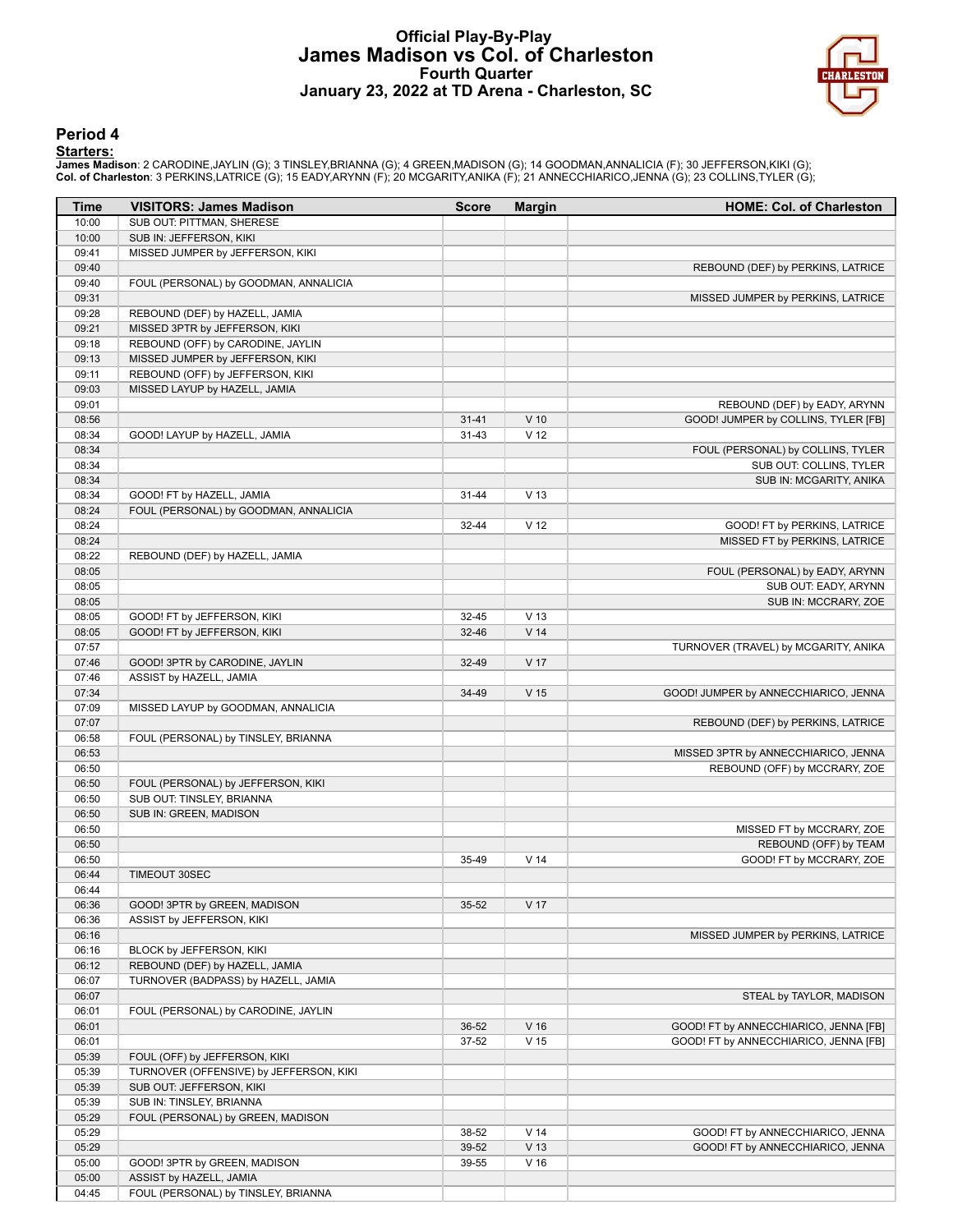| Time           | <b>VISITORS: James Madison</b>                                              | <b>Score</b> | <b>Margin</b>   | <b>HOME: Col. of Charleston</b>                                            |
|----------------|-----------------------------------------------------------------------------|--------------|-----------------|----------------------------------------------------------------------------|
| 04:45          |                                                                             |              |                 | MISSED FT by MCCRARY, ZOE                                                  |
| 04:45          |                                                                             |              |                 | REBOUND (OFF) by TEAM                                                      |
| 04:45          |                                                                             | 40-55        | V <sub>15</sub> | GOOD! FT by MCCRARY, ZOE                                                   |
| 04:40          | TURNOVER (BADPASS) by CARODINE, JAYLIN                                      |              |                 |                                                                            |
| 04:40          | SUB OUT: TINSLEY, BRIANNA                                                   |              |                 |                                                                            |
| 04:40          | SUB IN: JEFFERSON, KIKI                                                     |              |                 |                                                                            |
| 04:40          |                                                                             |              |                 | SUB OUT: MCCRARY, ZOE                                                      |
| 04:40          |                                                                             |              |                 | SUB IN: EADY, ARYNN                                                        |
| 04:24          |                                                                             |              |                 | MISSED 3PTR by MCGARITY, ANIKA                                             |
| 04:22<br>04:17 |                                                                             |              |                 | REBOUND (OFF) by PERKINS, LATRICE                                          |
| 04:15          |                                                                             |              |                 | MISSED JUMPER by TAYLOR, MADISON                                           |
| 04:05          |                                                                             | 42-55        | V <sub>13</sub> | REBOUND (OFF) by TAYLOR, MADISON<br>GOOD! JUMPER by PERKINS, LATRICE [PNT] |
| 04:05          |                                                                             |              |                 | ASSIST by ANNECCHIARICO, JENNA                                             |
| 03:32          | MISSED JUMPER by HAZELL, JAMIA                                              |              |                 |                                                                            |
| 03:29          | REBOUND (OFF) by GOODMAN, ANNALICIA                                         |              |                 |                                                                            |
| 03:29          |                                                                             |              |                 | FOUL (PERSONAL) by EADY, ARYNN                                             |
| 03:29          | GOOD! FT by GOODMAN, ANNALICIA                                              | 42-56        | V <sub>14</sub> |                                                                            |
| 03:29          | GOOD! FT by GOODMAN, ANNALICIA                                              | 42-57        | V <sub>15</sub> |                                                                            |
| 03:19          |                                                                             | 45-57        | V <sub>12</sub> | GOOD! 3PTR by TAYLOR, MADISON                                              |
| 03:19          |                                                                             |              |                 | ASSIST by ANNECCHIARICO, JENNA                                             |
| 03:12          | TURNOVER (BADPASS) by GREEN, MADISON                                        |              |                 |                                                                            |
| 03:12          |                                                                             |              |                 | STEAL by PERKINS, LATRICE                                                  |
| 03:06          |                                                                             | 48-57        | V <sub>9</sub>  | GOOD! 3PTR by TAYLOR, MADISON [FB]                                         |
| 03:06          |                                                                             |              |                 | ASSIST by MCGARITY, ANIKA                                                  |
| 02:55          | MISSED LAYUP by HAZELL, JAMIA                                               |              |                 |                                                                            |
| 02:55          |                                                                             |              |                 | BLOCK by EADY, ARYNN                                                       |
| 02:51          |                                                                             |              |                 | REBOUND (DEF) by ANNECCHIARICO, JENNA                                      |
| 02:49          |                                                                             |              |                 | MISSED 3PTR by TAYLOR, MADISON                                             |
| 02:45<br>02:38 | REBOUND (DEF) by CARODINE, JAYLIN<br>TURNOVER (DRIBBLING) by GREEN, MADISON |              |                 |                                                                            |
| 02:24          |                                                                             |              |                 | MISSED LAYUP by MCGARITY, ANIKA                                            |
| 02:20          | REBOUND (DEF) by CARODINE, JAYLIN                                           |              |                 |                                                                            |
| 02:13          | GOOD! LAYUP by JEFFERSON, KIKI                                              | 48-59        | $V$ 11          |                                                                            |
| 01:59          |                                                                             | 50-59        | V <sub>9</sub>  | GOOD! JUMPER by EADY, ARYNN [PNT]                                          |
| 01:59          |                                                                             |              |                 | ASSIST by PERKINS, LATRICE                                                 |
| 01:33          | TURNOVER (LOSTBALL) by JEFFERSON, KIKI                                      |              |                 |                                                                            |
| 01:33          |                                                                             |              |                 | STEAL by PERKINS, LATRICE                                                  |
| 01:29          |                                                                             | 52-59        | V <sub>7</sub>  | GOOD! LAYUP by PERKINS, LATRICE [FB]                                       |
| 01:24          | TIMEOUT 30SEC                                                               |              |                 |                                                                            |
| 01:24          | SUB OUT: JEFFERSON, KIKI                                                    |              |                 |                                                                            |
| 01:24          | SUB IN: TINSLEY, BRIANNA                                                    |              |                 |                                                                            |
| 01:01          |                                                                             |              |                 | FOUL (PERSONAL) by ANNECCHIARICO, JENNA                                    |
| 01:01          | SUB OUT: HAZELL, JAMIA                                                      |              |                 |                                                                            |
| 01:01<br>00:38 | SUB IN: JEFFERSON, KIKI<br>TURNOVER (SHOTCLOCK) by TEAM                     |              |                 |                                                                            |
| 00:38          |                                                                             |              |                 | TIMEOUT 30SEC                                                              |
| 00:35          |                                                                             |              |                 | TURNOVER (TRAVEL) by ANNECCHIARICO, JENNA                                  |
| 00:35          |                                                                             |              |                 | <b>TIMEOUT 30SEC</b>                                                       |
| 00:34          |                                                                             |              |                 | FOUL (PERSONAL) by TAYLOR, MADISON                                         |
| 00:34          | GOOD! FT by JEFFERSON, KIKI                                                 | 52-60        | V8              |                                                                            |
| 00:34          | GOOD! FT by JEFFERSON, KIKI                                                 | 52-61        | V <sub>9</sub>  |                                                                            |
| 00:34          |                                                                             |              |                 | <b>TIMEOUT TEAM</b>                                                        |
| 00:33          |                                                                             | 55-61        | $V_6$           | GOOD! 3PTR by MCGARITY, ANIKA                                              |
| 00:33          |                                                                             |              |                 | ASSIST by ANNECCHIARICO, JENNA                                             |
| 00:30          |                                                                             |              |                 | FOUL (PERSONAL) by ANNECCHIARICO, JENNA                                    |
| 00:30          |                                                                             |              |                 | SUB OUT: ANNECCHIARICO, JENNA                                              |
| 00:30          |                                                                             |              |                 | SUB IN: MCCLURE, BRIA                                                      |
| 00:30          | GOOD! FT by CARODINE, JAYLIN                                                | 55-62        | V <sub>7</sub>  |                                                                            |
| 00:30          | MISSED FT by CARODINE, JAYLIN                                               |              |                 |                                                                            |
| 00:29          |                                                                             |              |                 | REBOUND (DEF) by EADY, ARYNN                                               |
| 00:21          |                                                                             |              |                 | MISSED JUMPER by PERKINS, LATRICE                                          |
| 00:17          | REBOUND (DEF) by CARODINE, JAYLIN                                           |              |                 |                                                                            |
| 00:15<br>00:15 |                                                                             | 55-63        | V8              | FOUL (PERSONAL) by PERKINS, LATRICE                                        |
| 00:15          | GOOD! FT by CARODINE, JAYLIN<br>GOOD! FT by CARODINE, JAYLIN                | 55-64        | V <sub>9</sub>  |                                                                            |
| 00:15          |                                                                             |              |                 | TIMEOUT 30SEC                                                              |
| 00:13          |                                                                             |              |                 | MISSED 3PTR by MCGARITY, ANIKA                                             |
| 00:11          | REBOUND (DEF) by CARODINE, JAYLIN                                           |              |                 |                                                                            |

**James Madison 64, Col. of Charleston 55**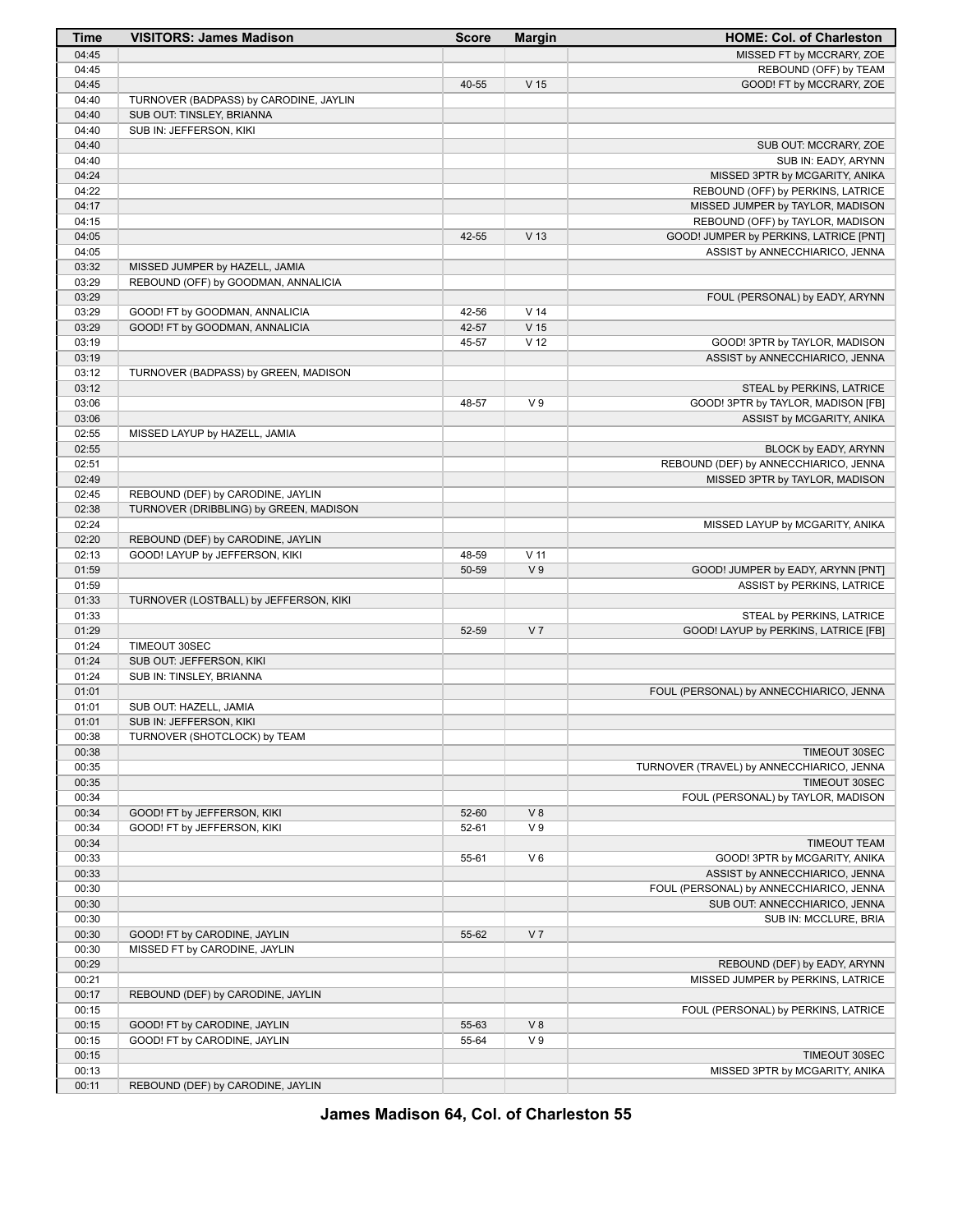| <b>Points (This Period)</b> | <b>JMU</b>     | <b>COC</b>     |
|-----------------------------|----------------|----------------|
| In the Paint                |                | 10             |
| Off Turns                   | 5              |                |
| 2nd Chance                  |                |                |
| <b>Fast Break</b>           |                |                |
| Bench                       |                |                |
| Per Poss                    | 1.150<br>10/20 | 1.300<br>12/20 |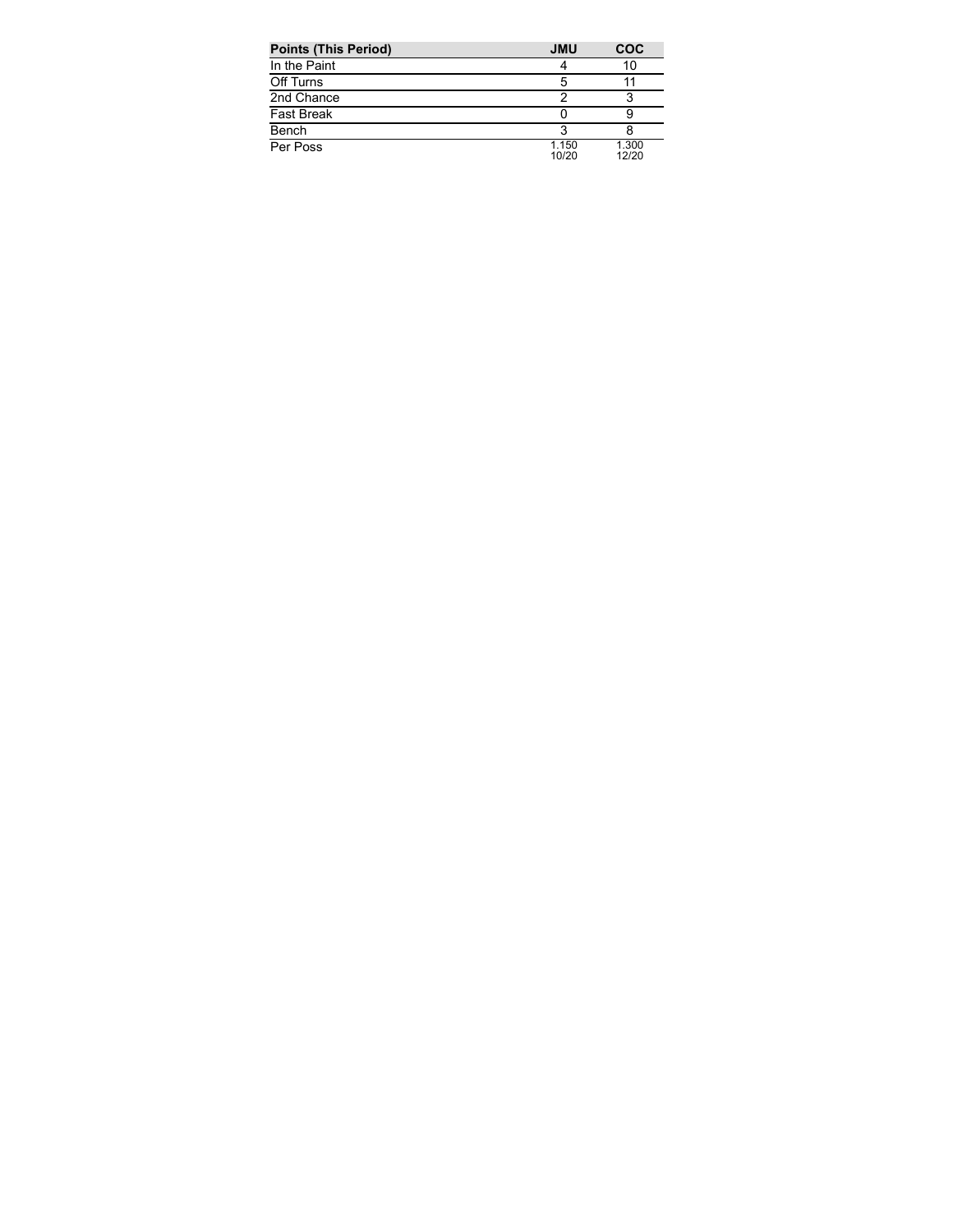## **Official Scoring/Possession Reference Chart James Madison vs Col. of Charleston Period 1 January 23, 2022 at TD Arena - Charleston, SC**



**Period 1**

#### **Starters:**

James Madison: 2 CARODINE,JAYLIN (G); 3 TINSLEY,BRIANNA (G); 4 GREEN,MADISON (G); 14 GOODMAN,ANNALICIA (F); 30 JEFFERSON,KIKI (G);<br>Col. of Charleston: 3 PERKINS,LATRICE (G); 15 EADY,ARYNN (F); 20 MCGARITY,ANIKA (F); 21 ANN

| <b>Time</b> | <b>VISITORS: James Madison</b>      | <b>Score</b> | <b>Margin</b>  | <b>HOME: Col. of Charleston</b>     |
|-------------|-------------------------------------|--------------|----------------|-------------------------------------|
| 09:13       | GOOD! JUMPER by CARODINE, JAYLIN    | $0 - 2$      | V <sub>2</sub> |                                     |
| 09:13       | GOOD! FT by CARODINE, JAYLIN        | $0 - 3$      | $V_3$          |                                     |
| 08:40       | GOOD! LAYUP by TINSLEY, BRIANNA     | $0 - 5$      | V <sub>5</sub> |                                     |
| 06:50       |                                     | $2 - 5$      | V3             | GOOD! LAYUP by ANNECCHIARICO, JENNA |
| 05:40       | GOOD! LAYUP by GOODMAN, ANNALICIA   | $2 - 7$      | V <sub>5</sub> |                                     |
| 05:21       |                                     | $5 - 7$      | V <sub>2</sub> | GOOD! 3PTR by TAYLOR, MADISON       |
| 04:47       | GOOD! 3PTR by TINSLEY, BRIANNA [FB] | $5 - 10$     | V <sub>5</sub> |                                     |
| 04:20       |                                     | $8 - 10$     | V <sub>2</sub> | GOOD! 3PTR by TAYLOR, MADISON       |
| 02:13       | GOOD! FT by JEFFERSON, KIKI         | $8 - 11$     | $V_3$          |                                     |
| 02:13       | GOOD! FT by JEFFERSON, KIKI         | $8 - 12$     | V <sub>4</sub> |                                     |
| 01:50       | GOOD! LAYUP by GREEN, MADISON       | $8 - 14$     | $V_6$          |                                     |
| 00:50       |                                     | $10 - 14$    | V <sub>4</sub> | GOOD! LAYUP by EADY, ARYNN          |

**James Madison 14, Col. of Charleston 10**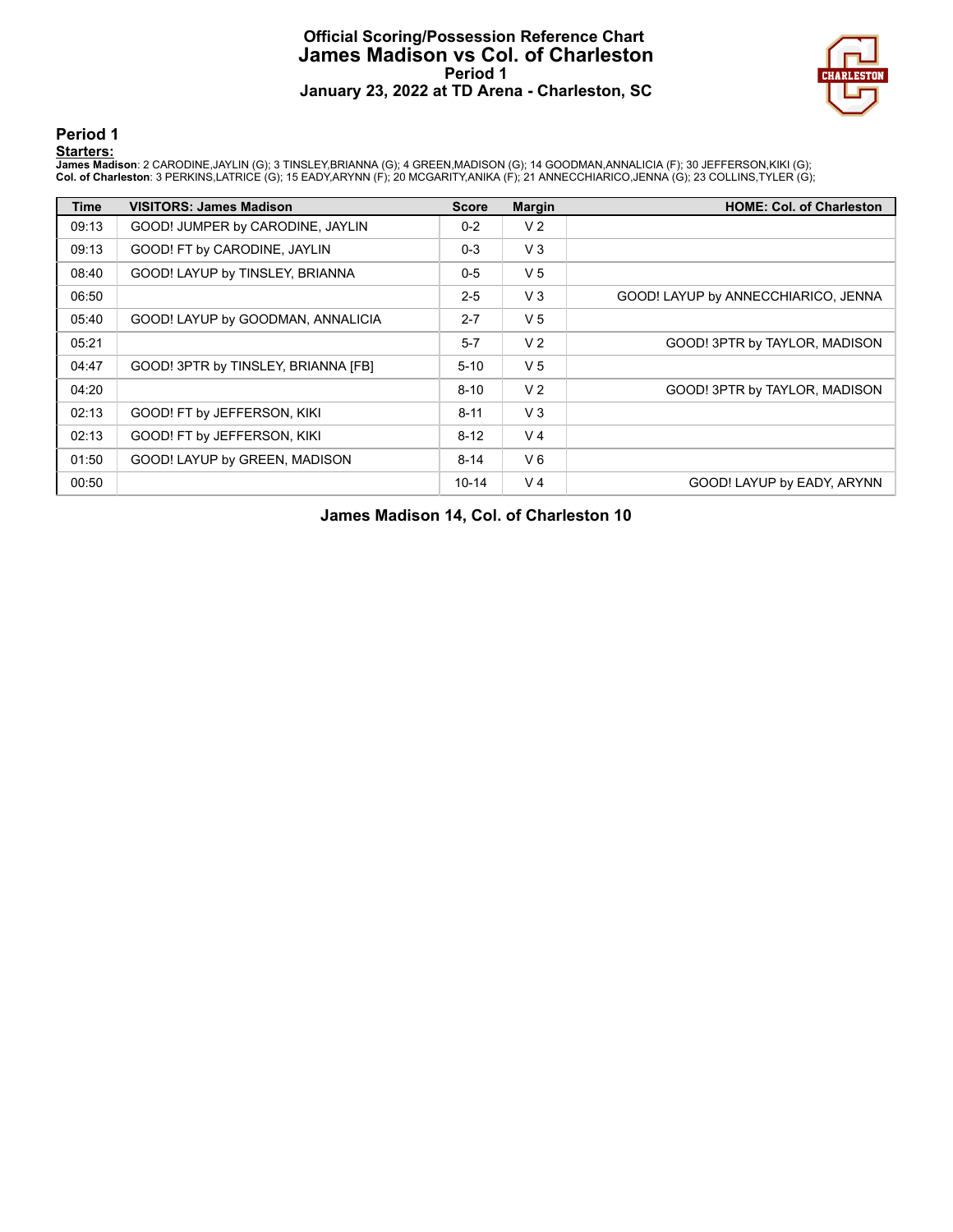## **Official Scoring/Possession Reference Chart James Madison vs Col. of Charleston Period 2 January 23, 2022 at TD Arena - Charleston, SC**



**Period 2**

#### **Starters:**

James Madison: 2 CARODINE,JAYLIN (G); 3 TINSLEY,BRIANNA (G); 4 GREEN,MADISON (G); 14 GOODMAN,ANNALICIA (F); 30 JEFFERSON,KIKI (G);<br>Col. of Charleston: 3 PERKINS,LATRICE (G); 15 EADY,ARYNN (F); 20 MCGARITY,ANIKA (F); 21 ANN

| <b>Time</b> | <b>VISITORS: James Madison</b>  | <b>Score</b> | <b>Margin</b>  | <b>HOME: Col. of Charleston</b>     |
|-------------|---------------------------------|--------------|----------------|-------------------------------------|
| 08:50       |                                 | $12 - 14$    | V <sub>2</sub> | GOOD! LAYUP by TAYLOR, MADISON [FB] |
| 06:51       | GOOD! FT by HAZELL, JAMIA       | $12 - 15$    | $V_3$          |                                     |
| 06:51       | GOOD! FT by HAZELL, JAMIA       | $12 - 16$    | V <sub>4</sub> |                                     |
| 06:34       |                                 | $14 - 16$    | V <sub>2</sub> | GOOD! JUMPER by MCCRARY, ZOE        |
| 05:47       |                                 | $15 - 16$    | V <sub>1</sub> | GOOD! FT by PERKINS, LATRICE        |
| 05:47       |                                 | $16 - 16$    | т              | GOOD! FT by PERKINS, LATRICE        |
| 05:04       | GOOD! LAYUP by CARODINE, JAYLIN | $16 - 18$    | V <sub>2</sub> |                                     |
| 03:49       | GOOD! LAYUP by CARODINE, JAYLIN | $16 - 20$    | V <sub>4</sub> |                                     |
| 03:08       | GOOD! JUMPER by HAZELL, JAMIA   | $16 - 22$    | $V_6$          |                                     |
| 02:27       | GOOD! JUMPER by HAZELL, JAMIA   | $16 - 24$    | V8             |                                     |
| 02:08       |                                 | 18-24        | $V_6$          | GOOD! LAYUP by MCCRARY, ZOE         |
| 01:27       |                                 | 19-24        | V <sub>5</sub> | GOOD! FT by COLLINS, TYLER          |
| 01:27       |                                 | $20 - 24$    | V <sub>4</sub> | GOOD! FT by COLLINS, TYLER          |

**James Madison 24, Col. of Charleston 20**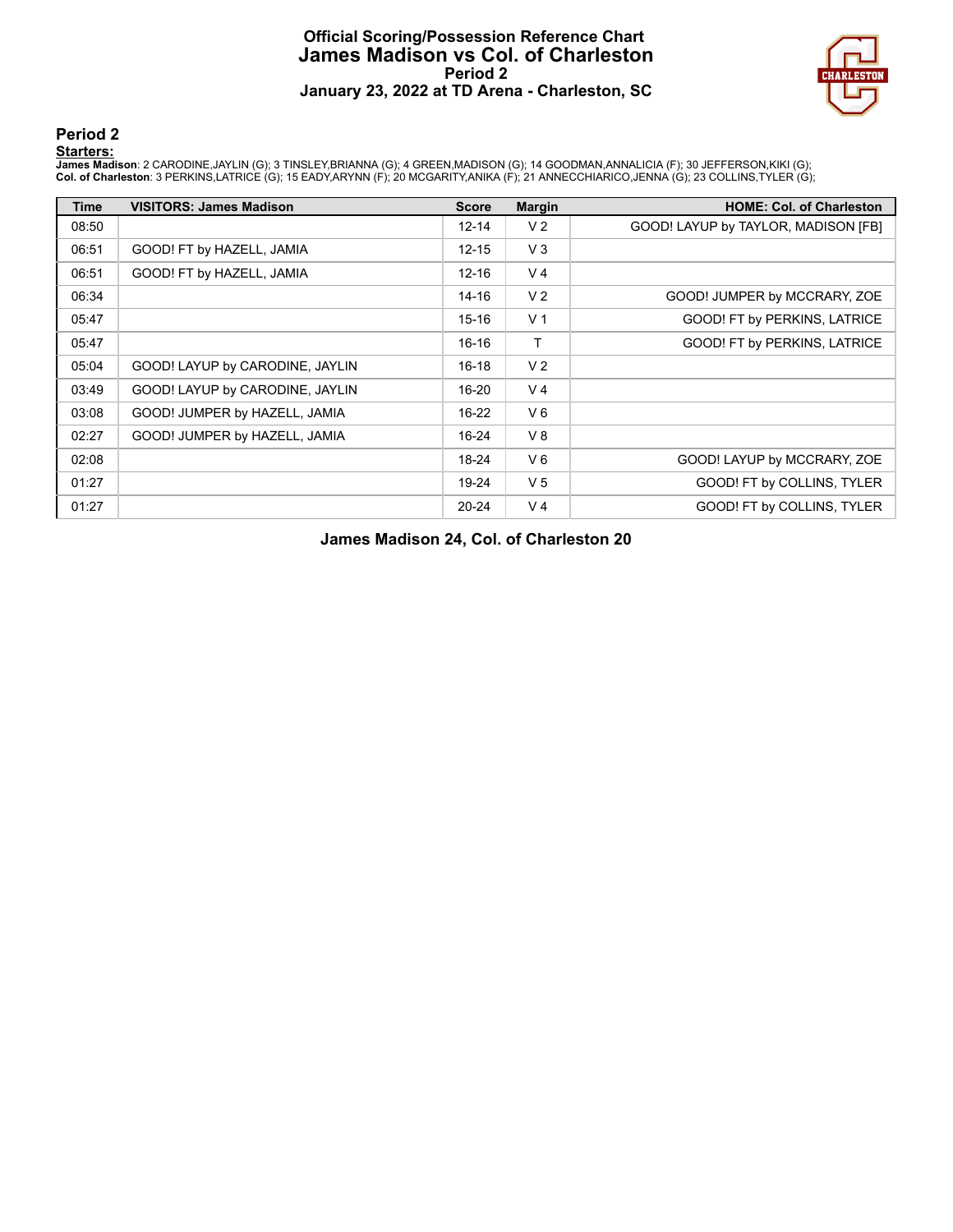## **Official Scoring/Possession Reference Chart James Madison vs Col. of Charleston Period 3 January 23, 2022 at TD Arena - Charleston, SC**



**Period 3**

#### **Starters:**

James Madison: 2 CARODINE,JAYLIN (G); 3 TINSLEY,BRIANNA (G); 4 GREEN,MADISON (G); 14 GOODMAN,ANNALICIA (F); 30 JEFFERSON,KIKI (G);<br>Col. of Charleston: 3 PERKINS,LATRICE (G); 15 EADY,ARYNN (F); 20 MCGARITY,ANIKA (F); 21 ANN

| <b>Time</b> | <b>VISITORS: James Madison</b>      | <b>Score</b> | <b>Margin</b>   | <b>HOME: Col. of Charleston</b>       |
|-------------|-------------------------------------|--------------|-----------------|---------------------------------------|
| 08:21       |                                     | $22 - 24$    | V <sub>2</sub>  | GOOD! JUMPER by PERKINS, LATRICE      |
| 07:55       | GOOD! LAYUP by CARODINE, JAYLIN     | 22-26        | V <sub>4</sub>  |                                       |
| 07:22       | GOOD! LAYUP by JEFFERSON, KIKI      | 22-28        | V6              |                                       |
| 06:18       | GOOD! FT by JEFFERSON, KIKI         | 22-29        | V <sub>7</sub>  |                                       |
| 06:18       | GOOD! FT by JEFFERSON, KIKI         | 22-30        | V8              |                                       |
| 04:49       | GOOD! LAYUP by GOODMAN, ANNALICIA   | $22 - 32$    | $V$ 10          |                                       |
| 04:38       |                                     | 25-32        | V <sub>7</sub>  | GOOD! 3PTR by COLLINS, TYLER          |
| 03:26       | GOOD! LAYUP by CARODINE, JAYLIN     | 25-34        | V <sub>9</sub>  |                                       |
| 03:09       |                                     | 27-34        | V <sub>7</sub>  | GOOD! JUMPER by MCGARITY, ANIKA [PNT] |
| 02:52       | GOOD! 3PTR by GREEN, MADISON        | 27-37        | $V$ 10          |                                       |
| 01:31       | GOOD! LAYUP by JEFFERSON, KIKI      | 27-39        | V <sub>12</sub> |                                       |
| 01:19       |                                     | 28-39        | V <sub>11</sub> | GOOD! FT by ANNECCHIARICO, JENNA      |
| 01:19       |                                     | 29-39        | $V$ 10          | GOOD! FT by ANNECCHIARICO, JENNA      |
| 00:27       | GOOD! JUMPER by HAZELL, JAMIA [PNT] | 29-41        | V <sub>12</sub> |                                       |

**James Madison 41, Col. of Charleston 29**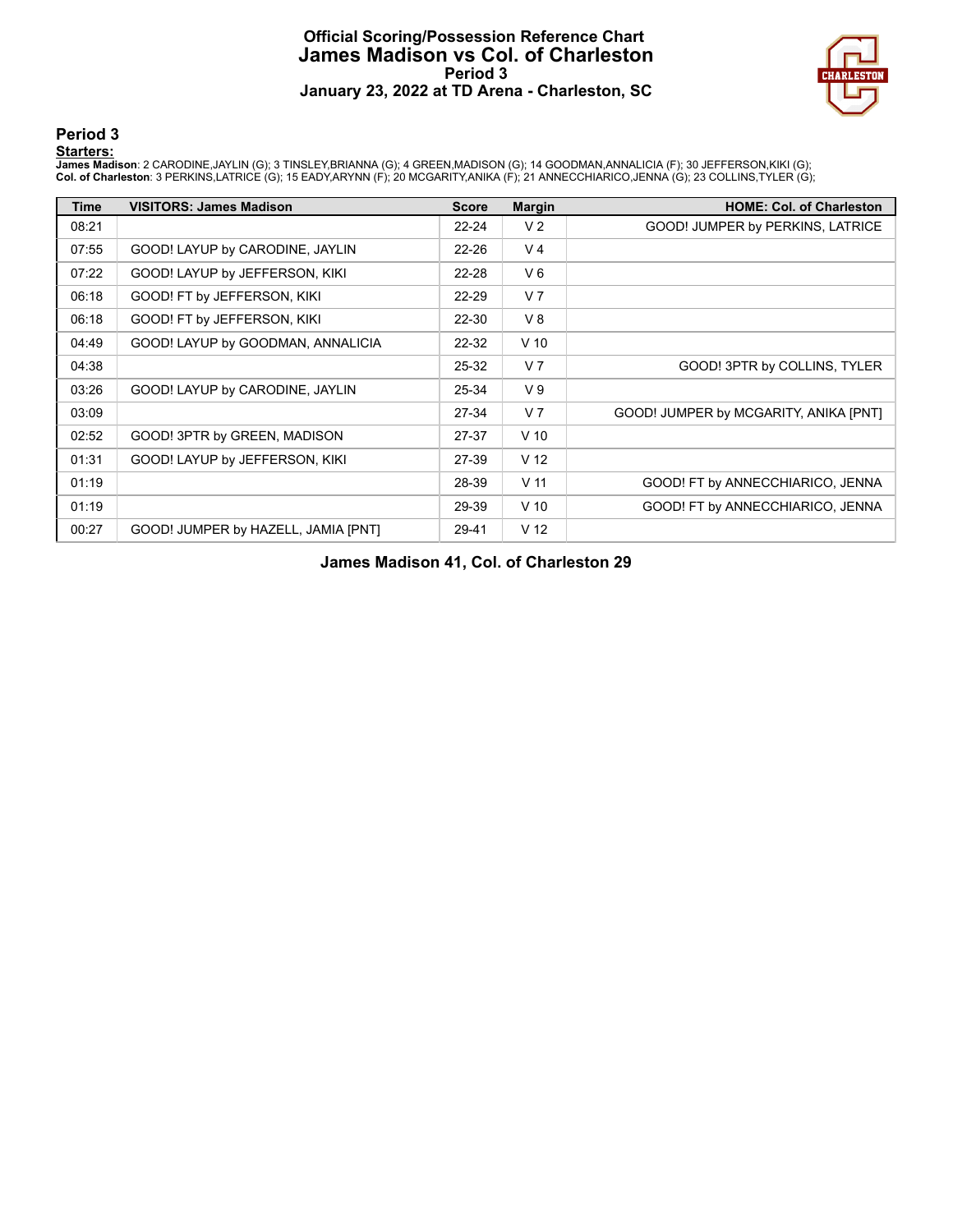## **Official Scoring/Possession Reference Chart James Madison vs Col. of Charleston Period 4 January 23, 2022 at TD Arena - Charleston, SC**



### **Period 4**

#### **Starters:**

James Madison: 2 CARODINE,JAYLIN (G); 3 TINSLEY,BRIANNA (G); 4 GREEN,MADISON (G); 14 GOODMAN,ANNALICIA (F); 30 JEFFERSON,KIKI (G);<br>Col. of Charleston: 3 PERKINS,LATRICE (G); 15 EADY,ARYNN (F); 20 MCGARITY,ANIKA (F); 21 ANN

| <b>Time</b> | <b>VISITORS: James Madison</b> | <b>Score</b> | <b>Margin</b>   | <b>HOME: Col. of Charleston</b>        |
|-------------|--------------------------------|--------------|-----------------|----------------------------------------|
| 08:56       |                                | $31 - 41$    | $V$ 10          | GOOD! JUMPER by COLLINS, TYLER [FB]    |
| 08:34       | GOOD! LAYUP by HAZELL, JAMIA   | 31-43        | V 12            |                                        |
| 08:34       | GOOD! FT by HAZELL, JAMIA      | $31 - 44$    | V <sub>13</sub> |                                        |
| 08:24       |                                | 32-44        | V <sub>12</sub> | GOOD! FT by PERKINS, LATRICE           |
| 08:05       | GOOD! FT by JEFFERSON, KIKI    | 32-45        | V <sub>13</sub> |                                        |
| 08:05       | GOOD! FT by JEFFERSON, KIKI    | 32-46        | V <sub>14</sub> |                                        |
| 07:46       | GOOD! 3PTR by CARODINE, JAYLIN | 32-49        | V <sub>17</sub> |                                        |
| 07:34       |                                | 34-49        | V <sub>15</sub> | GOOD! JUMPER by ANNECCHIARICO, JENNA   |
| 06:50       |                                | 35-49        | V <sub>14</sub> | GOOD! FT by MCCRARY, ZOE               |
| 06:36       | GOOD! 3PTR by GREEN, MADISON   | 35-52        | V <sub>17</sub> |                                        |
| 06:01       |                                | 36-52        | V <sub>16</sub> | GOOD! FT by ANNECCHIARICO, JENNA [FB]  |
| 06:01       |                                | 37-52        | V <sub>15</sub> | GOOD! FT by ANNECCHIARICO, JENNA [FB]  |
| 05:29       |                                | 38-52        | V <sub>14</sub> | GOOD! FT by ANNECCHIARICO, JENNA       |
| 05:29       |                                | 39-52        | V <sub>13</sub> | GOOD! FT by ANNECCHIARICO, JENNA       |
| 05:00       | GOOD! 3PTR by GREEN, MADISON   | 39-55        | $V$ 16          |                                        |
| 04:45       |                                | 40-55        | V <sub>15</sub> | GOOD! FT by MCCRARY, ZOE               |
| 04:05       |                                | 42-55        | V <sub>13</sub> | GOOD! JUMPER by PERKINS, LATRICE [PNT] |
| 03:29       | GOOD! FT by GOODMAN, ANNALICIA | 42-56        | V <sub>14</sub> |                                        |
| 03:29       | GOOD! FT by GOODMAN, ANNALICIA | 42-57        | V <sub>15</sub> |                                        |
| 03:19       |                                | 45-57        | V <sub>12</sub> | GOOD! 3PTR by TAYLOR, MADISON          |
| 03:06       |                                | 48-57        | V <sub>9</sub>  | GOOD! 3PTR by TAYLOR, MADISON [FB]     |
| 02:13       | GOOD! LAYUP by JEFFERSON, KIKI | 48-59        | $V$ 11          |                                        |
| 01:59       |                                | 50-59        | V <sub>9</sub>  | GOOD! JUMPER by EADY, ARYNN [PNT]      |
| 01:29       |                                | 52-59        | V <sub>7</sub>  | GOOD! LAYUP by PERKINS, LATRICE [FB]   |
| 00:34       | GOOD! FT by JEFFERSON, KIKI    | 52-60        | V8              |                                        |
| 00:34       | GOOD! FT by JEFFERSON, KIKI    | 52-61        | V <sub>9</sub>  |                                        |
| 00:33       |                                | 55-61        | $V_6$           | GOOD! 3PTR by MCGARITY, ANIKA          |
| 00:30       | GOOD! FT by CARODINE, JAYLIN   | 55-62        | V <sub>7</sub>  |                                        |
| 00:15       | GOOD! FT by CARODINE, JAYLIN   | 55-63        | V8              |                                        |
| 00:15       | GOOD! FT by CARODINE, JAYLIN   | 55-64        | V <sub>9</sub>  |                                        |

**James Madison 64, Col. of Charleston 55**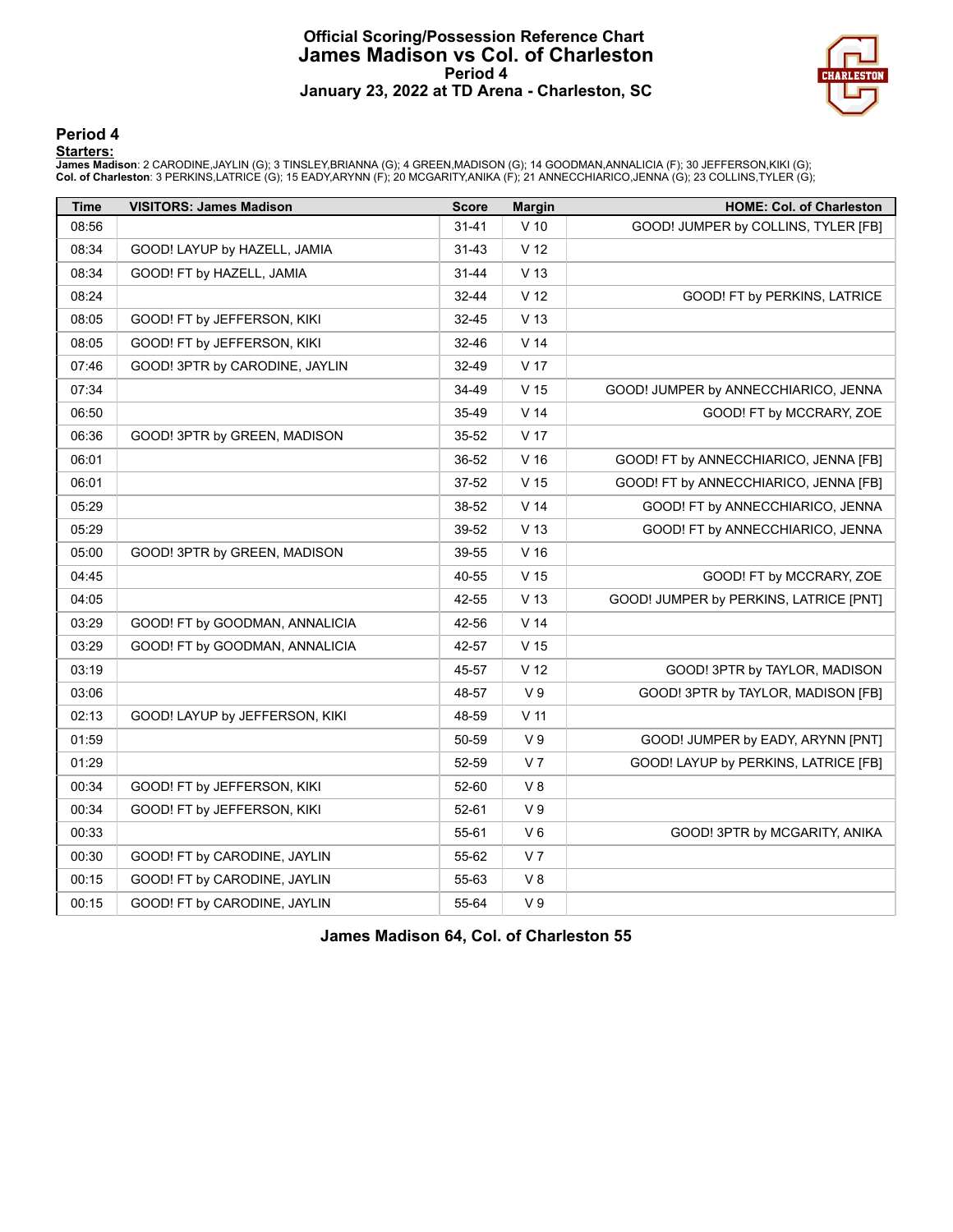## **Official Substitutions Log James Madison vs Col. of Charleston Period 1 January 23, 2022 at TD Arena - Charleston, SC**



| <b>VISITORS: James Madison</b> | <b>Time</b> | <b>Score</b> | <b>HOME: Col. of Charleston</b> |
|--------------------------------|-------------|--------------|---------------------------------|
| 2 CARODINE, JAYLIN             |             |              | 3 PERKINS, LATRICE              |
| 3 TINSLEY, BRIANNA             |             |              | 15 EADY, ARYNN                  |
| 4 GREEN, MADISON               |             |              | 20 MCGARITY, ANIKA              |
| 14 GOODMAN, ANNALICIA          |             |              | 21 ANNECCHIARICO, JENNA         |
| 30 JEFFERSON, KIKI             |             |              | 23 COLLINS, TYLER               |
|                                | 06:55       | $5-0$        | SUB OUT: PERKINS, LATRICE       |
|                                | 06:55       |              | SUB IN: TAYLOR, MADISON         |
| SUB OUT: 4 GREEN, MADISON      | 06:15       | $5-2$        |                                 |
| SUB IN: 25 HAZELL, JAMIA       | 06:15       |              |                                 |
| SUB OUT: 3 TINSLEY, BRIANNA    | 04:25       | $10-5$       |                                 |
| SUB OUT: 30 JEFFERSON, KIKI    | 04:25       |              |                                 |
| SUB IN: 4 GREEN, MADISON       | 04:25       |              |                                 |
| SUB OUT: 2 CARODINE, JAYLIN    | 04:25       |              |                                 |
| SUB IN: 33 OUDERKIRK, STEPH    | 04:25       |              |                                 |
| SUB IN: 12 PITTMAN, SHERESE    | 04:25       |              |                                 |
| SUB OUT: 33 OUDERKIRK, STEPH   | 03:30       | $10-8$       |                                 |
| SUB OUT: 12 PITTMAN, SHERESE   | 03:30       |              |                                 |
| SUB IN: 2 CARODINE, JAYLIN     | 03:30       |              |                                 |
| SUB IN: 23 TYNES, MIKAYA       | 03:30       |              |                                 |
| SUB OUT: 23 TYNES.MIKAYA       | 02:18       | $10-8$       |                                 |
| SUB IN: 33 OUDERKIRK, STEPH    | 02:18       |              |                                 |
| SUB OUT: 2 CARODINE, JAYLIN    | 02:13       | $12 - 8$     |                                 |
| SUB IN: 12 PITTMAN, SHERESE    | 02:13       |              |                                 |
| SUB OUT: 14 GOODMAN, ANNALICIA | 02:13       |              |                                 |
| SUB IN: 30 JEFFERSON, KIKI     | 02:13       |              |                                 |
|                                | 00:22       | $14-10$      | SUB OUT: COLLINS, TYLER         |
|                                | 00:22       |              | SUB IN: MCCLURE, BRIA           |
| SUB OUT: 30 JEFFERSON, KIKI    | 00:22       |              |                                 |
| SUB IN: 5 WILLIAMS, BAILEY     | 00:22       |              |                                 |

**James Madison 14, Col. of Charleston 10**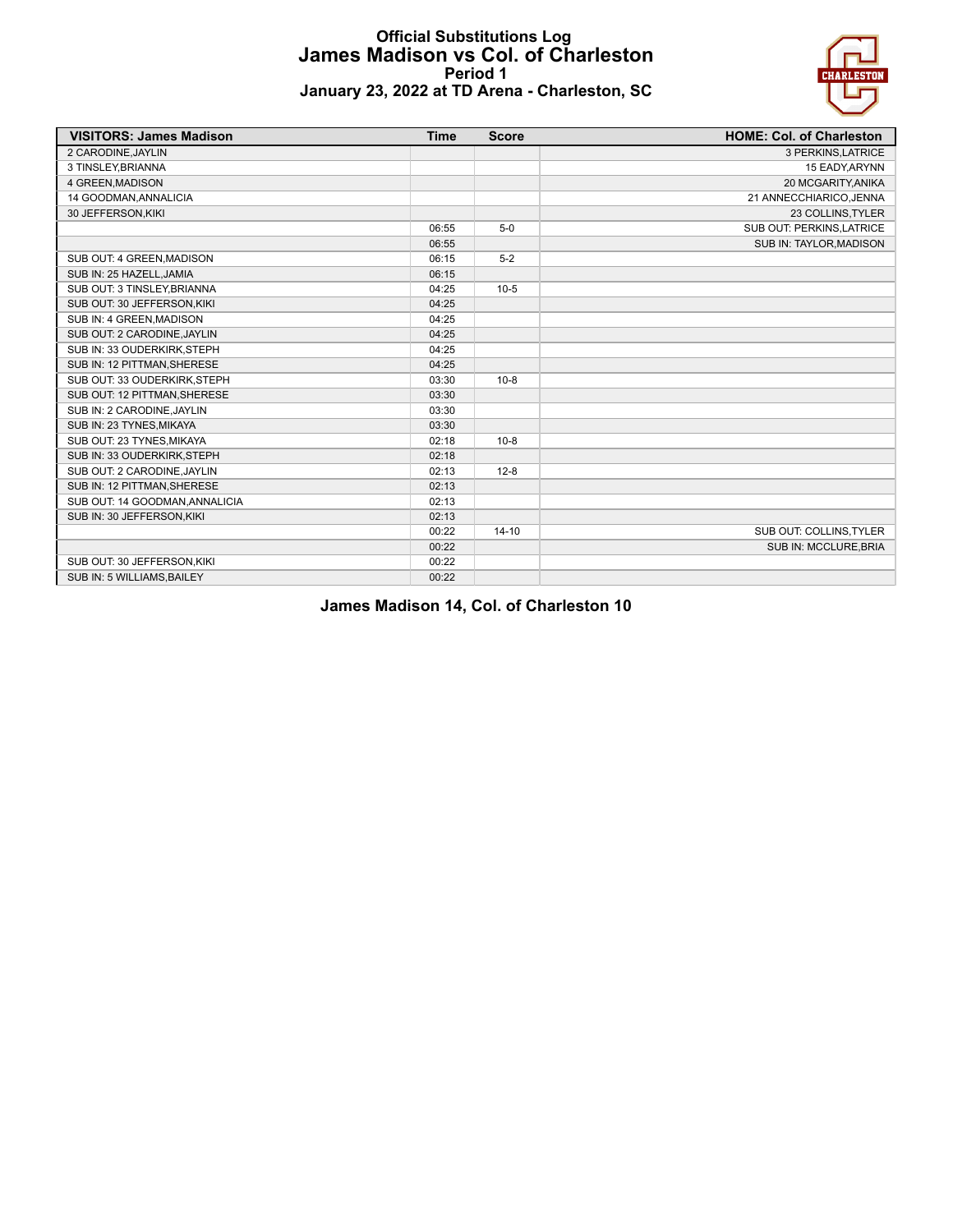

## **Official Substitutions Log James Madison vs Col. of Charleston Period 2 January 23, 2022 at TD Arena - Charleston, SC**

| <b>VISITORS: James Madison</b> | <b>Time</b> | <b>Score</b>   | <b>HOME: Col. of Charleston</b> |
|--------------------------------|-------------|----------------|---------------------------------|
| 2 CARODINE, JAYLIN             |             |                | 3 PERKINS, LATRICE              |
| 3 TINSLEY, BRIANNA             |             |                | 15 EADY, ARYNN                  |
| 4 GREEN, MADISON               |             |                | 20 MCGARITY, ANIKA              |
| 14 GOODMAN, ANNALICIA          |             |                | 21 ANNECCHIARICO, JENNA         |
| 30 JEFFERSON, KIKI             |             |                | 23 COLLINS, TYLER               |
| SUB OUT: 5 WILLIAMS, BAILEY    | 10:00       | $\overline{a}$ |                                 |
| SUB OUT: 23 TYNES.MIKAYA       | 10:00       |                |                                 |
| SUB OUT: 25 HAZELL, JAMIA      | 10:00       |                |                                 |
| SUB OUT: 33 OUDERKIRK, STEPH   | 10:00       |                |                                 |
| SUB IN: 2 CARODINE, JAYLIN     | 10:00       |                |                                 |
| SUB IN: 3 TINSLEY, BRIANNA     | 10:00       |                |                                 |
| SUB IN: 14 GOODMAN, ANNALICIA  | 10:00       |                |                                 |
| SUB IN: 30 JEFFERSON, KIKI     | 10:00       |                |                                 |
|                                | 07:53       | $14 - 12$      | SUB OUT: MCGARITY, ANIKA        |
|                                | 07:53       |                | <b>SUB IN: PERKINS.LATRICE</b>  |
| SUB OUT: 4 GREEN, MADISON      | 07:53       |                |                                 |
| SUB IN: 25 HAZELL, JAMIA       | 07:53       |                |                                 |
|                                | 06:51       | $16 - 12$      | SUB OUT: MCCLURE, BRIA          |
|                                | 06:51       |                | SUB IN: MCCRARY, ZOE            |
| SUB OUT: 30 JEFFERSON, KIKI    | 05:47       | $16 - 14$      |                                 |
| SUB IN: 4 GREEN, MADISON       | 05:47       |                |                                 |
|                                | 04:03       | $18 - 16$      | SUB OUT: PERKINS, LATRICE       |
|                                | 04:03       |                | SUB OUT: ANNECCHIARICO, JENNA   |
|                                | 04:03       |                | SUB IN: MCGARITY, ANIKA         |
|                                | 04:03       |                | SUB IN: COLLINS, TYLER          |
|                                | 01:27       | $24 - 18$      | SUB OUT: TAYLOR, MADISON        |
|                                | 01:27       |                | SUB IN: PERKINS, LATRICE        |
| SUB OUT: 2 CARODINE, JAYLIN    | 01:27       |                |                                 |
| SUB IN: 33 OUDERKIRK, STEPH    | 01:27       |                |                                 |

**James Madison 24, Col. of Charleston 20**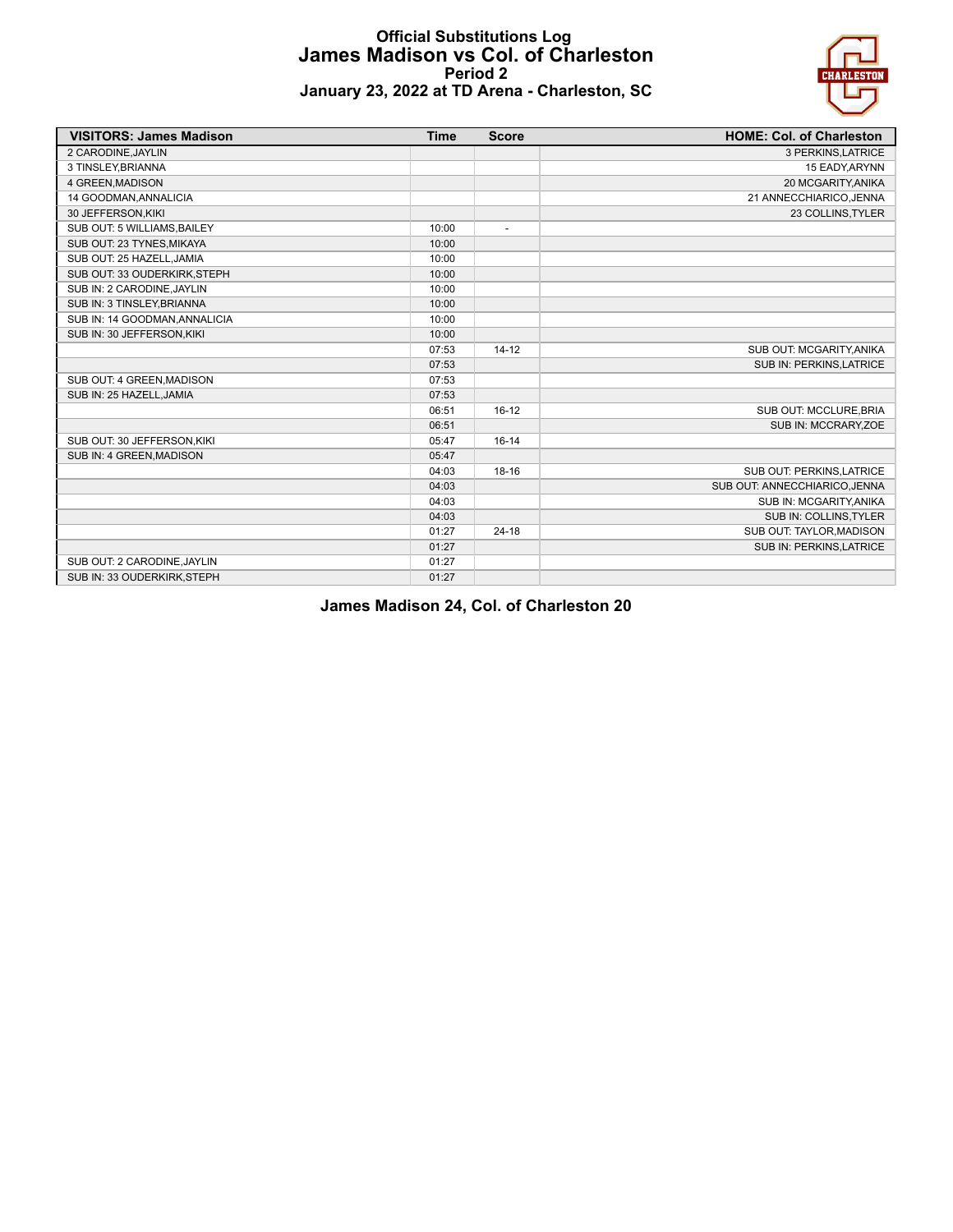

## **Official Substitutions Log James Madison vs Col. of Charleston Period 3 January 23, 2022 at TD Arena - Charleston, SC**

| <b>VISITORS: James Madison</b> | <b>Time</b> | <b>Score</b>             | <b>HOME: Col. of Charleston</b> |
|--------------------------------|-------------|--------------------------|---------------------------------|
| 2 CARODINE, JAYLIN             |             |                          | 3 PERKINS, LATRICE              |
| 3 TINSLEY, BRIANNA             |             |                          | 15 EADY, ARYNN                  |
| 4 GREEN, MADISON               |             |                          | 20 MCGARITY, ANIKA              |
| 14 GOODMAN, ANNALICIA          |             |                          | 21 ANNECCHIARICO, JENNA         |
| 30 JEFFERSON, KIKI             |             |                          | 23 COLLINS, TYLER               |
|                                | 10:00       | $\overline{\phantom{a}}$ | SUB OUT: MCCRARY, ZOE           |
|                                | 10:00       |                          | SUB IN: ANNECCHIARICO, JENNA    |
| SUB OUT: 25 HAZELL, JAMIA      | 10:00       |                          |                                 |
| SUB OUT: 33 OUDERKIRK, STEPH   | 10:00       |                          |                                 |
| SUB IN: 2 CARODINE, JAYLIN     | 10:00       |                          |                                 |
| SUB IN: 30 JEFFERSON, KIKI     | 10:00       |                          |                                 |
|                                | 06:31       | 28-22                    | SUB OUT: PERKINS, LATRICE       |
|                                | 06:31       |                          | SUB IN: MCCRARY, ZOE            |
|                                | 06:18       | 28-22                    | SUB OUT: ANNECCHIARICO, JENNA   |
|                                | 06:18       |                          | <b>SUB IN: MCCLURE.BRIA</b>     |
| SUB OUT: 3 TINSLEY, BRIANNA    | 04:13       | 32-25                    |                                 |
| SUB IN: 25 HAZELL, JAMIA       | 04:13       |                          |                                 |
|                                | 02:09       | $37 - 27$                | SUB OUT: MCCLURE.BRIA           |
|                                | 02:09       |                          | SUB OUT: MCGARITY, ANIKA        |
|                                | 02:09       |                          | SUB OUT: COLLINS, TYLER         |
|                                | 02:09       |                          | SUB IN: TAYLOR, MADISON         |
|                                | 02:09       |                          | SUB IN: PERKINS, LATRICE        |
|                                | 02:09       |                          | SUB IN: ANNECCHIARICO, JENNA    |
| SUB OUT: 4 GREEN, MADISON      | 01:19       | 39-27                    |                                 |
| SUB OUT: 30 JEFFERSON, KIKI    | 01:19       |                          |                                 |
| SUB IN: 3 TINSLEY, BRIANNA     | 01:19       |                          |                                 |
| SUB IN: 12 PITTMAN, SHERESE    | 01:19       |                          |                                 |
|                                | 01:19       |                          | SUB OUT: MCCRARY, ZOE           |
|                                | 01:19       |                          | SUB IN: COLLINS, TYLER          |

**James Madison 41, Col. of Charleston 29**